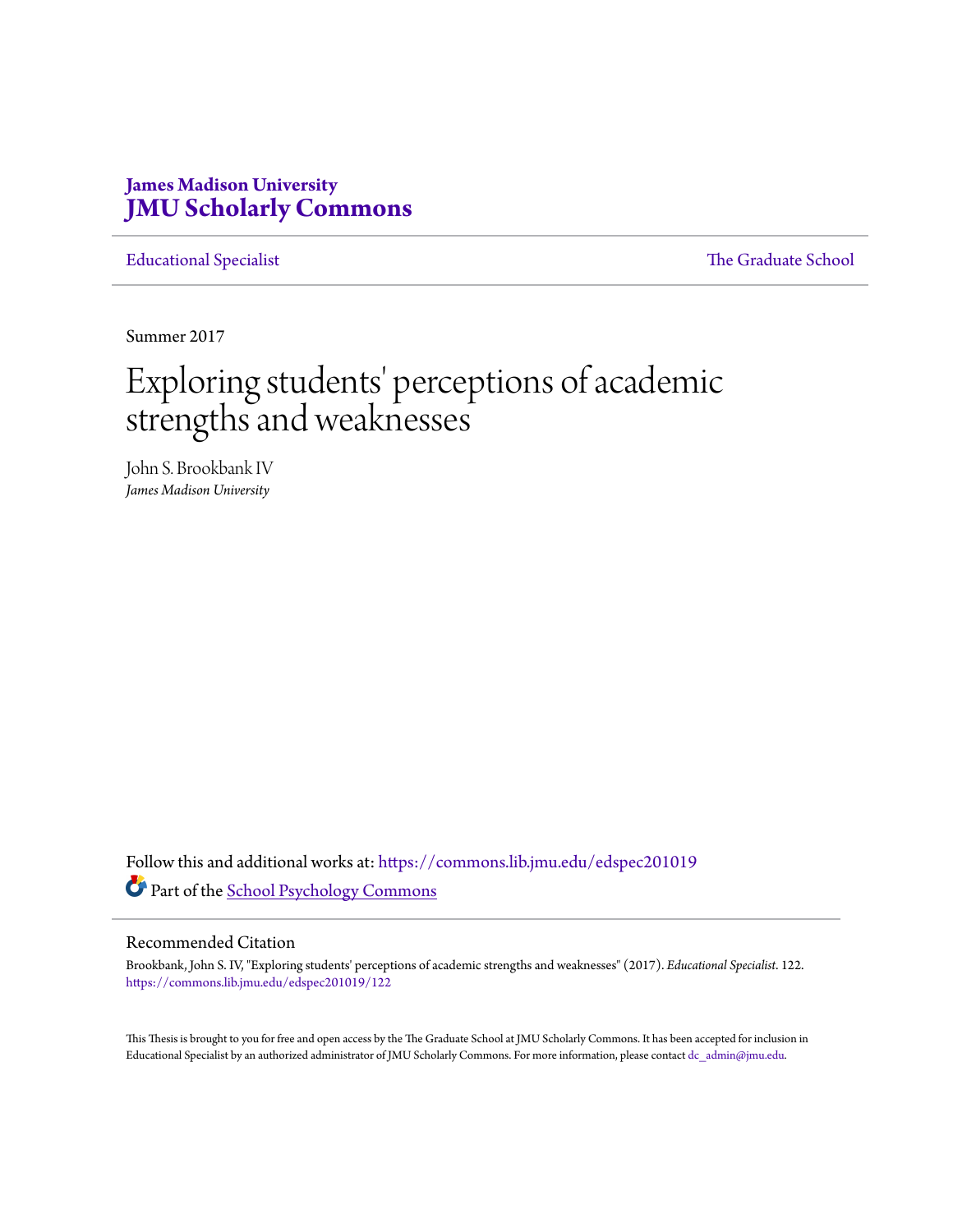# Exploring Students' Perceptions of Academic Strengths and Weaknesses

John Spencer Brookbank IV

A research project submitted to the Graduate Faculty of

# JAMES MADISON UNIVERSITY

In

Partial Fulfillment of the Requirements

for the degree of

Educational Specialist

The Department of Graduate Psychology

August 2017

# FACULTY COMMITTEE:

Committee Chair: Ashton Trice, Ed.D.

Committee Members/ Readers:

Deborah Kipps-Vaughan, Psy.D.

Patricia Warner, Ph.D.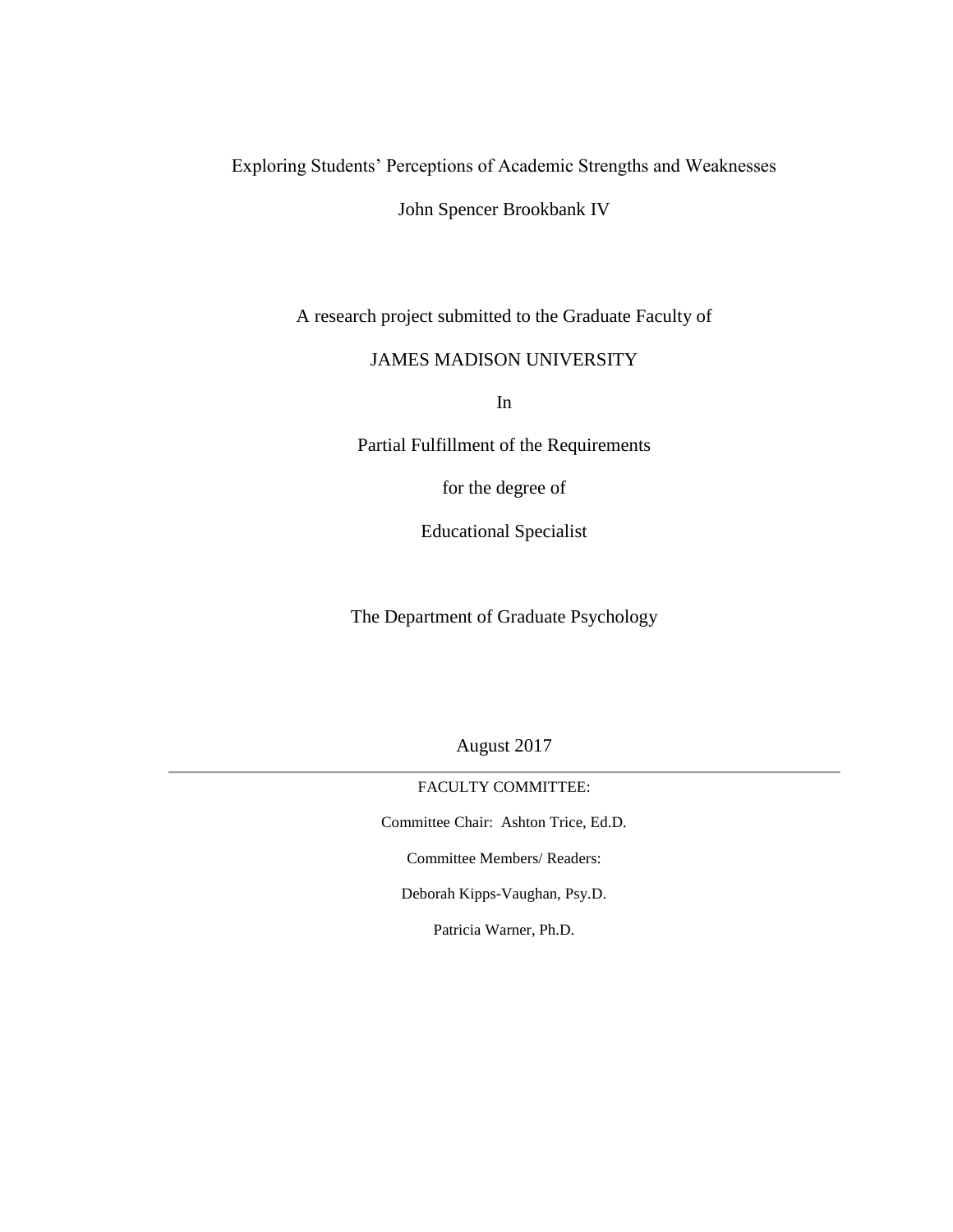#### Acknowledgements

I would first like to thank Dr. Ashton Trice, my thesis chair, for giving me the self-confidence, freedom, and guidance to explore this area of research. I am glad that we share such enjoyment in listening to what children have to say about school and other aspects of life. I would also like to thank Dr. Debi Kipps-Vaughan, my program advisor and thesis committee member. Not only has Debi devoted countless hours of her time to supervising and supporting me throughout my graduate school career, but she has also helped me see the knowledge one can gain from listening to children's voices and making sure they are understood.

Thank you to Dr. Patti Warner, member of my thesis committee and internship supervisor, for her feedback, encouragement, and confidence in my abilities throughout the completion of this project. I would also like to thank all the school professionals from my internship site who have supported me along the way, as well as the teachers of the study participants who made all of this possible.

Finally, to my best friend, Davey Alison, thank you for teaching me the importance of youth and exploration. Our continued connection has allowed me to remain curious and open throughout this endeavor and the journeys to come.

ii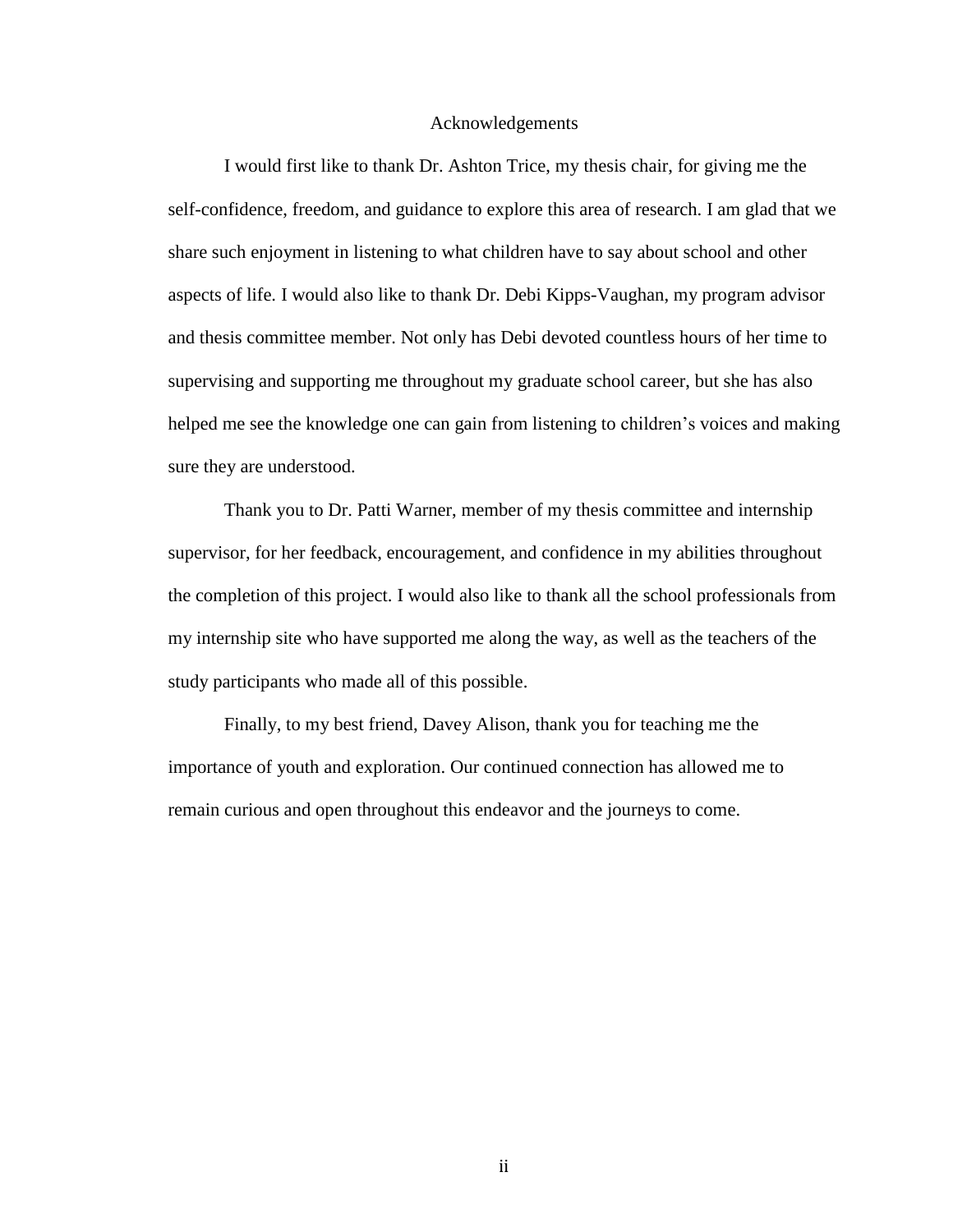# Table of Contents

| I.    |                                                      |  |
|-------|------------------------------------------------------|--|
| II.   |                                                      |  |
| III.  |                                                      |  |
|       |                                                      |  |
|       |                                                      |  |
|       |                                                      |  |
|       |                                                      |  |
|       | Children's Perceptions of a Learning Disability10    |  |
|       |                                                      |  |
|       |                                                      |  |
| IV.   |                                                      |  |
|       |                                                      |  |
|       |                                                      |  |
|       |                                                      |  |
| V.    |                                                      |  |
|       |                                                      |  |
|       |                                                      |  |
|       |                                                      |  |
|       |                                                      |  |
|       |                                                      |  |
| VI.   |                                                      |  |
|       |                                                      |  |
|       |                                                      |  |
|       |                                                      |  |
|       |                                                      |  |
|       | Limitations and Considerations for Future Research39 |  |
|       |                                                      |  |
| VII.  |                                                      |  |
| VIII. |                                                      |  |
| IX.   |                                                      |  |
| Χ.    |                                                      |  |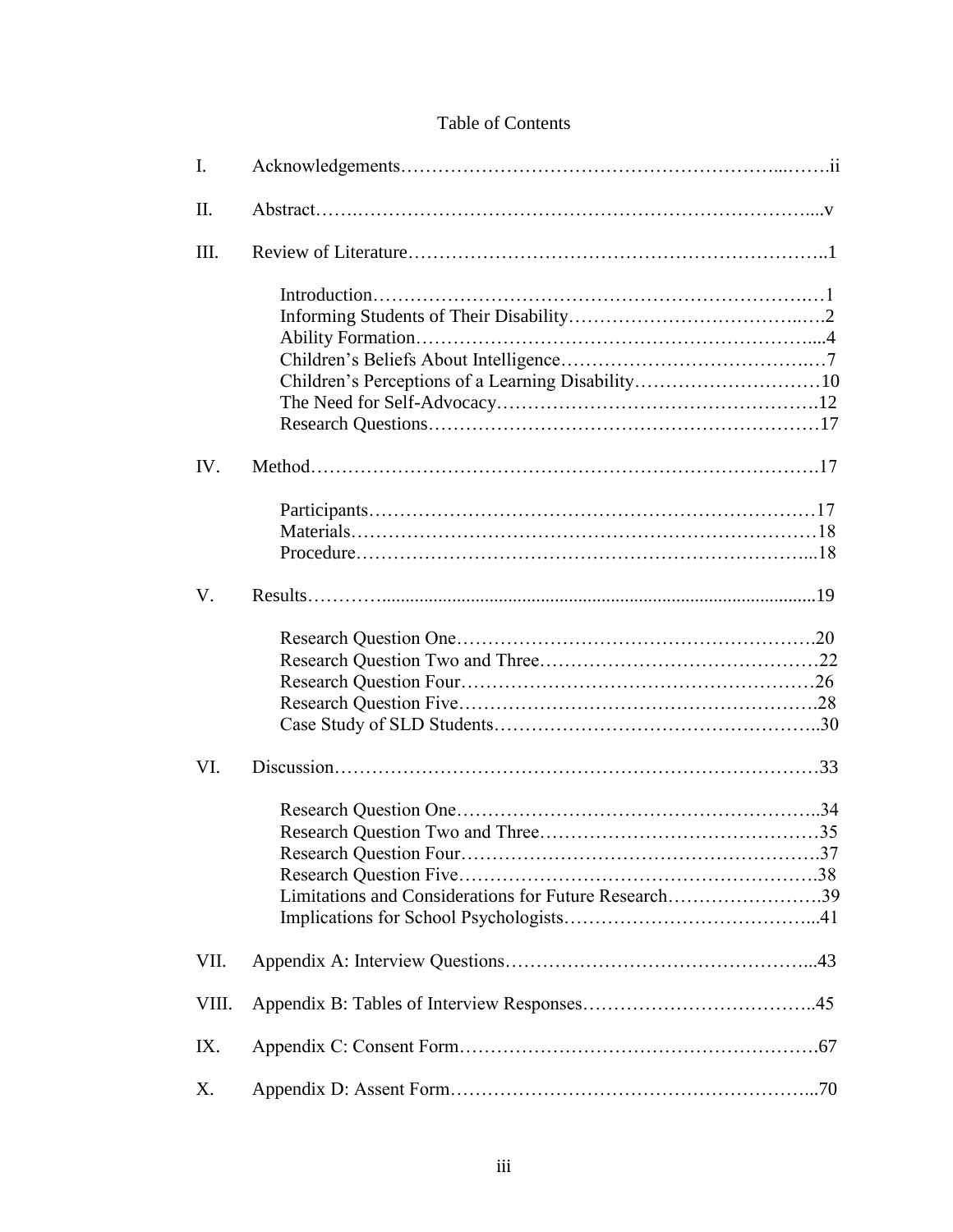| XI |  |  |  |
|----|--|--|--|
|----|--|--|--|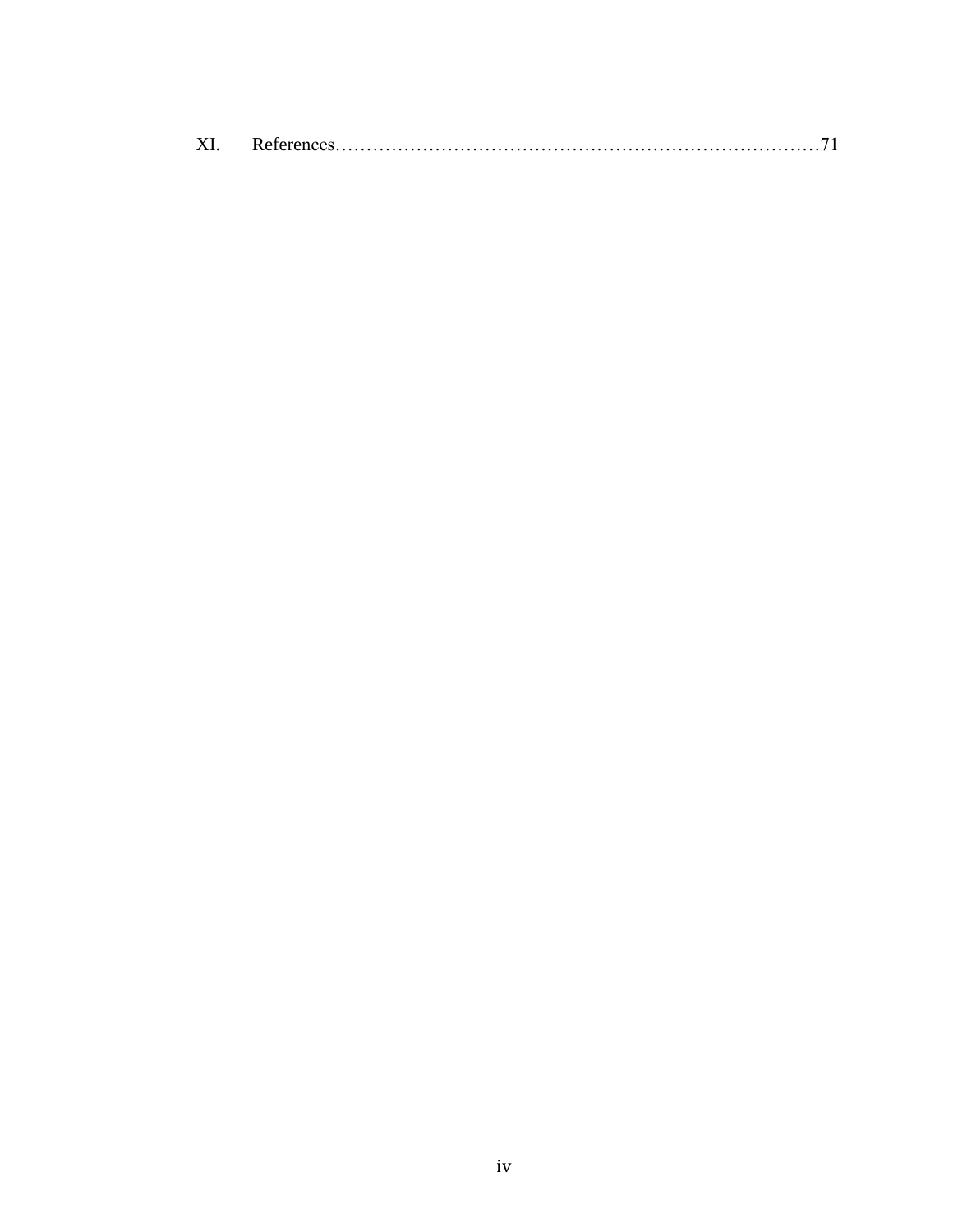#### **Abstract**

As school progresses, the importance of self-advocacy becomes more evident. Before a student is able to become an effective self-advocate for their needs and services, it is essential for them to have an appropriate understanding of their academic strengths and weaknesses. Students with learning disabilities are often faced with the difficult task of understanding what it means to have a learning disability, and school psychologists do not have a clear set of guidelines as to how to inform these students in the most developmentally appropriate way. To provide school psychologists with more information regarding the formation students' academic self-perceptions, to gain insight into the developmental language that students use to communicate their strengths and weaknesses, and to investigate students' ideas about why they have certain strengths and weaknesses and what they can do to improve their learning, the researcher interviewed 26 fourth and fifth grade, general education students and three students with an identified Specific Learning Disability. Results from the study revealed that students develop a normative measurement of their ability based on observations of their classroom environment through peer comparison and teacher feedback. While the majority of fourth and fifth graders appeared to list strengths and weaknesses that were reflective of their SOL performance, those who failed their most recent SOL appeared to demonstrate a more inflated self-perception of their reading and math ability. Additionally, students attributed academic weaknesses to a variety of different factors, and many listed effort, attention, or lack of interest across subjects. Finally, students showed that they picked up on specific concepts taught in class and were able to list a variety of practice strategies to improve their academic weaknesses.

v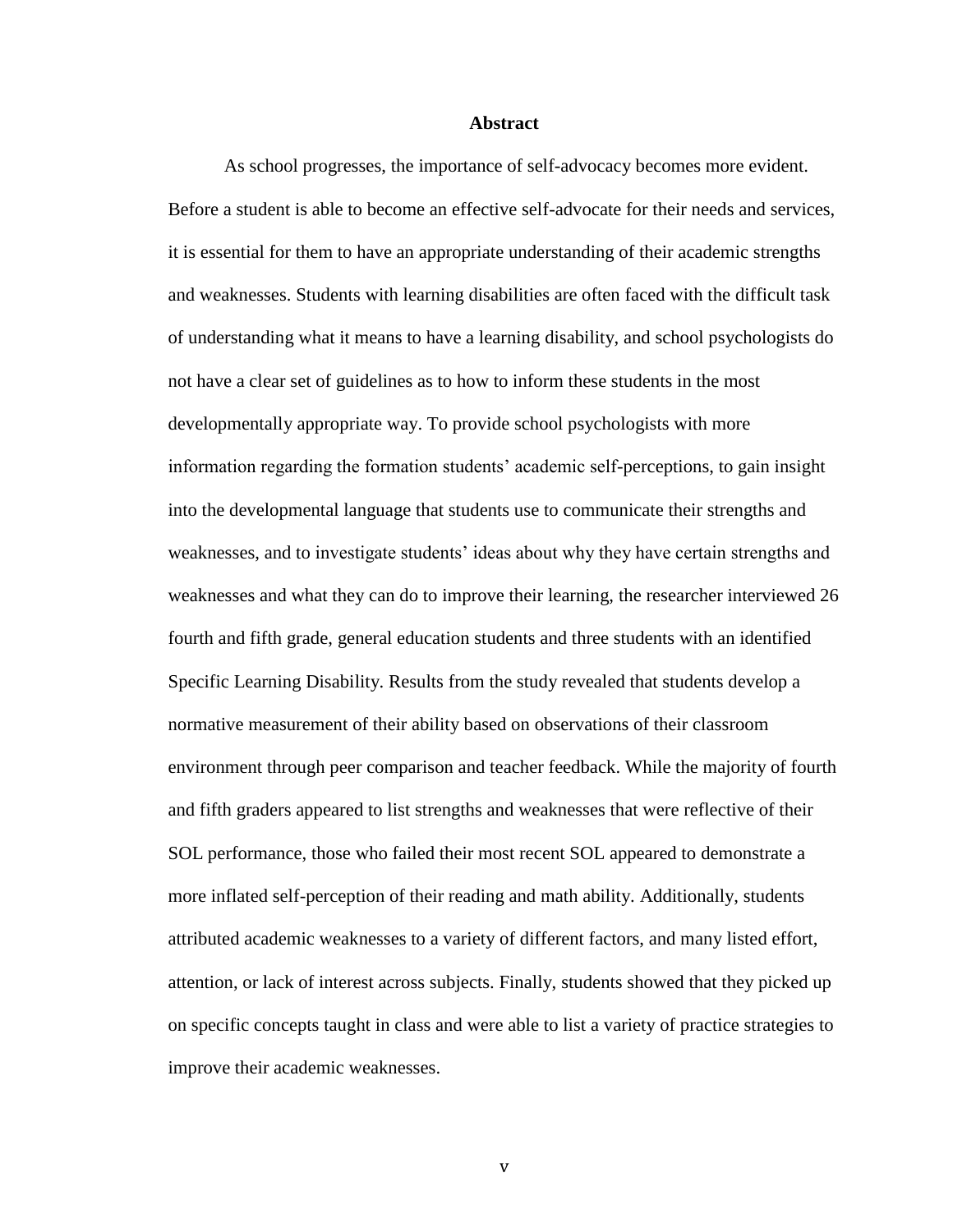## **Introduction**

Forty-two percent of the population of students receiving special education services are identified as having a Specific Learning Disability (SLD), making it the largest category represented under the Individuals with Disabilities Education Act of 2004 (IDEA) (National Center for Learning Disabilities, 2014). Although Part B of IDEA (2004) states that the child with a disability should be included in the individualized education program (IEP) team "whenever appropriate," less than half of students aged 11 to 14 years old reported attending their most recent IEP meeting when invited to participate (Wagner, Newman, Cameto, Javitz, & Valdes, 2012). Without participation in the special education process, students with learning disabilities may be less likely to understand their strengths and weaknesses and the appropriate interventions that can allow them to build off of their strengths and increase academic performance.

It appears there is a lack of investigation as to how students with learning disabilities define their disability, talk about their learning strengths and weaknesses, talk about why they have these strengths and weaknesses, and what they can do to be better learners. Given the lack of relevant research, school professionals may be unsure of whether or not children and adolescents have a grasp on what it means to have a learning disability. Whether these uninformed understandings of disabilities have to do with cognitive limitations, environmental influences, or limited experience and knowledge of disabilities is not completely clear (Nowicki, 2007; Nowicki, Brown, & Stepien, 2014). What is clear is that children with learning disabilities can benefit from understanding their strengths and weaknesses. Knowing more about the label of SLD, and that they possess strengths that can help them succeed academically has been shown to have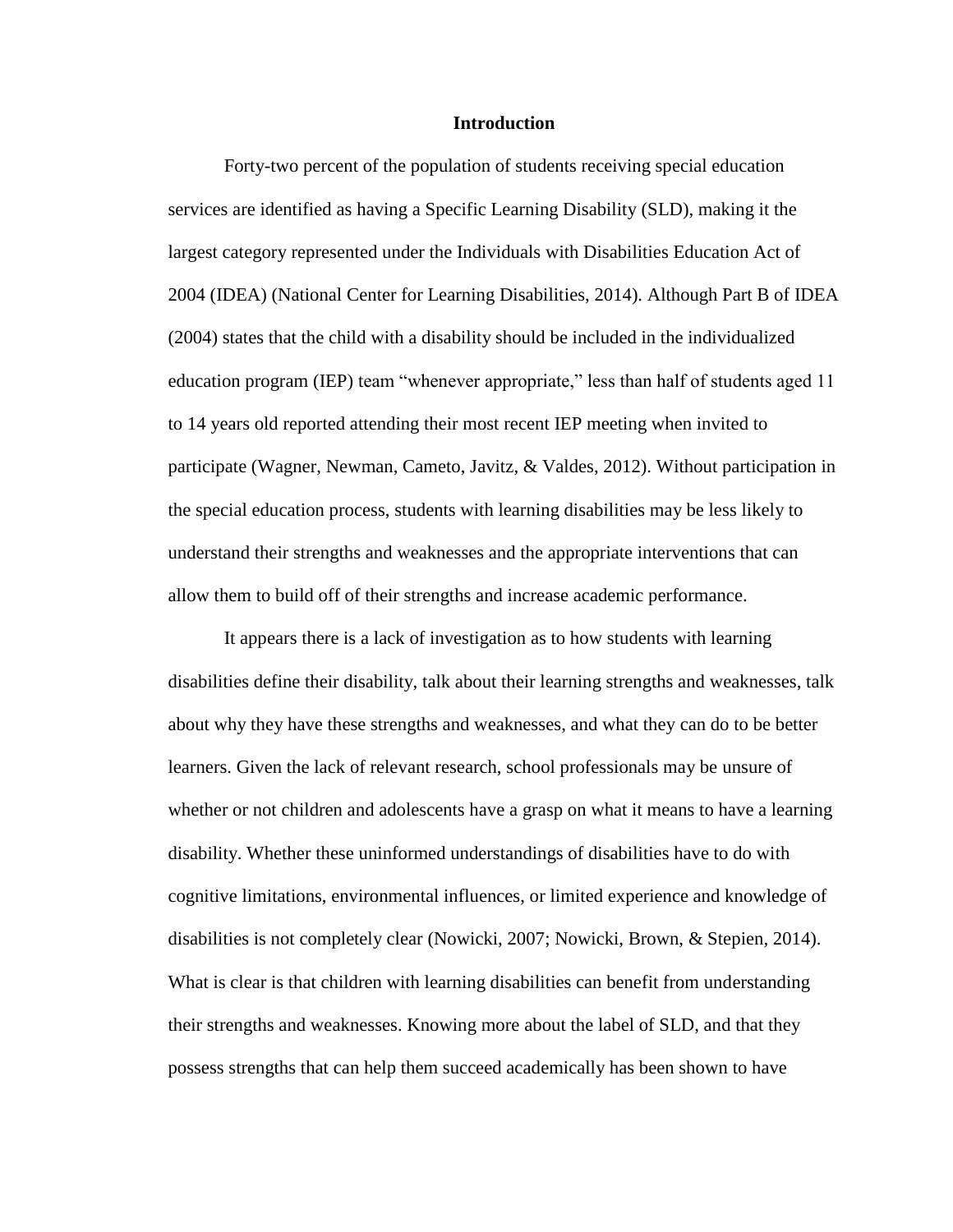positive effects on self-regulation, academic achievement, goal setting, and self-advocacy (Izzo, Hertzfeld, & Aaron, 2001; Raskind, Goldberg, Higgins, & Herman, 1999; Zickel & Arnold, 2001; Zimmerman, 2002). By improving children's understanding of academic strengths and weaknesses, school psychologists may be able to foster the growth of selfadvocacy skills in students in an effort to increase school functioning and adaptation to secondary education, postsecondary education, and adult functioning.

## **Informing Students of Their Disability**

It is the ethical responsibility of school psychologists to inform students who are found eligible for special education services about their learning disability (NASP, 2010). As part of the special education process, "School psychologists encourage a minor student's voluntary participation in decision making about school psychological services as much as feasible," (*Standard I.1.4)* as well as "discuss with students the recommendations and plans for assisting them. To the maximum extent appropriate, students are invited to participate in selecting and planning interventions." (*Standard II.3.11).* Much of the language used in these ethical guidelines may be interpreted differently across school psychologists. The standards lack clear guidance for professionals, and this lack of clearly laid out guidelines may be part of the reason school psychologists have not reached a consensus about how to inform students about their disabilities. One interpretation of the standards laid out by the National Association of School Psychologists (NASP) is that school psychologists should aim to include students with learning disabilities in a developmentally appropriate way.

Reddy (2015) surveyed 168 school psychologists employed in public schools in the Commonwealth of Virginia during the 2013-2014 academic year and found that most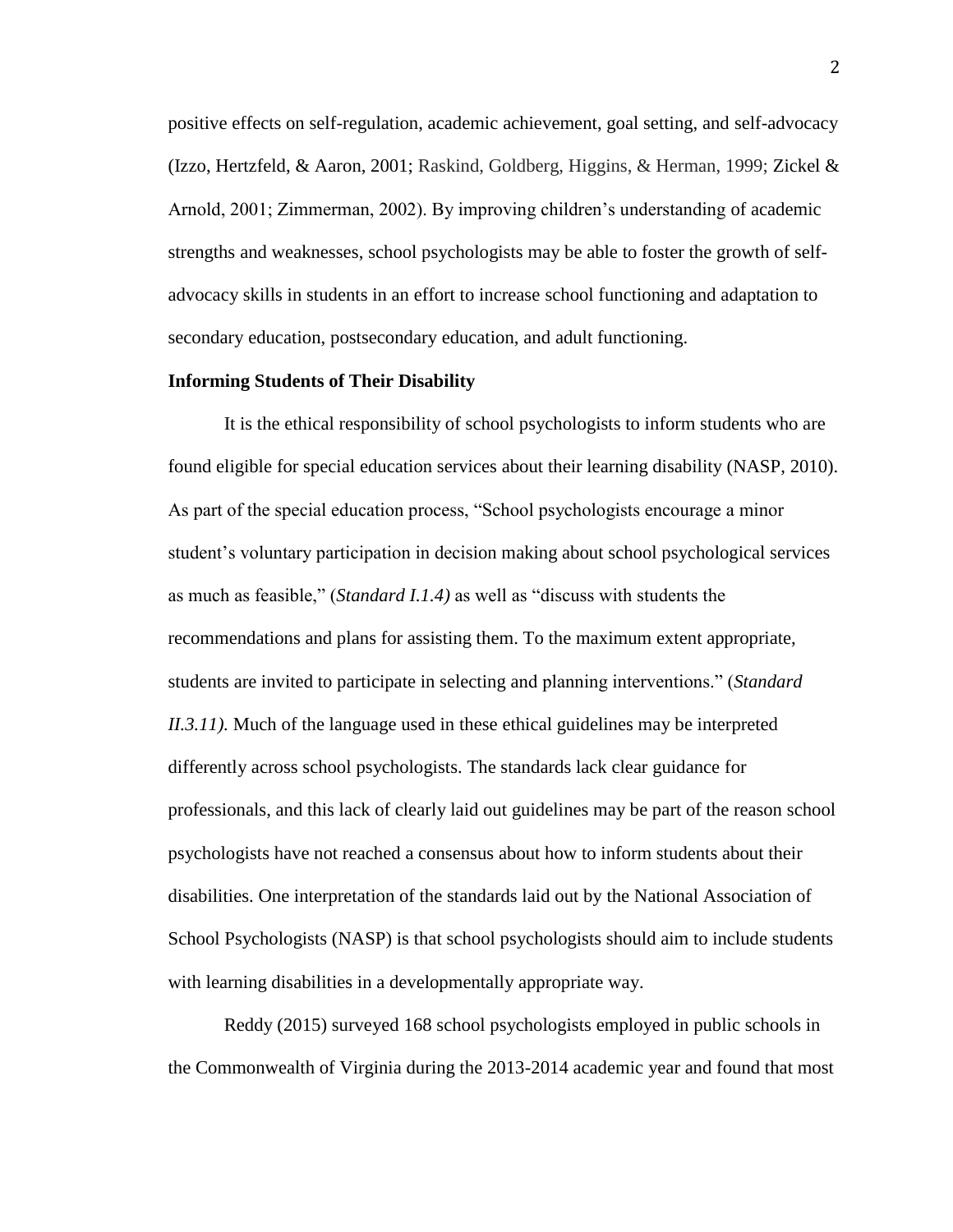schools in Virginia do not have an established policy or method for informing students of their learning disability. Ninety-three percent of psychologists surveyed reported no guidelines or policy to inform students appropriately at all age levels. Reddy also found that the majority of informing was done by either the special education teacher or the parent. Given that school psychologists complete the cognitive component of the special education evaluation, have a deep knowledge of learning disabilities, and aim to use a best-practice method of evaluating strengths and weaknesses, it may be argued that school psychologists should have a role in the informing process. In the survey, more psychologists rated their informing role as extremely important at the high school level and somewhat important at the elementary level (Reddy, 2015). The rating of higher importance at the high school level may most likely be due to the mandatory addition of transition planning policies starting at age sixteen, according to IDEA (2004).

Based on these ethical standards and the present research, it remains unclear what age is most appropriate for explaining personal strengths and weaknesses to students with learning disabilities; however, since most students are found eligible during the elementary and middle school years, one would assume that informing students at this age would promote increased self-awareness and self-advocacy (Moore & McNaught, 2014; Zickel & Arnold, 2001). School psychologists may want to know at which stage of development students can understand and process disability information in order to inform them appropriately and keep them as active members in the special education process. The following literature review examines the developmental capability of children to understand a learning disability and the importance of self-advocacy in the success of these students.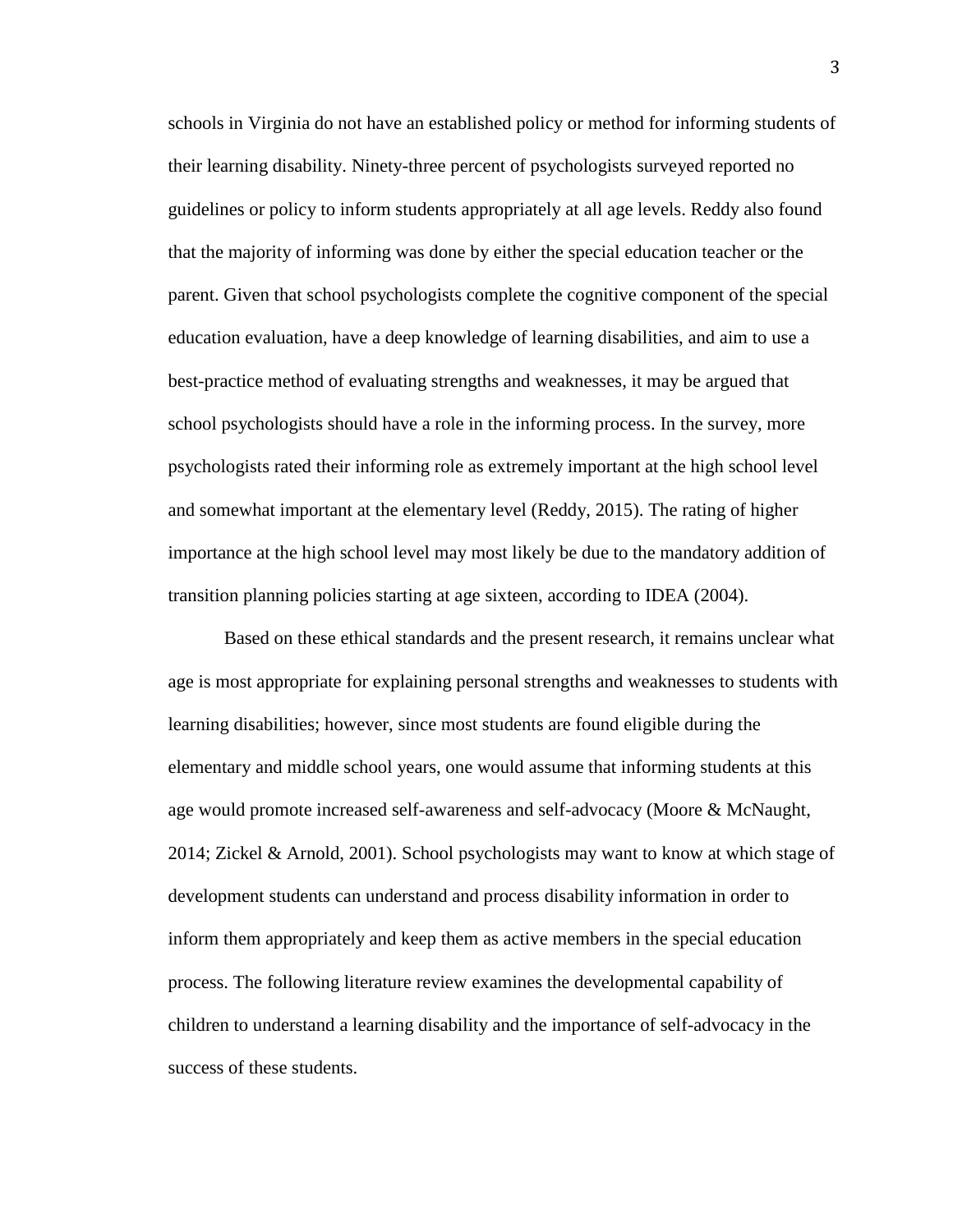#### **Ability Formation**

Before examining the importance of understanding individual students' strengths and weaknesses in the special education process, one may want to first determine if students have the ability to understand the definition of a learning disability and how it affects life functioning. One may first look at when and how students are able to conceptualize strengths and weaknesses. Over the course of their development, children form conceptions of their own and their peers' abilities through a process called ability formation. To investigate the ways in which children develop perceptions of ability, Rosenholtz and Simpson (1984) reviewed a range of research and theories and concluded that there are sequential stages to ability formation, and that students' ability perceptions change over time due to peer interactions, teacher behavior, class structure, and cognitive development. In a study comparing preschool and kindergarten students' cognitive bases for making inferences of ability, children were shown picture stories about four children playing four different carnival games. Each story depicted the child clearly succeeding or failing at the game. It was found that kindergarten students were able to make ability and summative judgments based on the depicted child's performance on the game; whereas, preschool students were able to make summative judgments but failed to be competent on ability judgments more than the kindergarten students. In other words, the kindergarten students were better able to judge the depicted children's ability after looking at all of the picture stories; whereas the preschool students could summarize the game outcome, but struggled when asked to rate the children's ability. The researchers suggest that there is a developmental shift occurring between preschool and kindergarten because preschoolers did not have the skill to make judgments based on ability. It is also suggested that by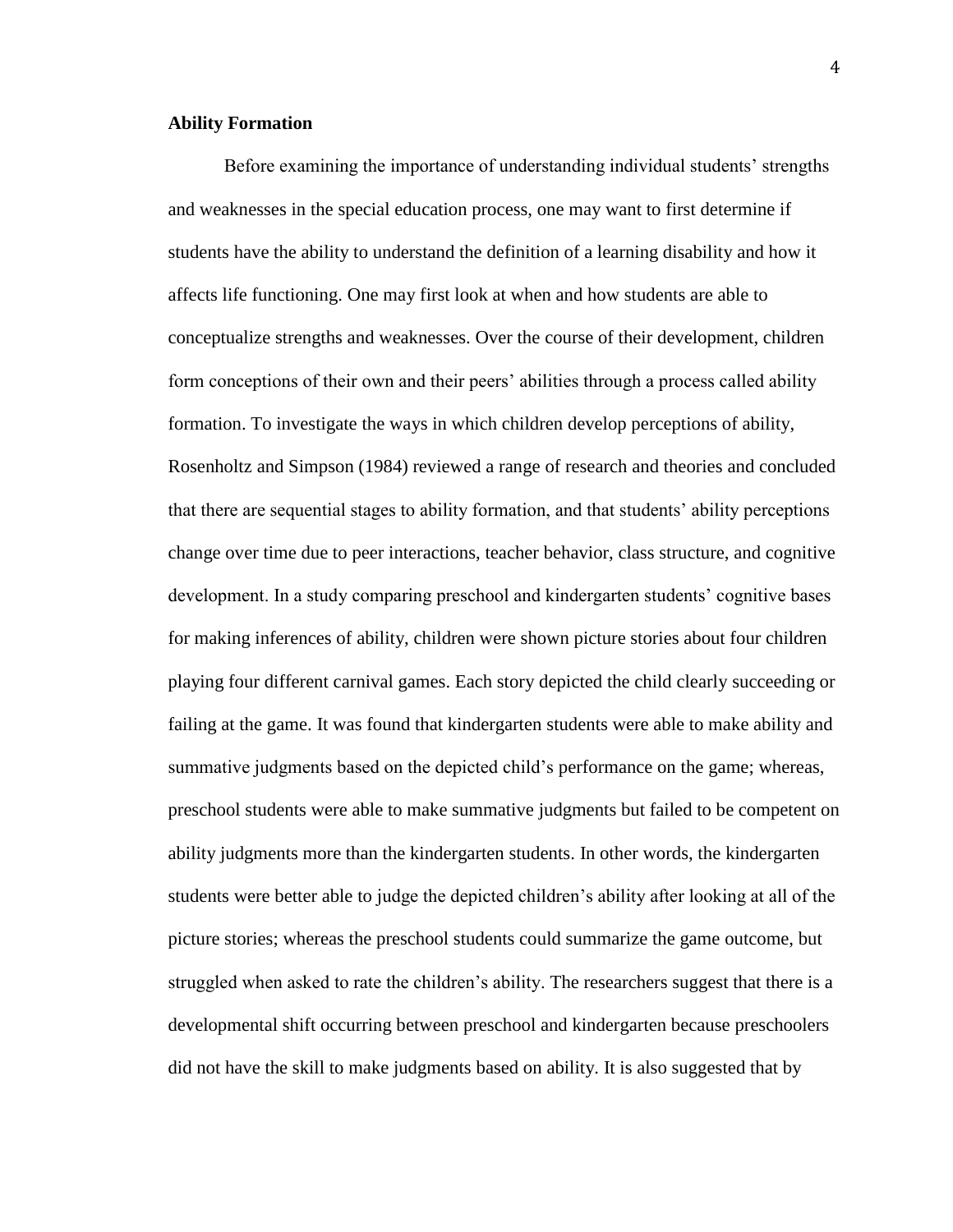elementary school, children may be more likely to make performance-based judgments (Shaklee & Tucker, 1979).

As children enter elementary school, their perception of their intellectual ability is mediated by their school environment. Not only does a shift in cognitive skills required to make inferences of ability occur, but the children immediately enter a system of performance comparison in which they begin to make interpretations of their intellectual ability based on grades, class structure, and their peers (Rosenholtz  $\&$  Simpson, 1984; Shaklee & Tucker, 1979). For example, Stipek (1981) found that second and third grade students explained their academic ability by making comparisons such as, "I'm in the highest reading group" and "I'm always the first one to finish my work." These students conceptualized their ability by comparing themselves to other students in their class, thus creating their own normative theory of measurement of ability.

Another way in which elementary-aged students' ability perceptions are influenced is through teacher and peer feedback (Rosenholtz  $\&$  Simpson, 1984). By attending to social cues, students register teachers' treatment of students who do well and students who do poorly, and they share information with each other regarding peer performance. Not truly knowing where their cognitive abilities lie, students use these observations and interactions to begin conceptualizing their own strengths and weaknesses. One example the researchers discuss is: students may observe their peer working independently; however, they then think about themselves and see that they are receiving more assistance and working more slowly. By comparing themselves with the other student, they may form the belief that they have lower abilities or weaknesses. Another example is that they may believe their teachers call on the high achieving kids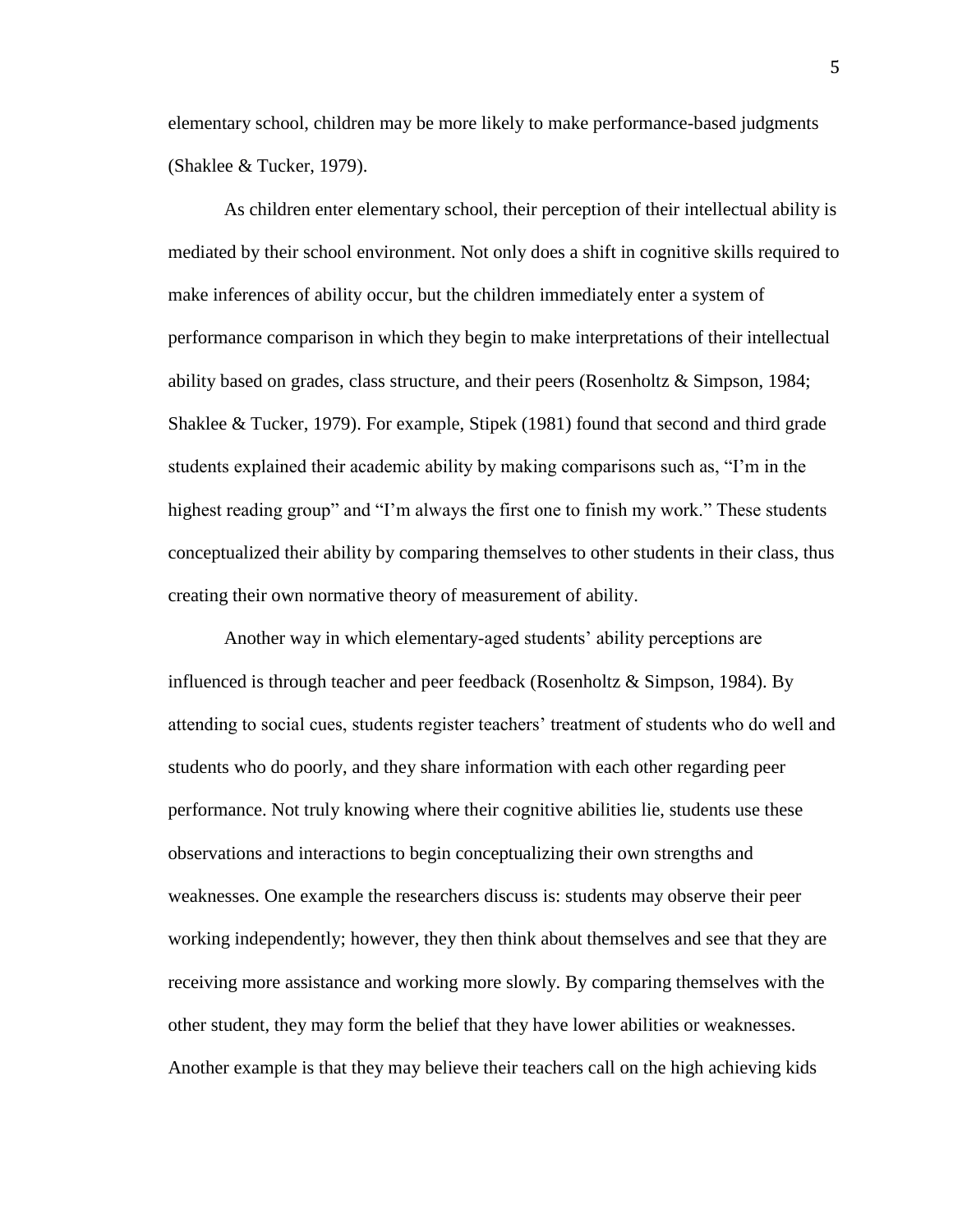more than the low achieving kids because the low achieving kids will not know the answer. These classroom observations and teacher behaviors lead to ability formation. The greater the consensus between teacher and peer feedback, the more likely their perceived ability is to be internalized.

Rosenholtz and Simpson (1984) not only argue that peer interaction and teacher behavior influence ability formation, but class structure does as well. They list two classroom organizational structures, unidimensional and multidimensional, that either facilitate or impede ability formation. Unidimensional classes are those in which all students work on similar tasks, instruction is undifferentiated, a small number of materials and methods are used for instruction, and those materials and methods are employed through similar modalities. These are described as less than ideal classrooms because students in these types of classrooms can more easily make social comparisons based on the relative performance of their peers (Rosenholtz & Simpson, 1984).

On the other hand, multidimensional classes are those in which students work on a variety of different tasks, instruction is differentiated, and different materials, methods, and modalities are used. These classrooms encourage a greater number of different performances to be considered in the academic setting, making it more difficult to make social comparisons that may label students with disabilities as not having worth in the classroom (Rosenholtz & Simpson, 1984). Creating different avenues and opportunities for students to succeed reduces learned helplessness and the belief that intellectual ability is global rather than a pattern of strengths and weaknesses. Multidimensional classrooms that facilitate learning using different materials, methods, and modalities may be more beneficial in creating positive self-identities among learning disabled students and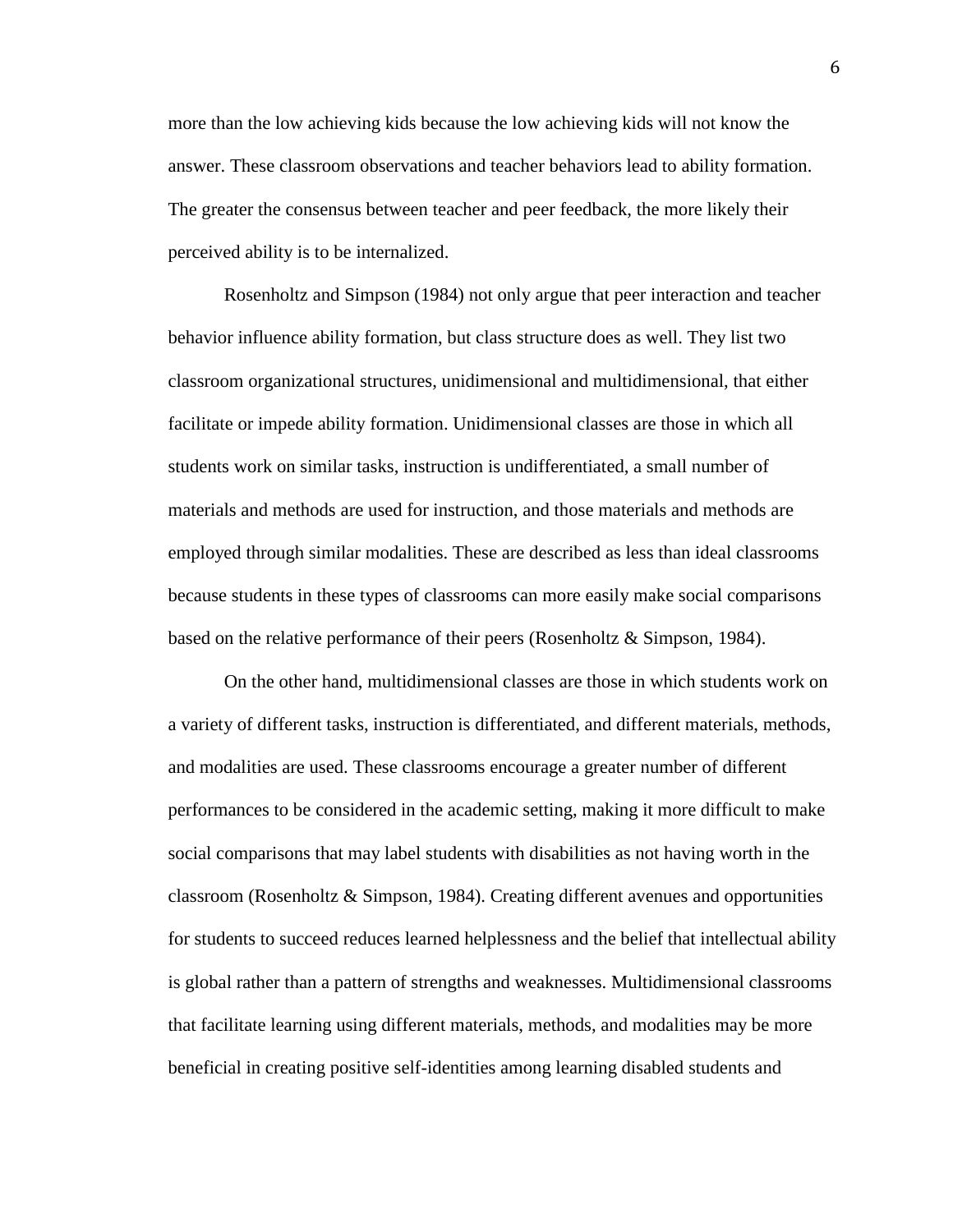making more accurate ability conceptions, the authors argue. From the research, it can be seen that students form ability conceptions at a young age, and if these students are not correctly informed, they may develop negative beliefs about themselves. Students' knowledge about their own cognitive abilities is likely to affect important contributing factors to academic, social, and emotional life such as self-concept, learning strategies, and self-advocacy.

#### **Children's Beliefs about Intelligence**

The belief that intellectual ability is global and stable rather than a pattern of strengths and weaknesses and malleable can have effects on a child's performance in school. Research has shown that middle school adolescents who believe that intelligence is a malleable quality that can be developed endorsed stronger learning goals, showed less ability-based, learned helplessness qualities, and held more beliefs that effort was important for achievement. They also chose more positive, effort-based strategies in response to failure, and increased their mathematics achievement throughout middle school (Blackwell, Trzesniewski, & Dweck, 2007).

Specifically, the researchers taught the experimental group about intelligence through eight sessions. Students in both the experimental and control groups participated in similar workshops including lessons on brain physiology, study skills, and the pitfalls of stereotyping. The key difference between the experimental group and control group was that the experimental group received lessons about how learning makes their brain smarter using a "Neural Network Maze" and had discussions about how global labels (stupid, dumb, etc.) should be avoided; whereas the control group received lessons on memory and had discussion about academic preferences, and academic difficulties and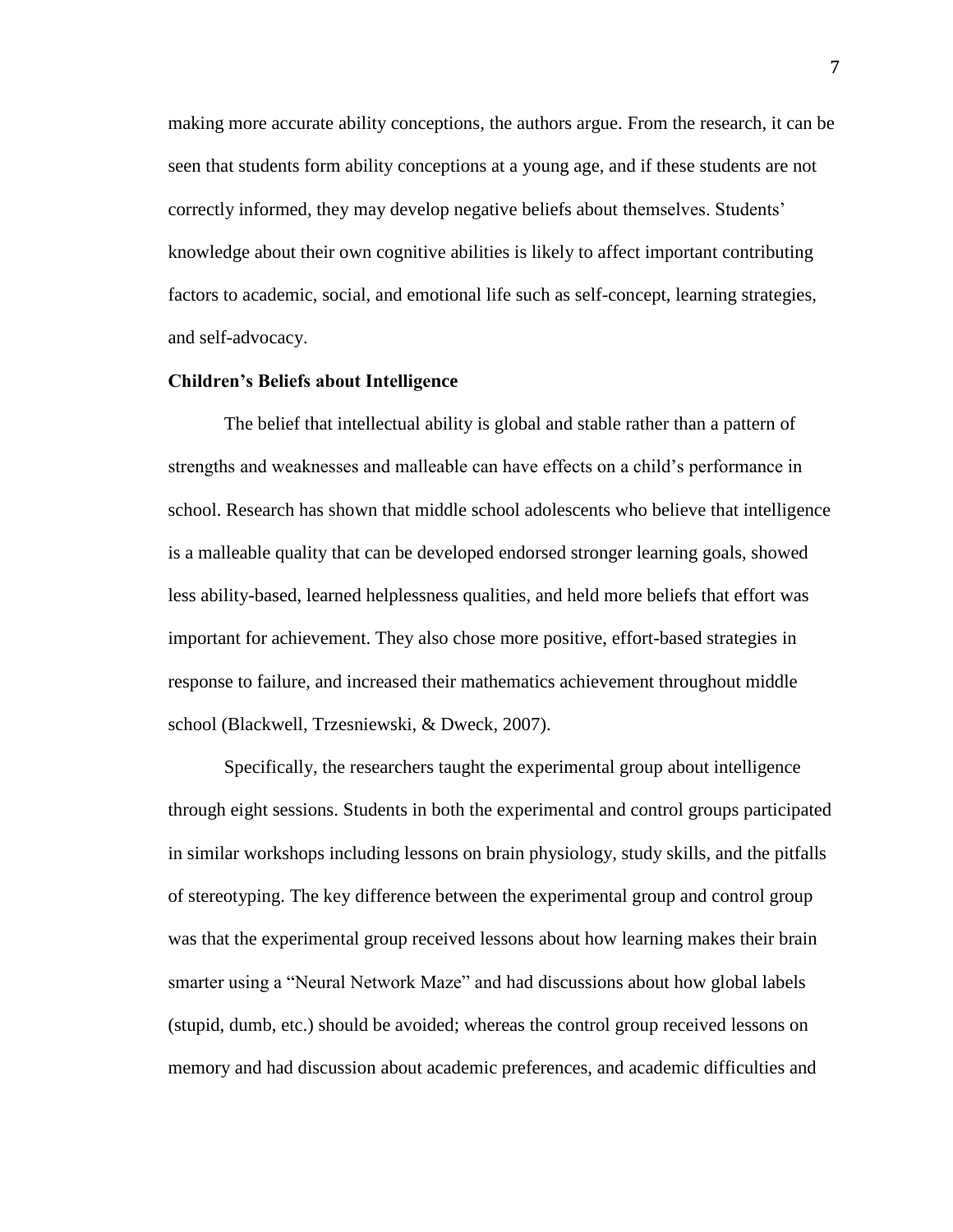successes. The experimental group, who was taught that intelligence grows over the course of development by means of neuroplasticity, using these lessons, showed a slight increase in math achievement. The control group, who was not taught a malleable theory of intelligence showed declining grades over the course of two years in middle school, suggesting informing a child about their intelligence possibilities, as well as how the information is presented to students, are important factors in achievement motivation (Blackwell et al., 2007).

When informing a child about his or her learning disability and pattern of cognitive strengths and weaknesses, it may be important to know where their understanding of intelligence falls. Cain and Dweck (1989) proposed that a child's conceptualization of intelligence as a self-attribute begins to develop around the age of seven and is a function of their academic achievement and time of exposure to certain domains. Similar to what Rosenholtz and Simpson (1984) proposed, children learn from the time of preschool and kindergarten to develop a concept of cognitive ability based on outcomes of success and failure. Progressing through the elementary years, students base more of their ability formation on performance comparisons of other children in their class. They examine other behaviors and experiences that could be contributing to their peers' or their success in the classroom and make judgments based on those comparisons.

Three steps in which children conceptualize intelligence are laid out by Cain and Dweck (1989). In the first stage, "Initial Analysis," kindergarten or younger-aged children determine criteria for success and failure, recognize contingency between behavior and outcomes, and note differences in individuals rates of success and failure. In the second stage, "Outcome = f(Engage, Can)," a child must engage in the task at hand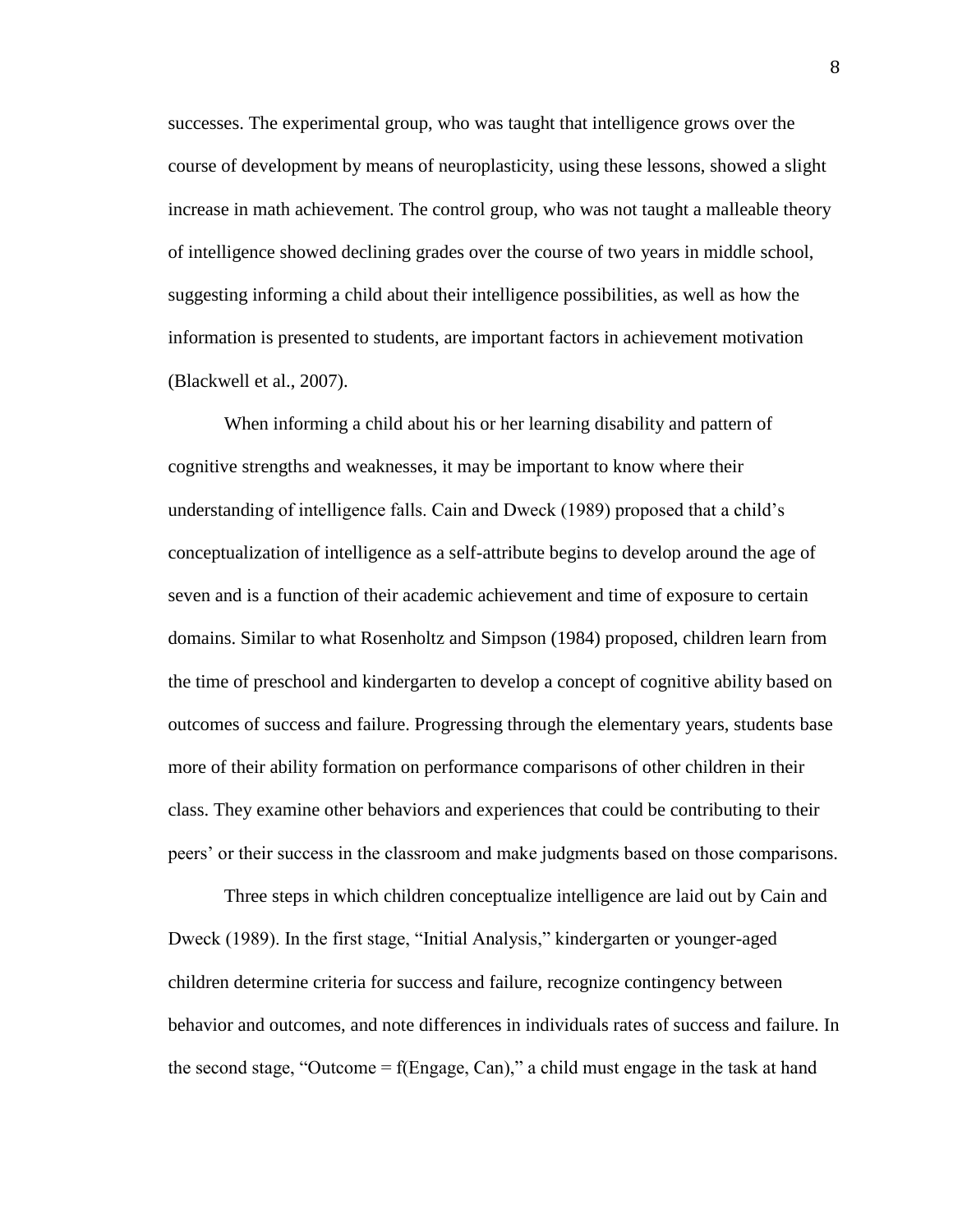and know how to complete the task to have a successful achievement outcome. This process occurs in non-academic settings as well. For example, when a child has to explain why their shoe is untied, their responses are usually based on effort or knowledge. They could either say they have not tried to tie their shoe, or they are unable to tie their shoe. Another example of how children's cognitions develop in stage two is that they can distinguish behaviors relevant to intelligence from those relevant to other domains. For example, usually by the first grade, a child can differentiate that reading is relevant to intelligence, but running quickly is not. In this stage, it is proposed that children may have a concept of ability as being "knowing" or "knowing how", but may have rudimentary ideas of capacity of ability (Cain & Dweck, 1989).

In the third and final stage, "Outcome = f(Effort, Knowledge,

Capacity)," children develop an understanding of intelligence as a function of effort, knowledge, and capacity as they seek to explain individual differences in achievement based on their observations and interactions in the academic domain. Effort, knowledge, and capacity are viewed more and more in psychological terms, rather than behavioral terms, and children can manipulate these three components more as they develop. This shift from a behavioral conception of intelligence to a psychological one is supported by the evidence that children are able to describe concrete actions before being able to describe psychological traits. Older children are more likely to explain achievement outcomes as a result of a psychological construct such as cognitive ability (Cain  $\&$ Dweck, 1989; Kurtz-Costes, McCall, Kinlaw, Wiesen, & Joyner, 2005).

In addition to a behavioral conception of intelligence among younger children, it was found that kindergarten students and second graders reported a connection between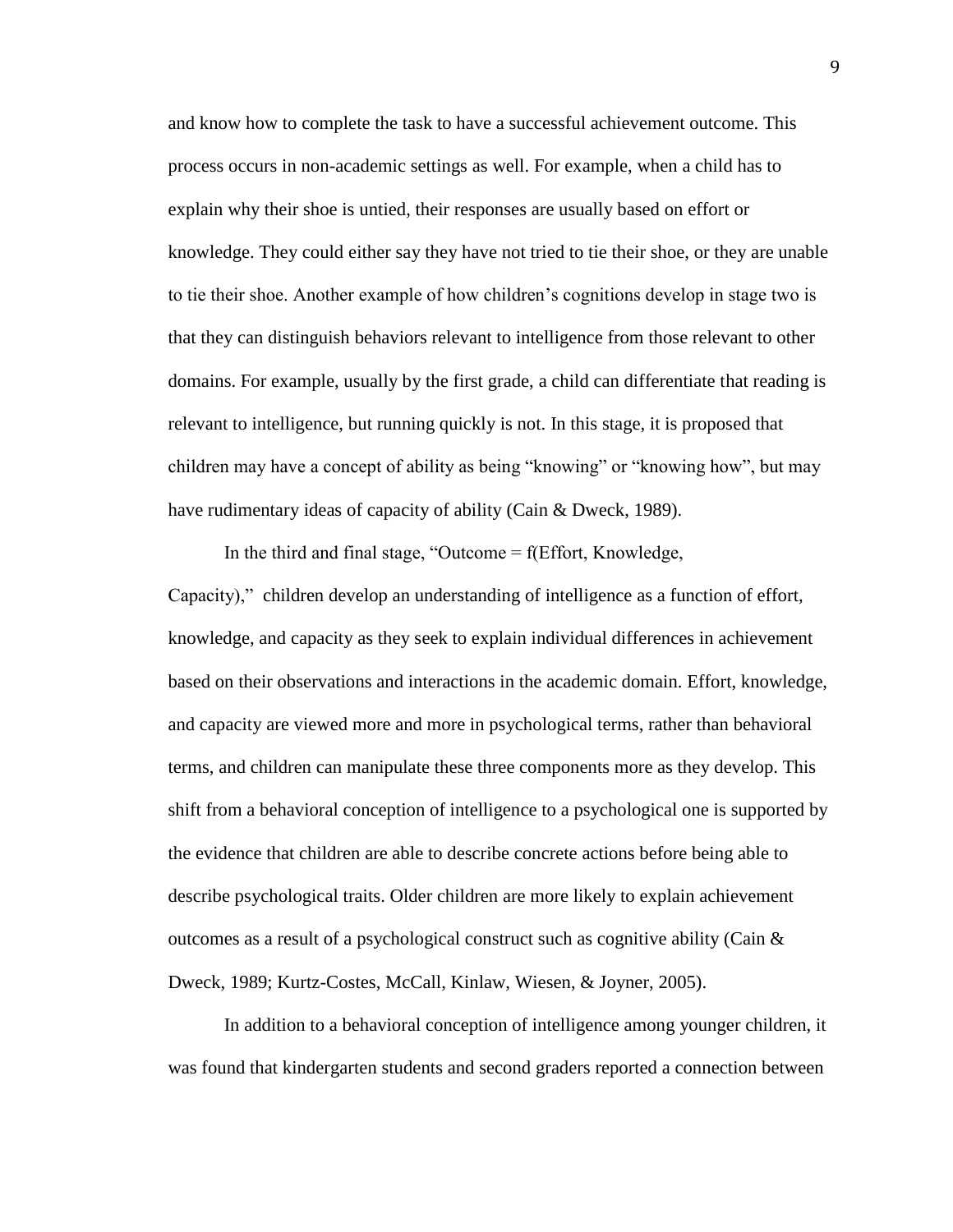being smart and jumping high and being smart and being nice, suggesting a less sophisticated theory of mind. Fifth and eighth graders were more likely to link being smart with cognitive abilities and appropriate effort, suggesting possible unawareness of learning disabilities but capability in conceptualizing learning disabilities. In addition, with older children placing more emphasis on cognitive ability, a stronger belief that intelligence is a fixed trait is likely to occur during ages where self-advocacy becomes more important. Adolescents and young adults may be less optimistic about the possibility of making positive change in their knowledge and education (Kurtz-Costes et al., 2005). This makes emphasizing strengths during the informing process all the more essential for students with learning disabilities, who may have lower self-concept and less optimism about their success.

#### **Children's Perceptions of a Learning Disability**

Although children have a general idea of what intelligence is, it may be beneficial to examine at what stage of their development they are able to understand the cognitive processes that contribute to important academic and life functions. Limited literature looks at whether or not students can understand their pattern of cognitive strengths and weaknesses and how they define their learning disability. One study explored young and older children's beliefs about the causes of learning difficulties and found that children aged eight to 10 have more ideas about these causes than younger children; however, their beliefs are often uninformed and inconsistent (Nowicki, 2007). For example, it was found that 58% of the younger children did not know the causes of learning difficulties, and the majority of children viewed lack of academic skills, social skills, poor instruction,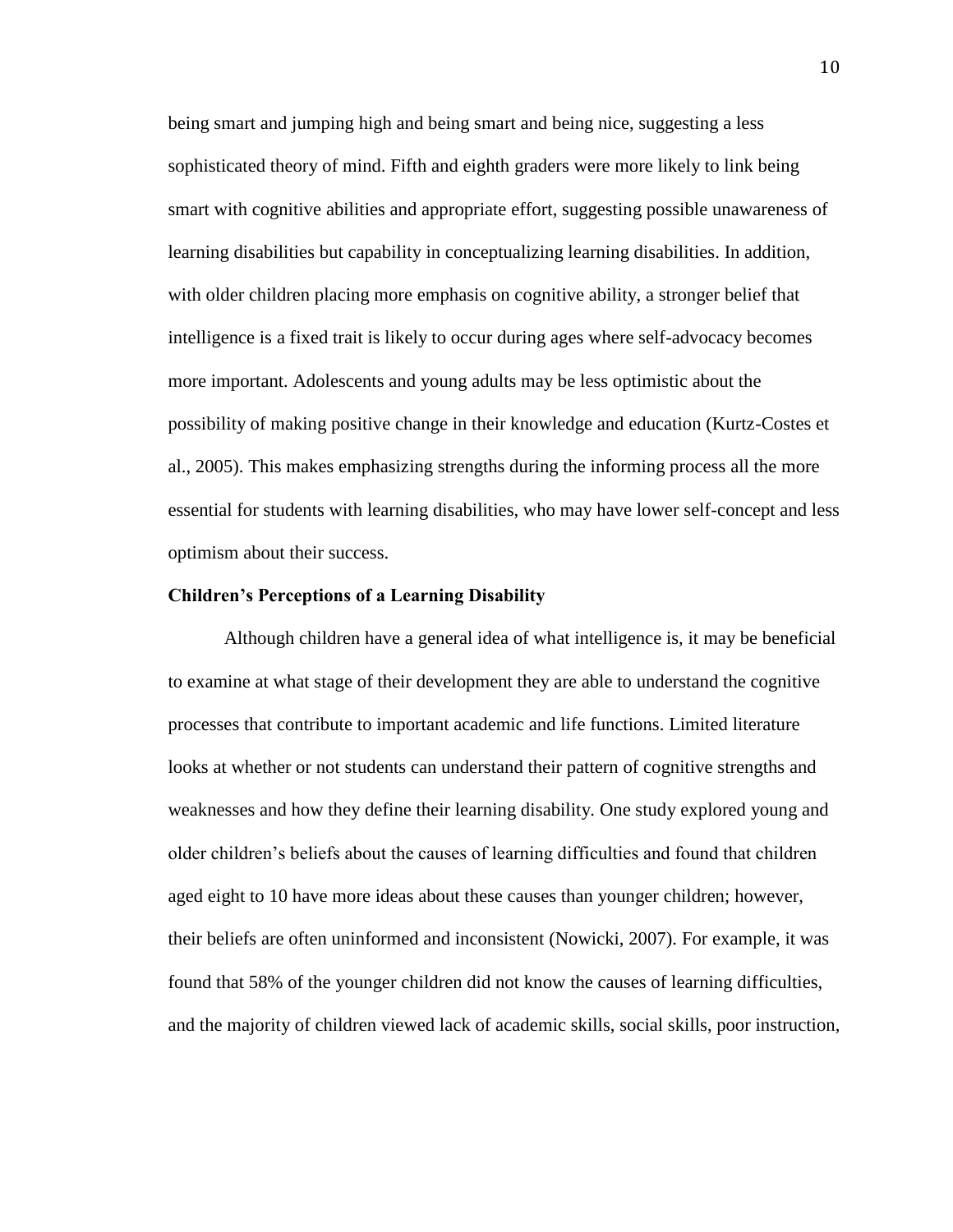effort/motivation, failure to listen, or changes in environment as factors associated with learning difficulties.

Another study found that elementary school children aged nine to 12 were able to demonstrate more knowledge about learning difficulties using a concept mapping technique rather than an informal interview. Thirty-six participants were interviewed to answer questions that addressed their overall knowledge of learning difficulties including what it meant to have a learning difficulty, why some children have learning difficulties, and what challenges students with learning difficulties have. Their responses were then combined into one list and reviewed for essential meaning, clarity, and redundancy. After shortening the list to 42 unique statements, the statements were printed on cards to initiate a sorting task. Each participant was then given a set of cards and asked to sort them in a way that makes sense to them. Each statement could only be placed in one pile, all statements could not be placed in one pile, and each statement could not be put into their own separate pile.

The researchers then employed multidimensional scaling and cluster analysis to show the frequency with which the statements were grouped together by participants and the underlying themes represented by the statements. Themes from the card sort showed that the students tended to sort statements into five different concepts, or diverse origins of learning difficulties. These were: family stress, fate and circumstances occurring prior to birth, neurological and developmental problems, difficulties with information processing, and issues related to motivation, learning, and instruction (Nowicki et al., 2014). Although these studies suggest that older elementary school students may understand why some students experience learning problems, it does not answer the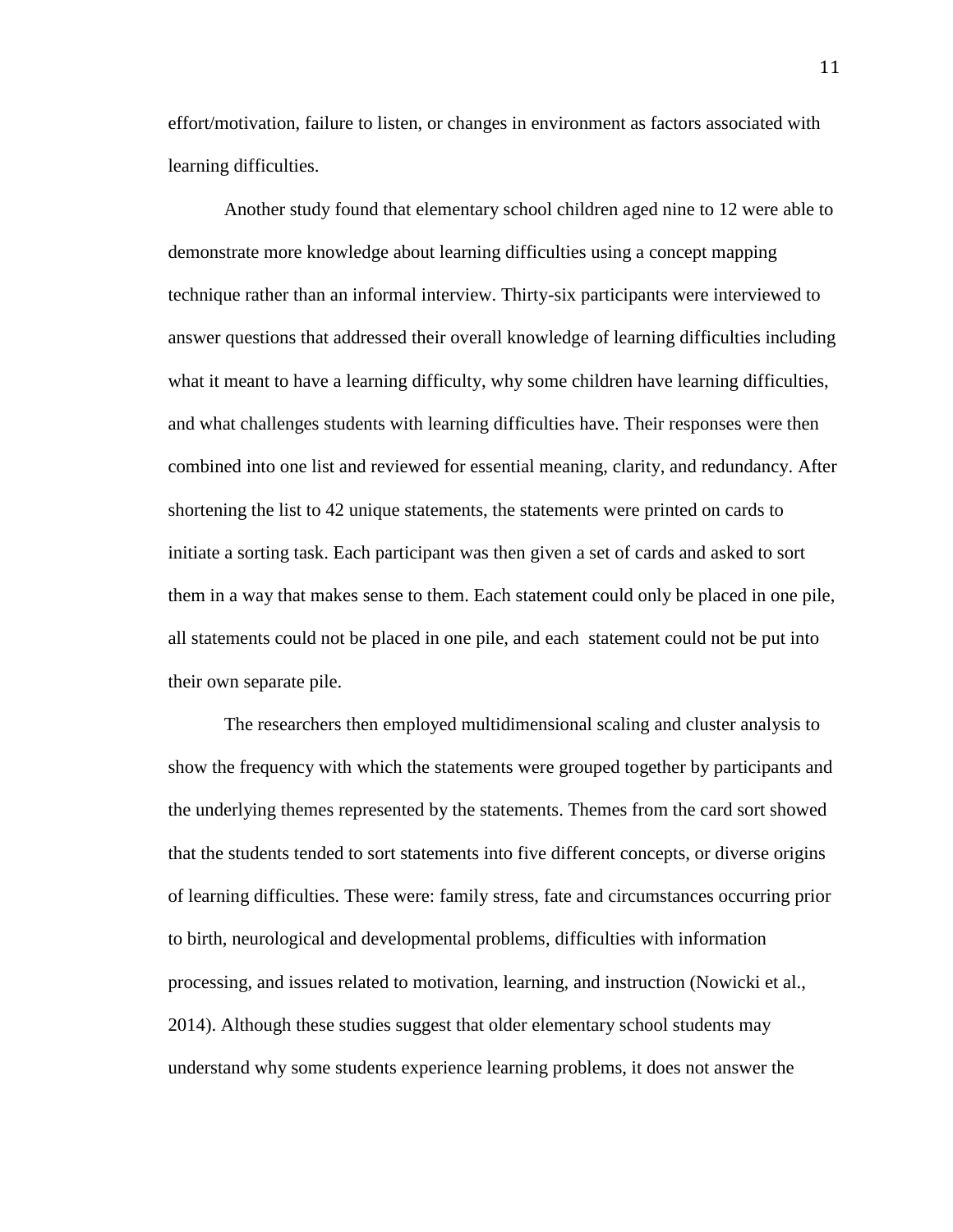question of whether or not they understand what a learning disability is. However, given this research by Nowicki, Brown and Stepien (2014), students aged nine to 12 should have the capability to talk about their learning disability in a meaningful way, if they are informed. This is important to the present study because it shows that elementary students have developed ideas about the origins of learning problems, but may need help from a school psychologist or other school professional to give them further insight into what it truly means to have a learning disability and how they can advocate for themselves.

#### **The Need for Self-Advocacy**

Much of the research on informing students about their disabilities has explored the positive effects of teaching self-advocacy to high school students transitioning to higher education. Other researchers; however, emphasize the importance of developing self-advocacy skills at younger ages so they can learn about themselves and communicate their needs. The younger population of SLD students are therefore in need of education, not only about their learning disabilities but about the ways they can communicate their needs. Ayres, Cooley, and Dunn (1990) illustrate this need by examining differences in self-concept among SLD students and normally achieving students. They found that SLD students' academic self-concepts were lower than those of the normally achieving group. They also found that SLD students were more likely to make maladaptive attributions, based on stable ability factors outside of their own control, for their school experiences. These attributions were consistent with learned helplessness behavior, and were more likely to lead to inactive learning and a lack of persistence in the classroom environment as observed by their teachers. The results of this study suggest that school personnel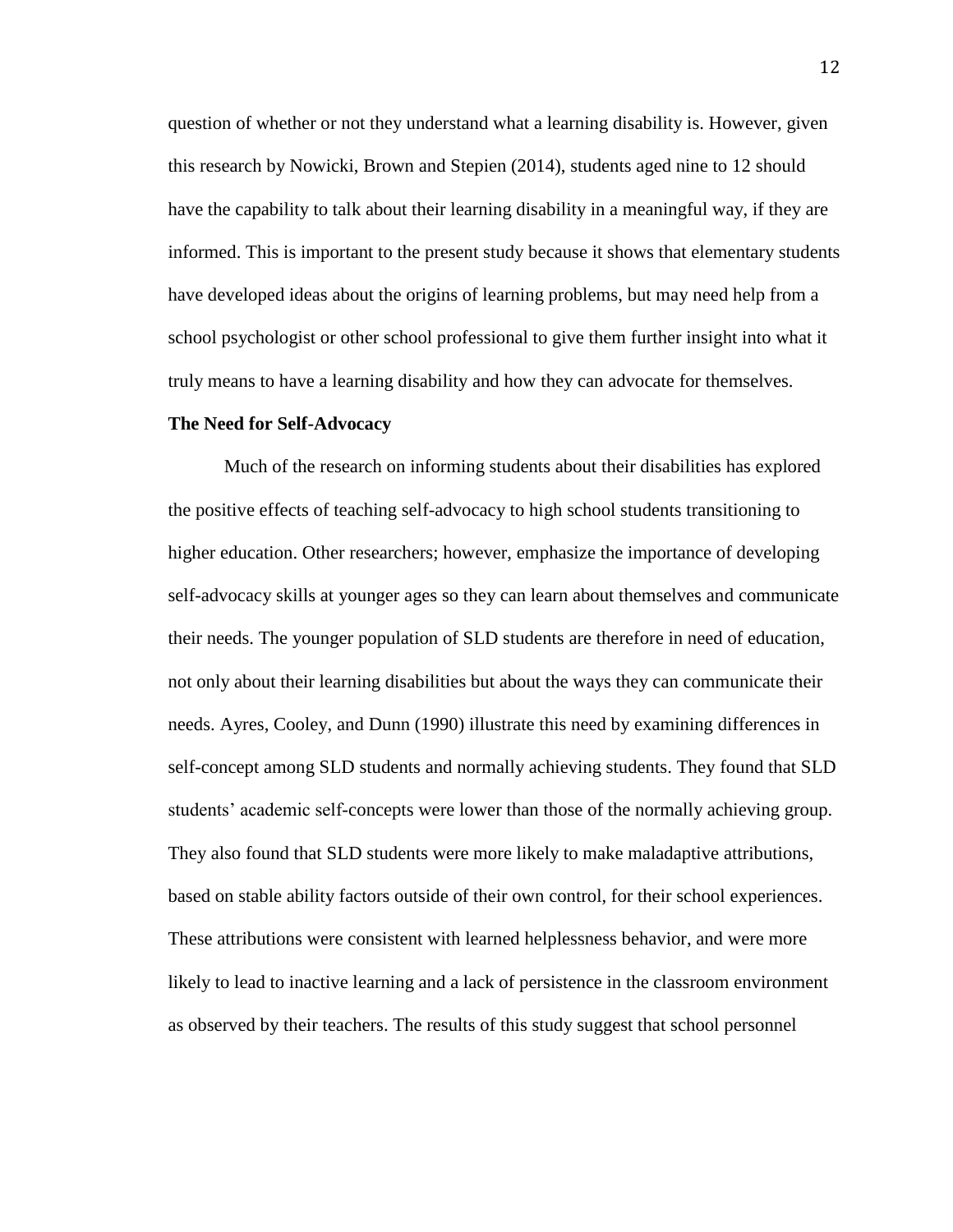should consider the SLD student's self-concept and attributions for school experience when designing interventions (Ayers et al., 1990).

Building self-advocacy skills in school-aged children has been shown to help them set goals, monitor interventions, identify potential frustrations, understand what they are good at, and set appropriate expectations (Zickel & Arnold, 2001). By informing students about their pattern of strengths and weaknesses, school psychologists may be able to help SLD students develop healthier attributions for their school performance and improve their self-concept by setting appropriate goals, identifying potential frustrations, and working with teachers to better learn in ways that accentuate their strengths.

Virginia's "I'm Determined Project" is one example of how schools have worked to help students develop these skills. It provides students with direct instruction, interventions, and opportunities to practice self-advocacy skills beginning in elementary school and progressing throughout their educational careers. Five primary intervention strategies are laid out in the I'm Determined Project: One-pager, Good Day Plan, Goal Setting and Attainment, Student-led IEPs and Conferences, and Lesson Plans which are based off of the core components of self-determination skills (Moore & McNaught, 2014).

The One-pager intervention is a simple example of how SLD students can advocate for themselves and improve communication between his or her special education and general education teachers. It is a one-page document that lists the student's individual strengths, preferences, interests, and needs, which can be completed by the student with help from a parent, teacher, school psychologist, counselor, or mentor. The use of this intervention can provide further information for teachers getting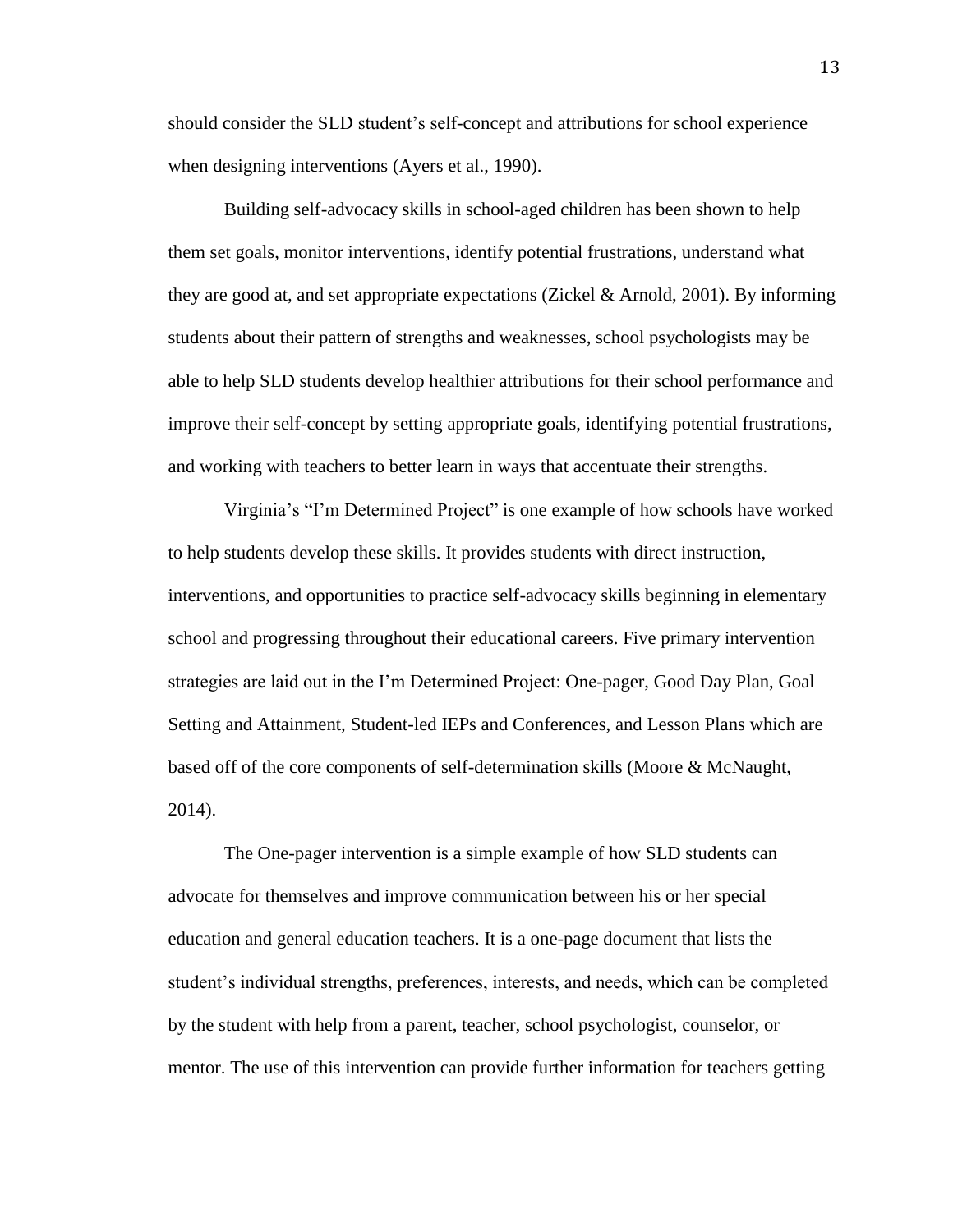ready to interact with the student at the beginning of the school year and serve as a guide for a student who wishes to participate in his or her IEP. This intervention, along with the other four included in the I'm Determined Project, has shown increased confidence, selfacceptance, advocacy, and leadership skills in students with disabilities (Moore & McNaught, 2014). Not only does this demonstrate that students with SLD can benefit from understanding their strengths and weaknesses, but it gives them a chance to get involved in the special education process in a way that is feasible, as stated in the ethical guidelines laid out by NASP (2010).

Informing SLD students about their disability at a young age may increase participation in the special education process by the time they get to high school, before higher education and career aspirations become increasingly proximal. Students do not grow out of learning disabilities, and when they reach adulthood, areas of life functioning can be impacted by the psychological processing deficits associated with their disability, whether at home, work, higher education, or in the community. Teaching them to become better self-advocates during elementary and middle school years may have a positive effect on the post-education transition.

As part of their systematic correlational literature review, the National Secondary Transition Technical Assistance Center (NSTTAC) identified self-determination/selfadvocacy as an evidence-based predictor of future success in employment and higher education for students with disabilities after they leave high school (Test et al., 2009). Before these self-advocacy skills are acquired, it may be beneficial for students to have a solid knowledge base about their learning disability. One study examined the reasons incoming students at a large public university were late to obtain learning disability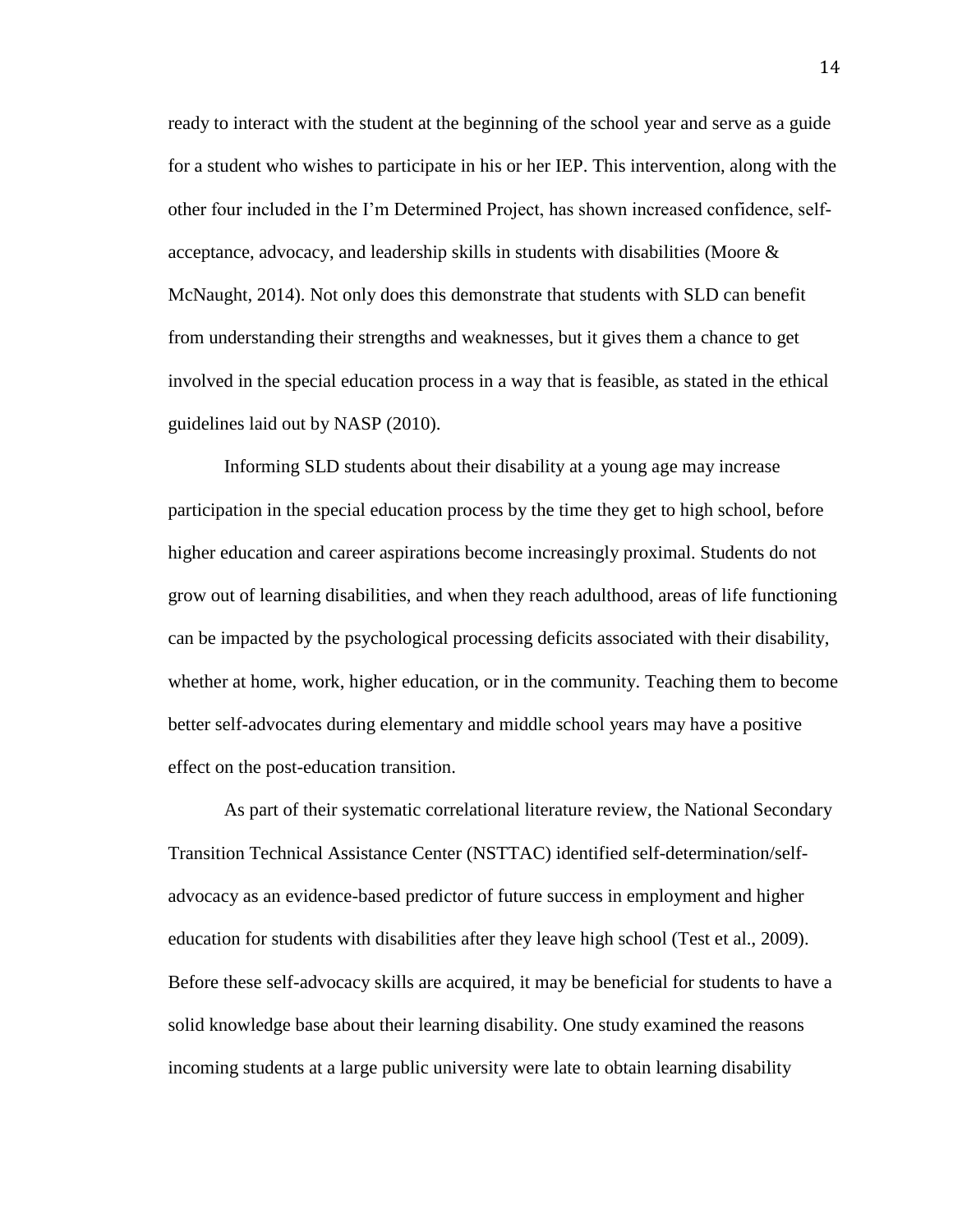services for their college career (Lightner, Kipps-Vaughan, Schulte, & Trice, 2012). The researchers interviewed 42 students with disabilities and found that 61 percent of the students who were late to obtain disability services did so because of lack of knowledge about their disability, compared to only 18 percent of students who sought services early. Another interesting finding was that, by their sophomore year, those who delayed obtaining services for their learning disability showed significantly lower grade point averages and awarded credit hours than the students who were more proactive obtaining services at the beginning of their freshman year (Lightner et al., 2012).

Another study utilizing focus groups of faculty members and undergraduate students with disabilities at a Midwestern university, found similar results (Izzo et al., 2001). Undergraduate students who approached faculty early and communicated their disability and needs reported having more positive experiences. The researchers argue that communication is key to being a successful advocate, and in order for them to develop effective communication skills, they must be able to properly explain their disability and the particular accommodations they need. When students entering postsecondary education are not able to communicate their strengths and weaknesses in a positive manner, they potentially set themselves up for failure.

Not only is post-secondary education functioning difficult for people with learning disabilities, but also adult life functioning. Another "layer" of manifestations of learning disabilities emerge in adulthood. Adults with SLD carry emotional baggage, poor self-worth, negative self-attributions, learned helplessness behaviors, and poor motivation. Many individuals struggle with underemployment, have few friends, and are more likely to get in trouble with the law (Gerber, 1998; NCLD, 2014).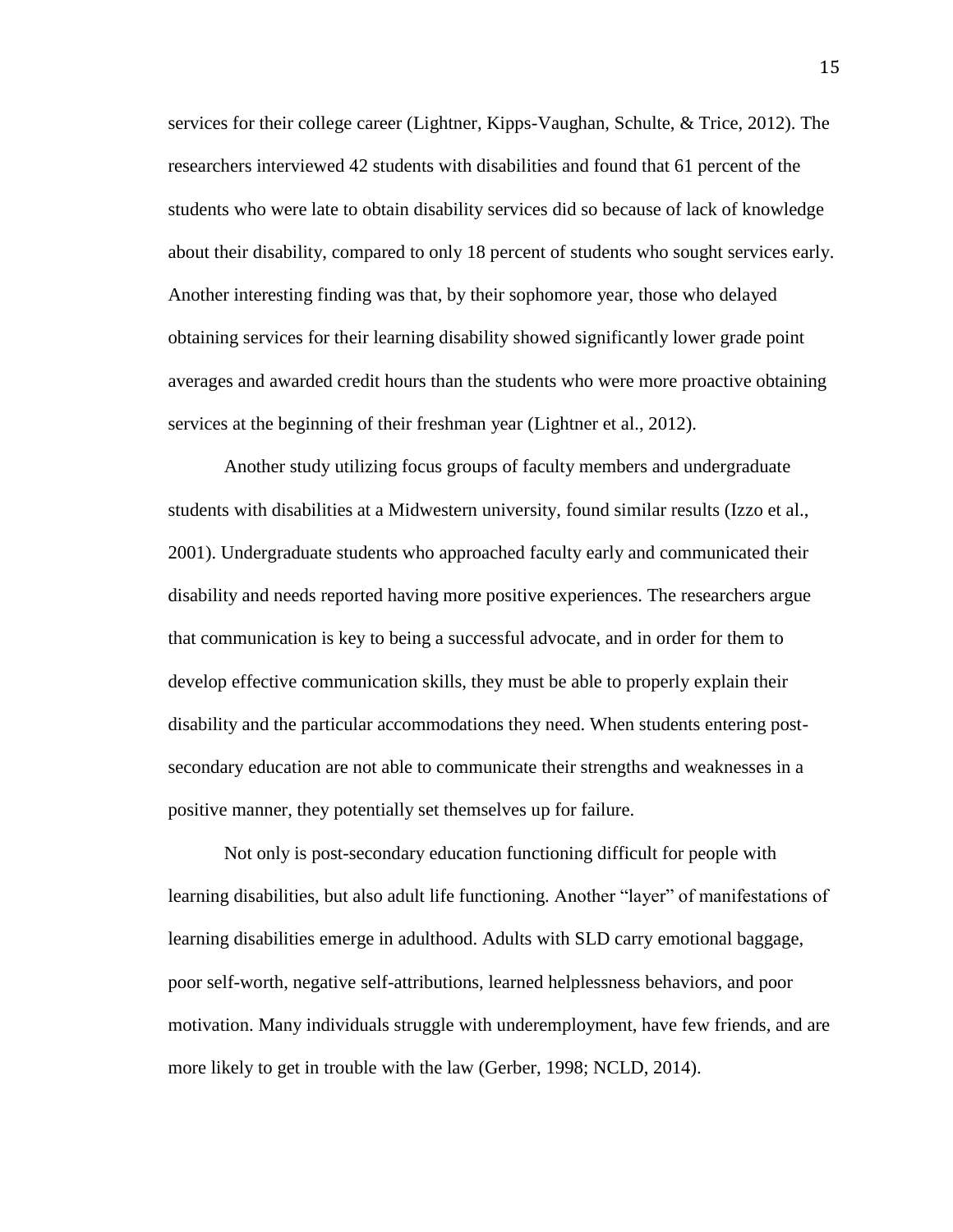Despite these difficulties that students with SLD face when transitioning to postacademic facets of life, there are certain characteristics of adults with SLD that have been shown to improve success and adaptation to adult life. These characteristics are resilience, self-confidence, self-awareness (or taking control of one's life), and coming up with adaptive ways to learn or master things (Gerber, 1998; Raskind, Goldberg, Higgins, & Herman, 1999). This last characteristic has been defined as "learned creativity," or problem solving in one's own style. It may be suggested that if one were to be able to problem solve in their own style, they would first have to acquire knowledge of their strengths and weaknesses.

In a qualitative analysis of their 20-year longitudinal study, Raskind et al. (2003) found that self-advocacy skills such as self-awareness (acceptance of SLD), proactivity, perseverance, appropriate goal setting, use of effective social support systems, and emotional coping strategies were more predictive of success than academic skills. Also, superior ability in "niche-picking," or selecting employment and social settings that accentuate their strengths, was another attribute of successful persons with SLD.

Given the importance of understanding strengths and weaknesses at a young age, its relationship to self-advocacy skills, and the positive outcomes for students with SLD who possess these self-advocacy skills, school psychologists need to come up with a set of guidelines for informing SLD students in a developmentally appropriate way. It also suggests that combining self-advocacy education with academic interventions that are included in IEPs would be beneficial to the success of this population. If school psychologists can first understand how general education and special education students talk about their learning strengths and weaknesses, then they can begin to come up with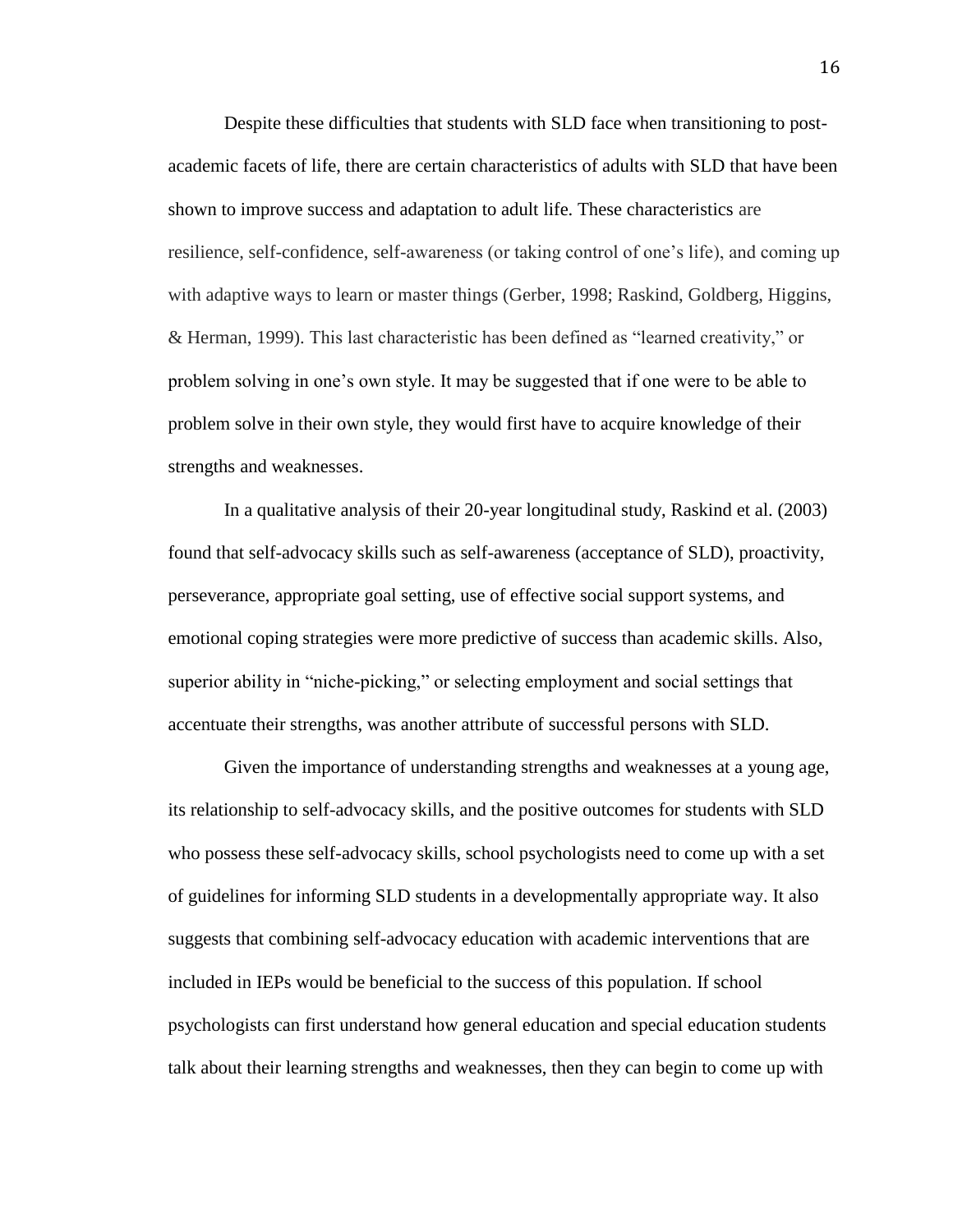the most developmentally appropriate way to inform them about their academics and help them become better self-advocates.

#### **Research Questions**

After reviewing the literature, it appears there is a lack of investigation as to how students with learning disabilities define their disability, talk about their learning strengths and weaknesses, talk about why they have these strengths and weaknesses, and what they can do to be better learners. The present study examined the responses of school-aged children to explore the following questions:

**Research Question 1.** How do these fourth and fifth-grade, general education and SLD students perceive their academic ability?

**Research Question 2.** How do these students conceptualize a strength?

**Research Question 3.** How do these students conceptualize a weakness?

**Research Question 4:** To what do they attribute learning strengths and weaknesses?

**Research Question 5:** What strategies do students list to improve their weaknesses?

# **Method**

#### **Participants**

Participants included 26 general education students, and three special education students who met the state of Virginia eligibility criteria for SLD classification. Participants consisted of 16 boys and 13 girls in the fourth and fifth grade, attending public schools in the Northern Virginia area during the 2016-2017 academic year. Students with SLD show a deficit in one or more of the basic psychological processes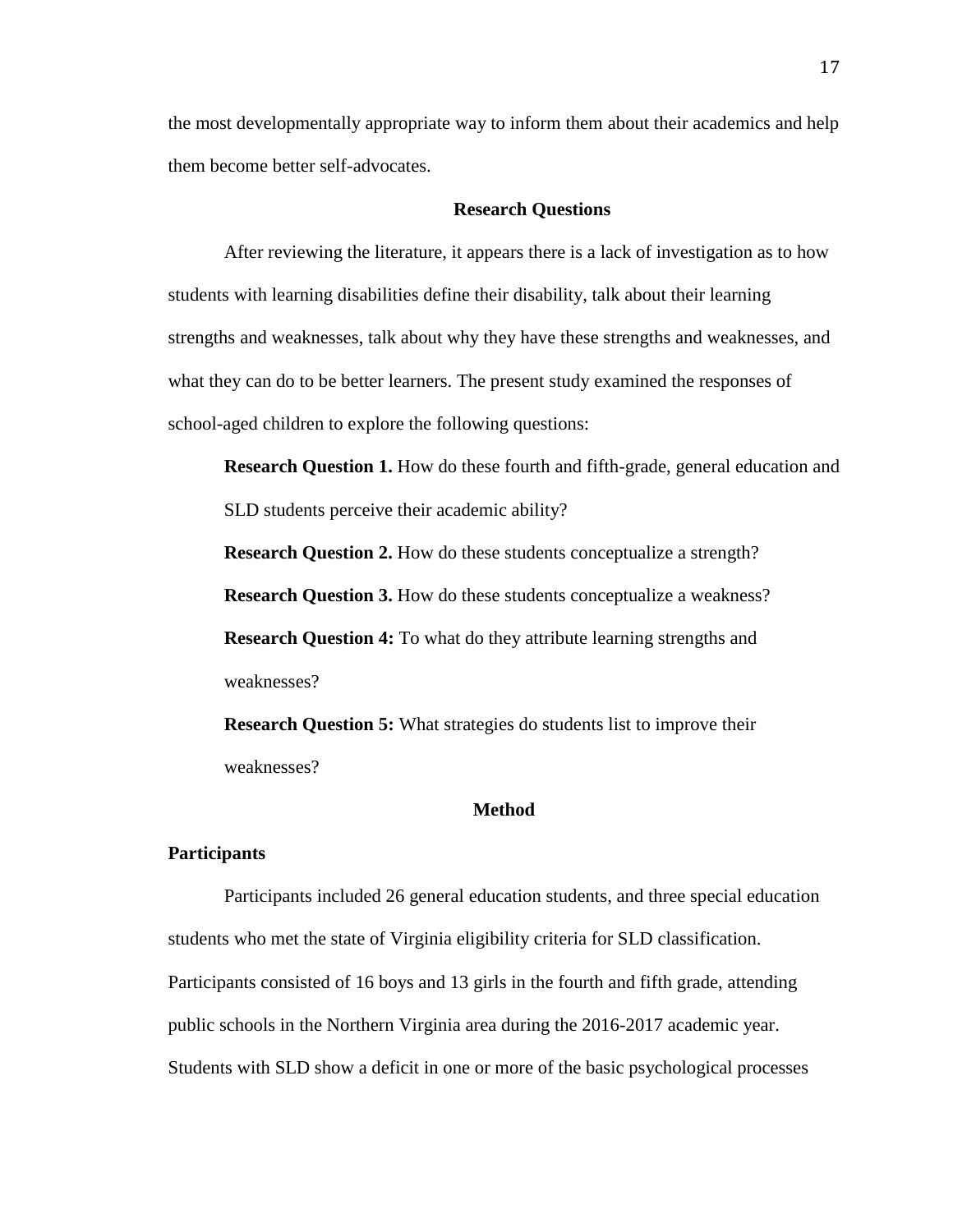involved in the understanding or use of language that may affect their ability to listen, think, speak, read, write, spell, or complete mathematical calculations (Virginia Department of Education, 2010). The researcher reviewed each participant's academic records to obtain SOL scores and the identified specific learning disability (if applicable) for each student. The three special education students were all identified as students with a reading disability.

# **Materials**

**Interview Questions.** Each interview form consisted of the same 12 open-ended and close-ended questions. Four interview questions were presented orally to the participants to obtain their perceptions of reading. The same four questions were asked again to obtain their perceptions of math and writing, making for a total of 12 questions and responses. Participants gave their responses orally. Interview questions are listed in Appendix A. To record data for this study, responses were recorded by hand on the interview form.

# **Procedure**

All students remained anonymous to the researcher until parental consent forms were received. The special education case manager assigned to each student sent home parent consent forms to every student in the fourth and fifth grade identified as receiving services for specific learning disability. Parent consent forms were sent home by the researcher to each student's parents in the fourth and fifth grade general education population as well. The special education case managers returned the consent forms from the SLD students to the researcher, and parents sent the general education student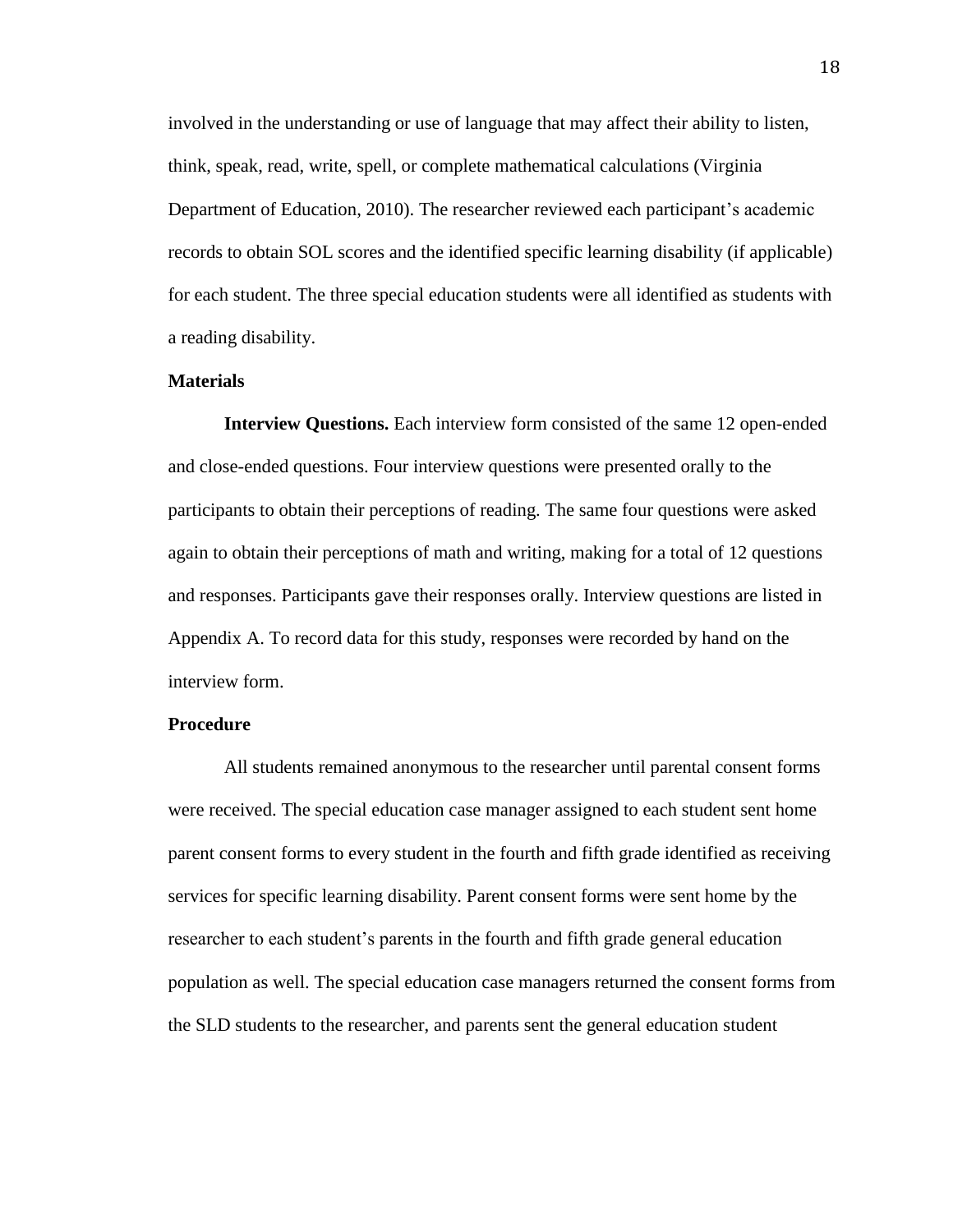permission forms to the school. Only students whose parents gave consent were included in the study.

A student assent form was presented to the students whose parents provided consent, and the interview was conducted if assent was given. Participants were taken individually to a quiet room and told that they would be answering 12 questions about school and learning, and their responses would be written down and kept confidential. The researcher then conducted one interview with each of the participants, lasting approximately 15 minutes. Interviews were conducted at a convenient time indicated by the student's classroom teacher. The queries, "Can you tell me more?" and "Is there anything else you can think of?" were used when participants did not give full responses. A review of existing data in school files was then conducted for each participant to obtain SOL scores.

#### **Results**

To analyze the qualitative data collected from interviews and file reviews, common themes and categories of responses or frequently expressed ideas were elicited from the interview forms. Similar ideas and responses were clustered together and reported using a cut-and-sort method. The cutting-and-sorting method first involved cutting responses to each open-ended question into cards and laying them on a desk. The researcher then sorted the cards into separate piles based on similar and frequently expressed ideas. Because some of the responses included more than one theme or frequently expressed idea, the researcher decided that one response from a participant could be sorted and counted as multiple themes.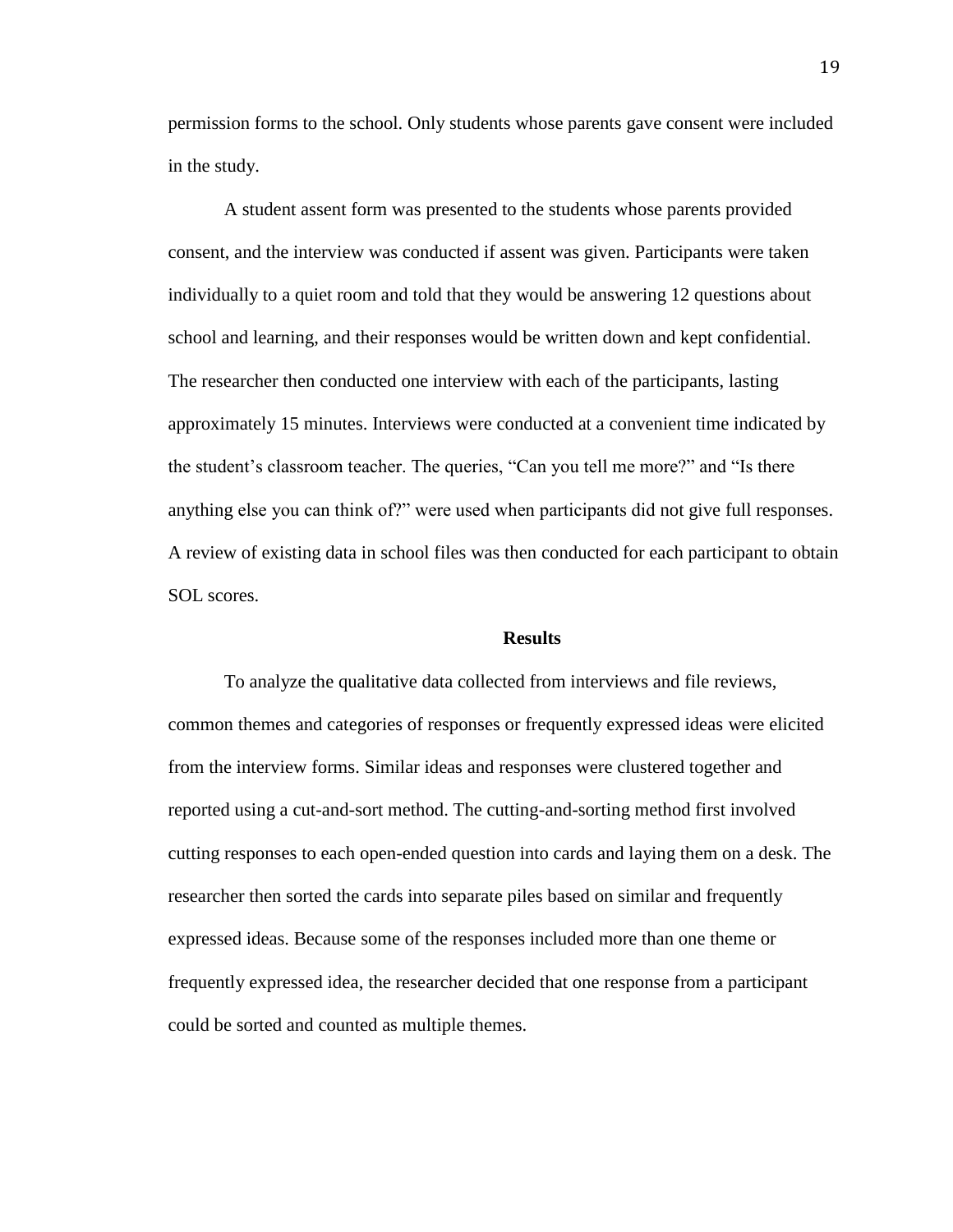Furthermore, to examine whether or not students' performance in reading, math, and writing were reflective of the strengths and weaknesses they listed in their interviews, SOL scores were obtained from student records as a measure of current school performance in the three subject areas. SOL scores were chosen as a comparison tool because the SOL establishes minimum expectations for what students should know and be able to do at the end of each grade or course, thus serving as a better academic measure than classroom grades, which are subjective to individual teacher grading processes and judgment. At the time of this research study, only reading and math SOL scores were made available, so the researcher was not able to obtain a measure of actual performance in the subject of writing.

Additionally, a case study of two SLD students were completed to give further insight into the differences between participants with a high level of self-awareness and a lower level of self-awareness.

#### **Research Question One**

To explore how fourth and fifth grade general education students and students with SLD perceive their academic ability, participants were questioned about how they compare to their peers in the core academic areas of reading, math, and writing. In the subject of reading, participants were first asked, 'Do you feel you are better than most kids at reading; about the same as most kids at reading; or not as good as most kids at reading?' Given three possible responses, eight selected 'Better' (28%), 18 selected 'About the same' (59%), and three selected 'Not as good' (10%).

In an attempt to examine whether or not participants' perceived reading ability listed in the interview were reflective of their actual reading performance in school,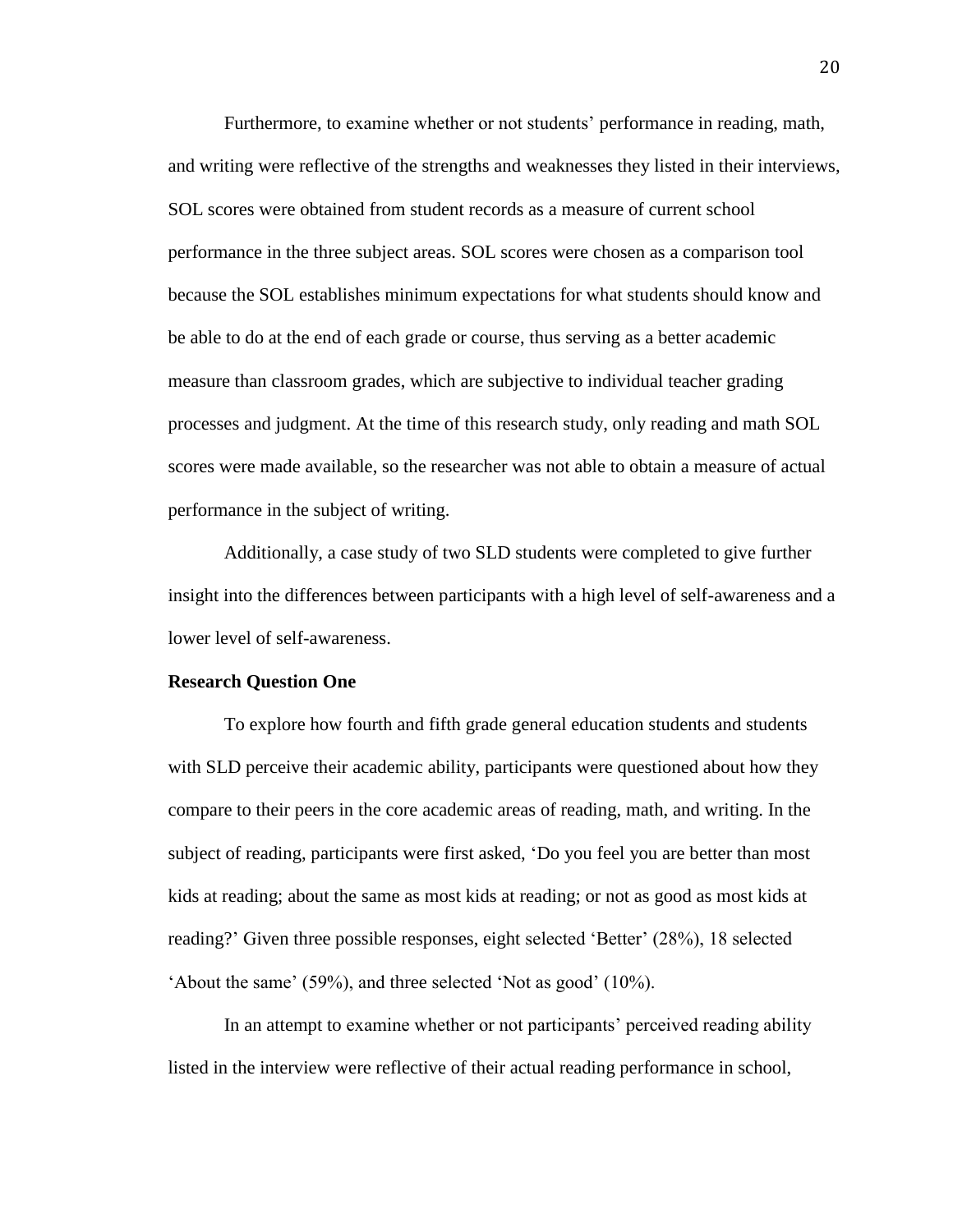participants' responses were compared to their most recent reading SOL score. This was done by making two piles of responses: responses from participants who passed their SOL and responses from participants who failed their SOL. A trend was noticed that participants who failed their SOL were more likely to have an inflated self-perception of their reading ability, rather than a poor self-perception. All seven (100%) of the participants who failed their most recent reading SOL stated they were either 'About the same' as most kids in reading or 'Better' than most kids in reading, despite failing to meet grade-level expectations. Out of the 22 participants who passed their reading SOL, 19 (86%) stated they were 'About the same' or 'Better' than most kids at reading, and three (14%) participants stated they were 'Not as good' as most kids.

The same analysis process was conducted for the subject of math using responses to question five of the interview form: 'Do you feel you are better than most kids at math; about the same as most kids at math; or not as good as most kids at math?' Ten participants selected 'Better' (34%), 16 selected 'About the same' (55%), and three selected 'Not as good' (10%).

As observed among responses for perceived reading ability, a similar trend was observed in the data for math. Out of the seven participants who failed their most recent math SOL, five (71%) reported being either 'About the same' or 'Better' than most kids at math, whereas two (29%) reported that they felt they were 'Not as good' as most kids at math. Among the 22 participants who passed their math SOL, 21 (95%) reported feeling 'About the same' or 'Better' than most kids, and one (5%) reported feeling 'Not as good' as most kids at math.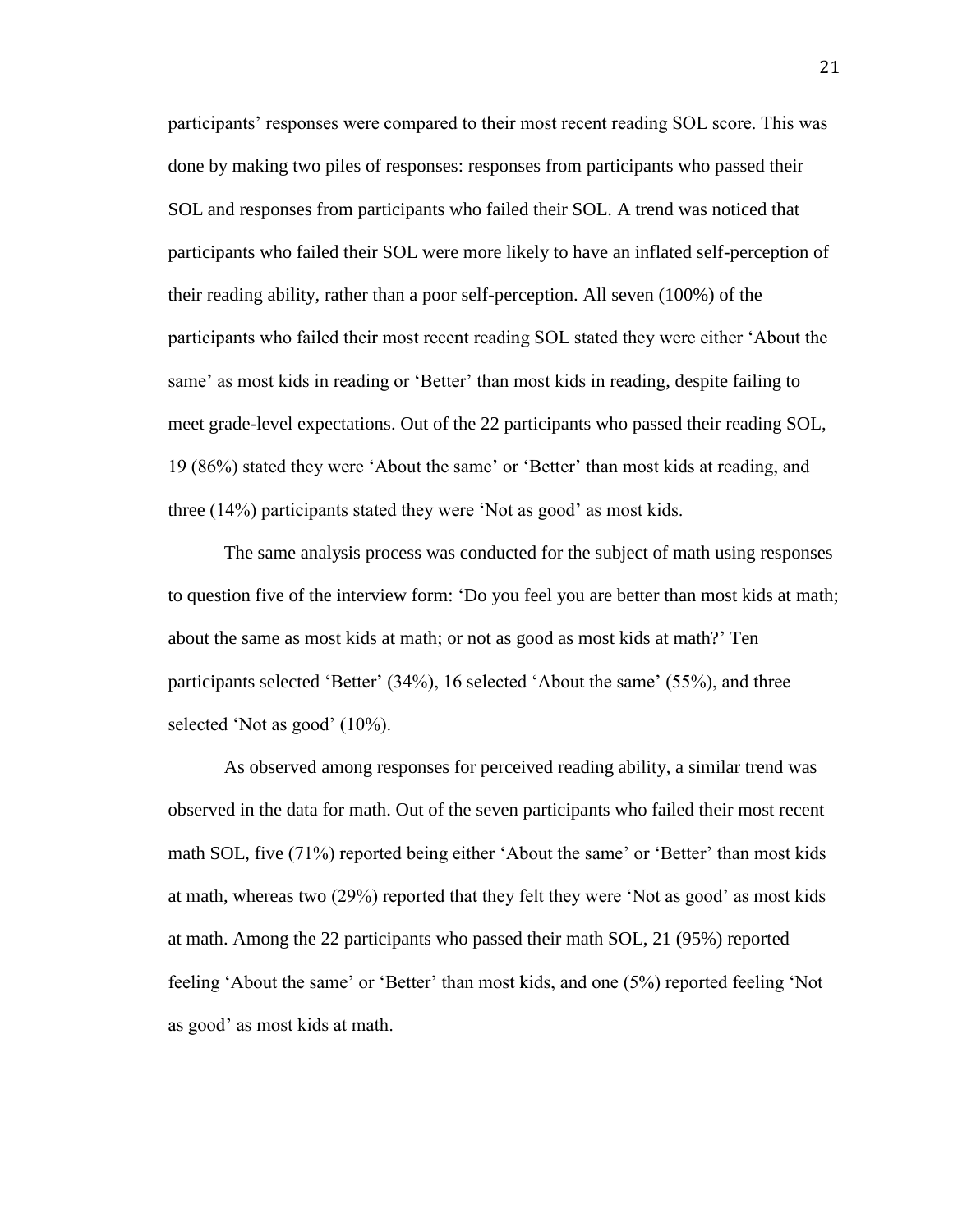With regards to writing, eight participants selected 'Better' (28%), 17 selected 'About the same' (59%), and four selected 'Not as good' (14%) to describe their writing ability. Given that writing SOL scores were not made available at the time of this study, the researcher was not able to explore themes among interview responses and how they compare to actual SOL performance.

### **Research Question Two and Three**

Participants were asked two questions: 'Why do you feel you are (better, the same, or not as good) at reading than most kids?' and 'How do you know if someone is good at reading or not?' in order to gain more understanding as to what factors influence the formation of students' ability perceptions and their conceptualization of an academic strength and weakness. The same two questions were asked for math and writing, in order to explore themes across academic subjects.

Responses revealed two emerging themes among factors that students incorporate into their reading ability formation. Participants reported that they perceived their ability based on how they were able to demonstrate specific reading skills (fluency, understanding, comprehension, pronunciation, speed, etc.) or based on an extrinsic measure of reading skills (grades, the difficulty or type of books someone reads, observations of peer performance). Overall, five participants mentioned grades, 12 mentioned specific reading skills (i.e. 'I usually read very fluently and sometimes when kids read in front of people they sometimes stutter and make mistakes.'), eight mentioned the difficulty or type of books they read (i.e. 'You see other kids reading these big books, and I'm still reading small books, and it makes me feel like they are better than me.' 'There are some kids like me how they don't read chapter books a lot. More picture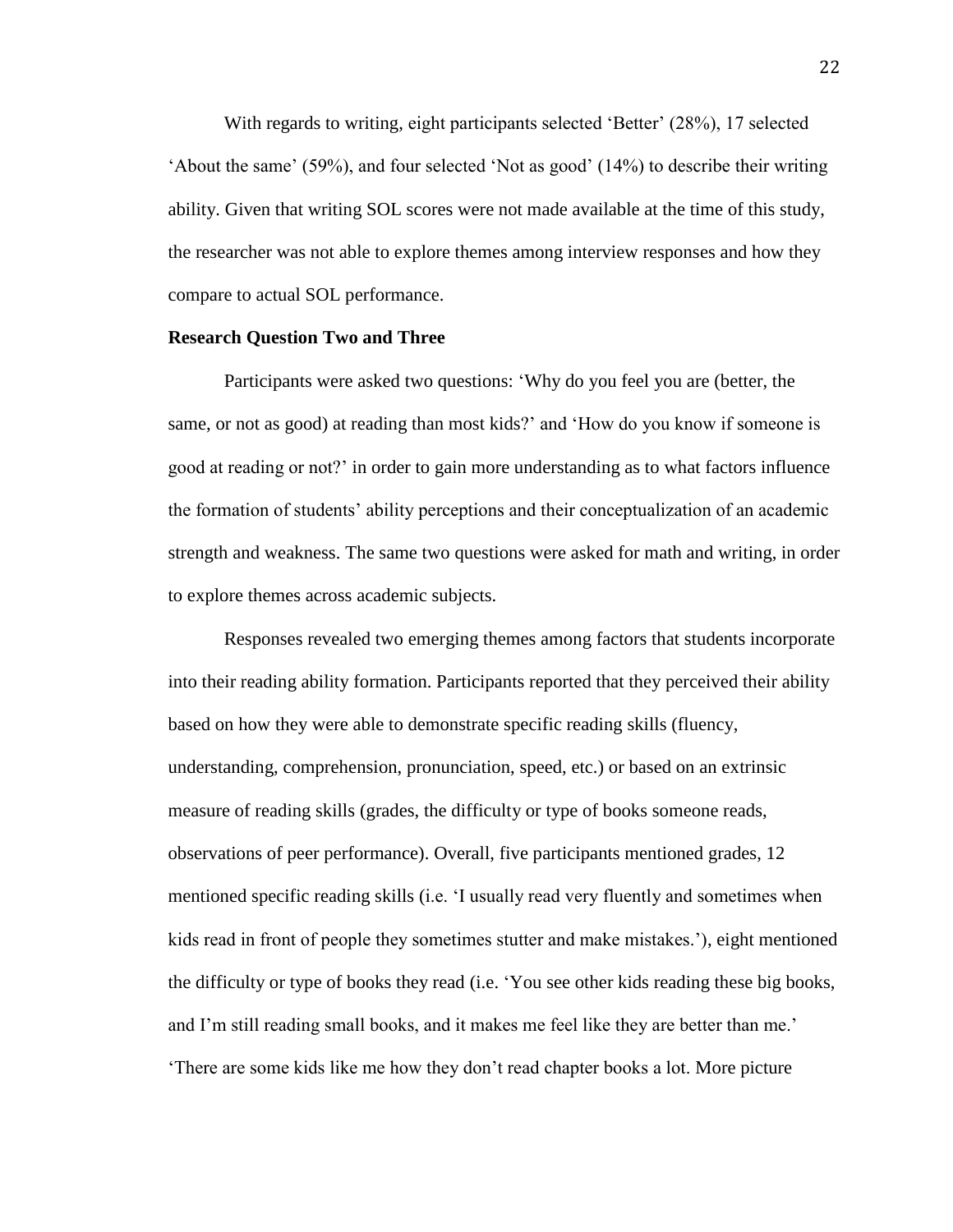books.') and 15 mentioned making some sort of comparison to the peers in their class as to why they feel they are 'Better', 'About the same', or 'Not as good' as most kids at reading. One participant said that they feel they are 'About the same' as most kids because they sometimes try their hardest, and sometimes they do not. One participant, out of the three students with an identified reading disability, made reference to their dyslexia as a reason why they feel they are 'Not as good' as most kids at reading.

With regards to the second interview question used to explore these research questions, 'How do you know if somebody is good at reading or not?', 13 participants made some mention that they could tell by how a student demonstrated their reading skills in the classroom (i.e. 'I usually think they are good at reading when the teacher is saying stuff, if they are always raising their hand and answering questions correctly. It says they know what the teacher is talking about.'). Nine participants said they knew someone's reading ability by the type of book they read, and two said by how much a student pays attention in class (i.e. 'Maybe they don't pay attention to tips that the teacher gives.'). Four participants said by how someone writes (i.e. 'They like to write a lot about it, and they read lots of books.'), and three said they could tell by how interested someone is when they read a book (i.e. 'Some people, they are super into reading. If they read they don't stop. Some people pretend to read it and put it down and take another book. They start looking around.'). Again, it appears that participants perceive reading ability based on skill demonstration in the core elements of reading and by peer observations.

Participants were asked the same questions for math, 'Why do you feel you are (better, about the same, or not as good) at math than most kids?', and responses varied. Eight participants cited their grades as a reason they feel they are better, the same, or not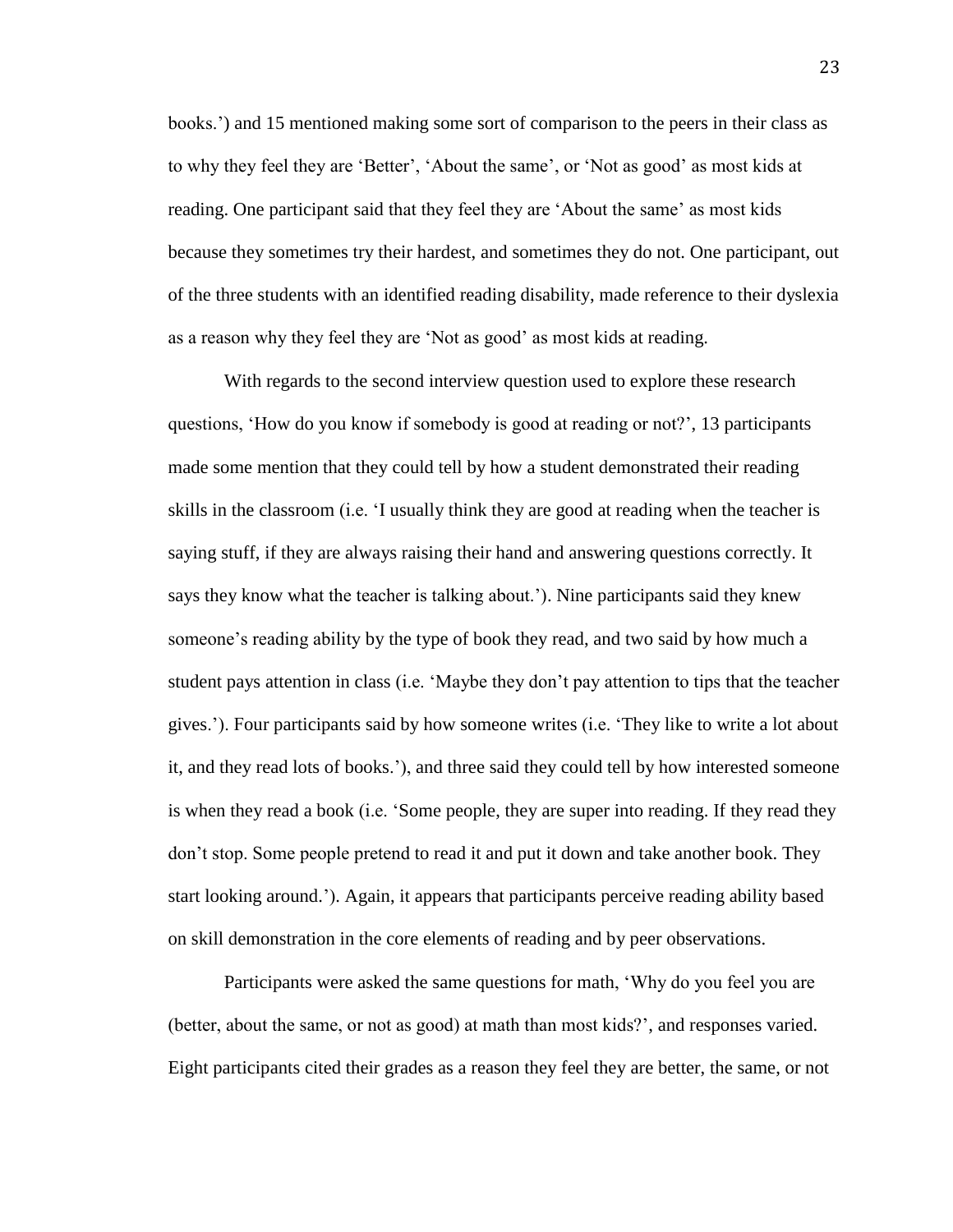as good as most kids in math. Whereas a large portion of participants used peer comparisons to develop a normative theory of measurement of their ability (mentioning other students in their class and how they compare to them) to explain why they felt they were better, about the same, or not as good as most kids in reading, only five participants did so in math. Another theme that differed from participants' responses in the areas of reading and writing, was that seven students who said they were 'About the same' reported that they had strengths and weaknesses within the subject of math itself (i.e. 'Math has the most subjects, so there is more to know. You can always forget it. Some things I'm good at, and some are a little harder.'). They explained that math was a unique subject made up of different topics, and that they are good at some things (i.e. addition, subtraction, decimals, etc.), but have difficulty with other things based on their experiences in previous classes (fractions, multiplication, division, etc.). For example, one student responded, 'It depends on what we are learning. We are learning fractions. I am not really good at it.'

Additional results indicated that four of the participants who felt they were better than most kids in math mentioned something relating to a hierarchy of math ability. They gave reasons that it was because they were chosen to help other students with math, to be part of an advanced or enrichment class, or to complete higher level math problems (i.e. 'I did this thing, and I got subjected to a math buddy thing with third grade to help them understand more stuff. There are five people that get selected.' and 'Sometimes my teacher asks me to help other kids that need help.'). Three participants who reported being not as good in math stated that they felt that way because they simply did not understand math concepts (i.e. 'I don't really understand how to do math, and I ask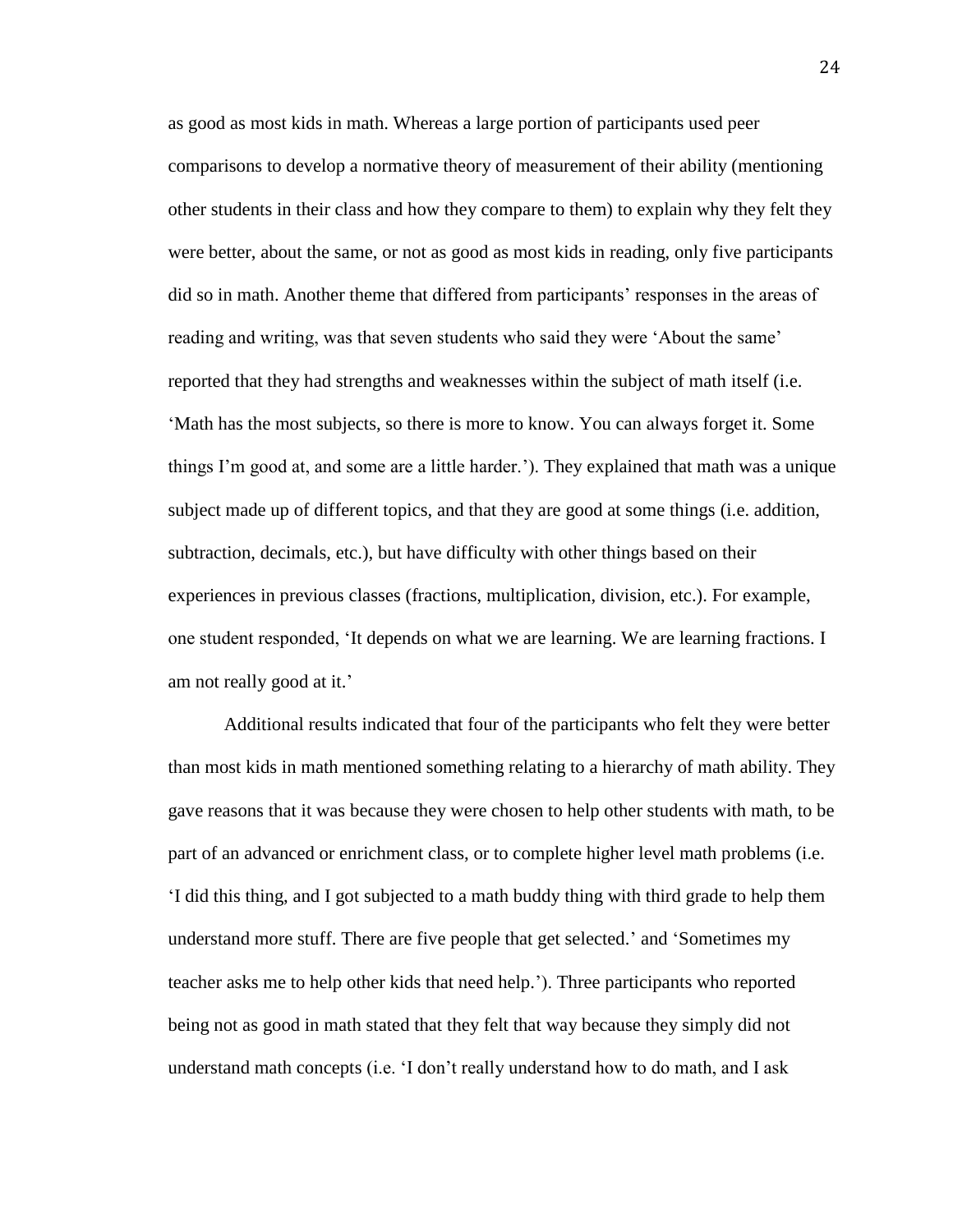teachers questions.'). Two students who reported being better than most kids said that they felt that way because they enjoyed math. One participant responded, 'Some kids are good at different things. It depends on what you are good at.' Additionally, one participant, who was identified as having a reading disability, mentioned that the subject of math fit with his individual personality. The participant reported that math "Fits with my personality. I build stuff and measure things. I build fidget spinners."

When asked, 'Why do you feel you are (better, the same, or not as good) at writing than most kids?', 12 participants mentioned it was because of the level in which they demonstrate important writing skills such as capitalization, punctuation, cursive, spelling, figurative language, use of synonyms, use of expression, or planning ability (i.e 'I don't write everything in cursive. My handwriting is not the best but you can still read it. I'm not that good at spelling words and sounding out words.'). Seven mentioned making some sort of comparison to the peers in their class (i.e. 'When me and my friend were writing a story, we were both able to add on to that at about the same level.'), and six mentioned their ability to generate ideas or creativity in writing (i.e. 'I am very creative with my stories and they can be funny, mystery, a comic, and stuff like that.'). Three said they felt it was because of how much they liked writing. Only two students mentioned grades as influencing their perception, two mentioned teacher feedback (i.e. 'My teacher wrote in my report card that if I plan out my writing it would be more solid in understanding.'), and one mentioned that he felt he was 'Not as good' because the material they were covering in class did not play to his strengths (i.e. 'Most of the time in fifth grade, we don't do any fictional writing, we have to do essays. The way you have to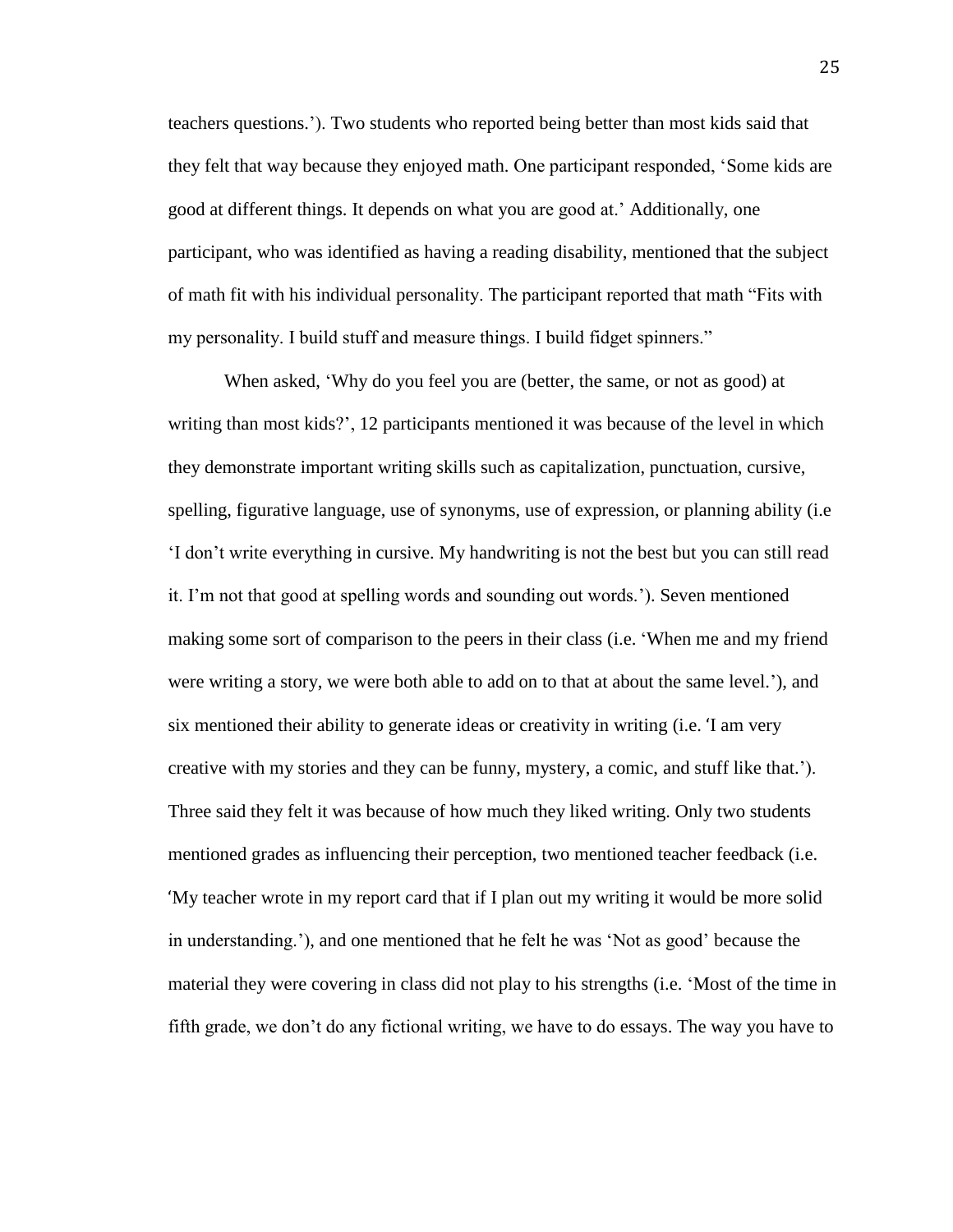write essays, I'm not good at that. I'm not very good at non-fiction and we do a lot of that right now.').

Participants gave responses that yielded similar themes related to the second question aimed at answering this research question. Unsurprisingly, the majority of participants (18) mentioned that they know if someone is good at writing or not based on how they demonstrate their writing skills or the quality of their writing in the classroom (i.e. 'They use good descriptive, figurative language and they know how to spell well.'). Four students said that they can tell if someone is good at writing or not by how their teacher responds to them in the class (i.e. 'Usually my teacher presents their work in front of the class if they are good at writing.'), suggesting that teacher feedback may play a role in a student's perceived ability. Three participants made reference to the individual's creativity, and two mentioned the amount of time it takes to complete their writing as important factors in shaping their ability perception. One student made reference to a possible genetic component involved in writing ability (i.e. 'They may have a history of their family being good.').

#### **Research Question Four**

In order to explore the language and understanding that students have as to why some students have learning problems, participants were asked, 'If a kid is not good at (reading, math, or writing), why do you think that is?' This question was asked in an effort to see if elementary-aged students are aware of learning disabilities, and to investigate what they attribute learning strengths and weaknesses to.

As stated earlier, one participant made reference to having dyslexia as a reason why some kids might have difficulty reading, and this participant had been informed of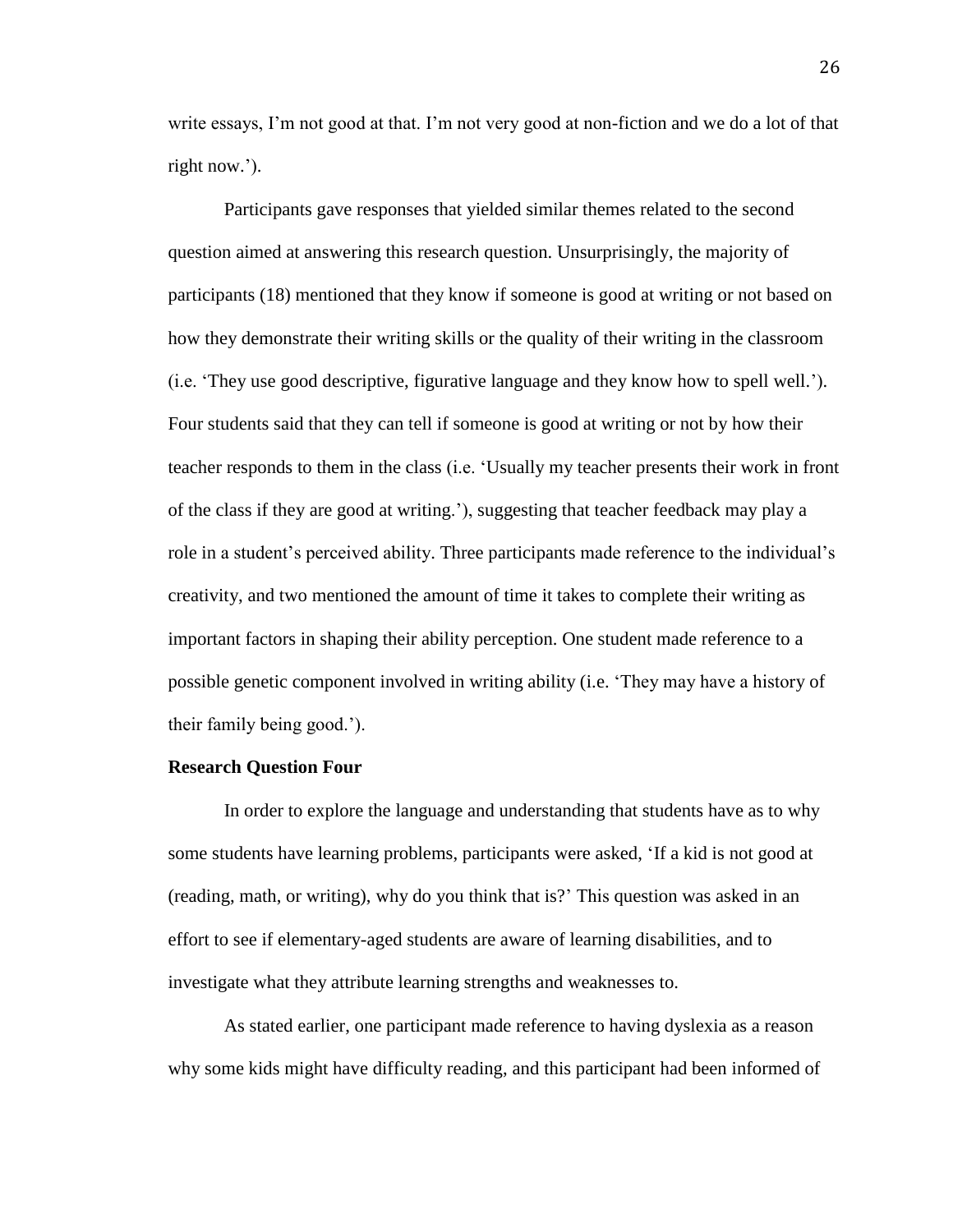his reading disability by his parents. No participants mentioned anything involving the processes of the brain affecting someone's ability to read; however, another said, "It is hard because their mind can't put words into a story to find out what it's about." Most students made no mention to an actual origin of learning difficulty. They suggested that children who are not as good at reading have difficulty because they do not demonstrate certain reading skills (eight participants), they do not put forth enough effort or attention (nine participants), they are not as interested in reading (seven participants), they read books on an inappropriate reading level (three participants), or they simply just do not understand how to read (eight participants).

Some students mentioned that kids have different strengths and weaknesses, but when the researcher queried further as to why they have a specific weakness, they were not able to come up with a reason why kids with a weakness in reading could not understand words as well as other kids. One student mentioned, 'Maybe because they weren't introduced to reading early. They didn't learn to spell or learn their letters early. Maybe if they didn't go to preschool.'

With regards to math, participants had similar responses. Twelve participants attributed weaknesses to controllable things like attention, effort, or interest. Four attributed a weakness to an individual's personality or made mention to it just not being their thing (i.e. 'I just think they are not really good with numbers and it's not really their thing.' and 'Some people learn at a different pace than other people.'). Ten said that the weakness was because they did not demonstrate appropriate math skills or just had a hard time understanding math (i.e. 'They are taking a long time to figure out one single problem, and they just end up putting down random numbers. Sometimes I have done this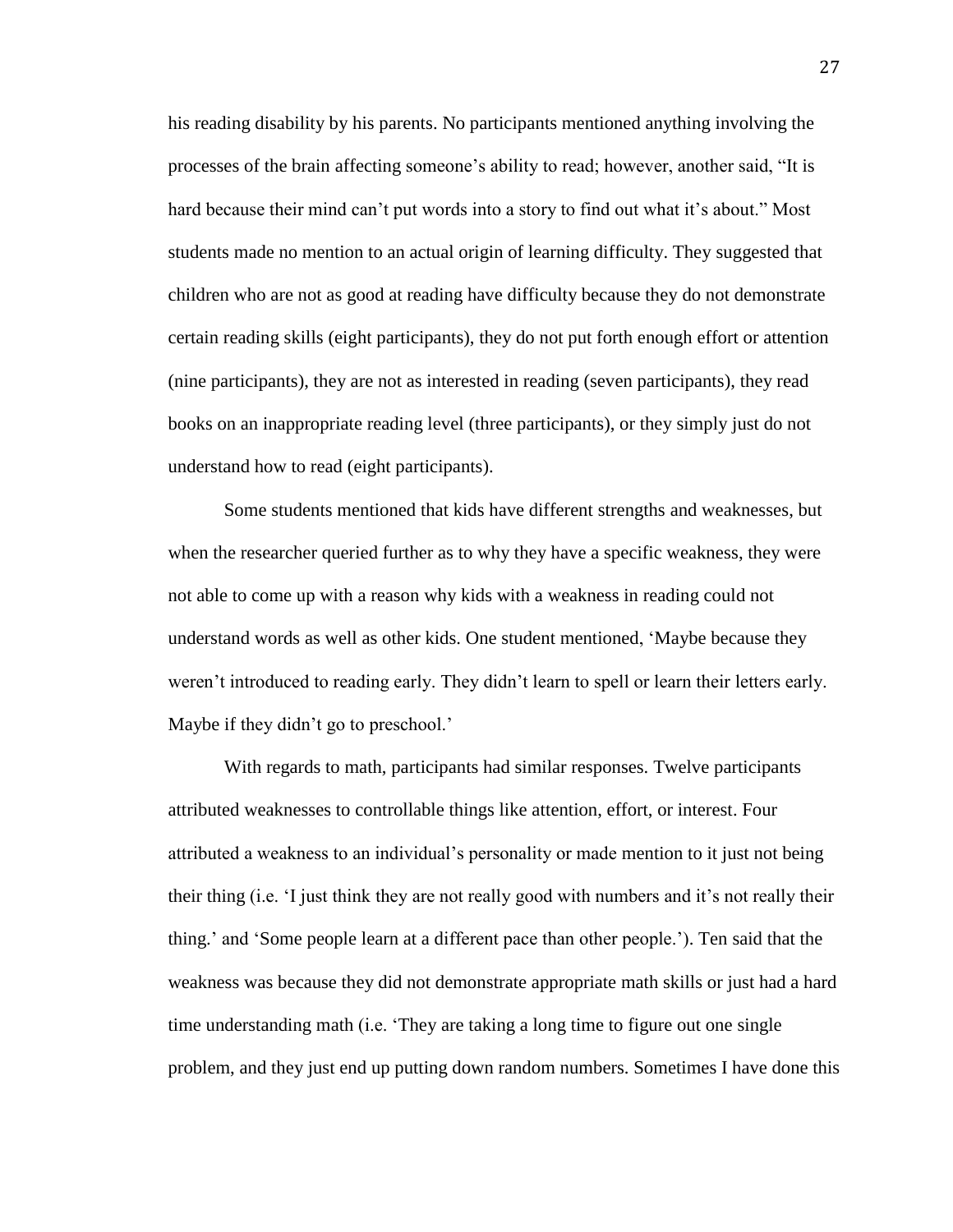because I tried almost everything. I have trouble remembering steps and get confused.'). Finally, two participants attributed a weakness to external forces, specifically a lack of support from parents (i.e. 'Maybe their parents are always busy so they can't help them out.'). No participants mentioned the presence of a disability or anything involving brainrelated processes as an impediment to learning math.

With regards to writing, nine participants stated that willful things like attention, effort, or interest played a role in a students' writing weakness (i.e. 'If they take longer and goof off with other kids. Some kids decide to sit there and do nothing and day dream/raise their hand to go to the bathroom and go talk instead.'). Seven participants said they are not as good as most kids because they did not know how to do certain things or did not demonstrate certain writing skills (i.e. 'Probably because a lot of kids forget to add beginnings of sentences, capital letters, and handwriting is sometimes messy. Punctuation is incorrectly used.'). Five participants stated they had difficulty planning, coming up with something to write about, or imagining. suggesting possible capability to understand executive functioning weaknesses and the role of cognitive skills in academic ability (i.e. 'Maybe they can't imagine things. They take a while to figure out what they are going to do. They are slower to process what they write down.'). Additionally, two participants linked writing weaknesses to reading ability or not reading enough, and one participant said age played a factor in writing ability.

#### **Research Question Five**

In order to explore what strategies students list to improve academic weaknesses, participants were asked, 'If a student is not as good at (reading, math, or writing), is there something they can do to get better at it? What can they do to get better at it?' Among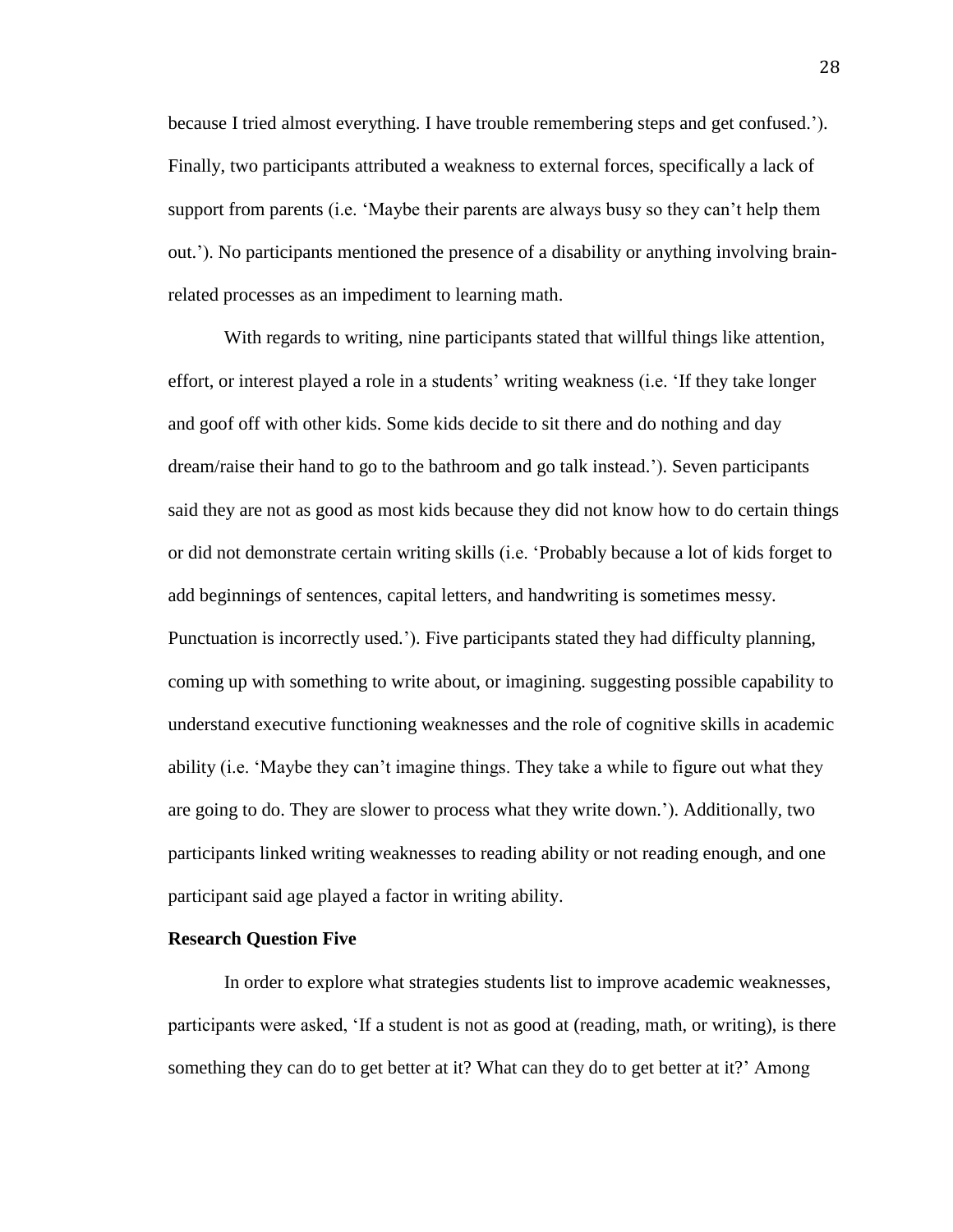responses for reading, three distinct themes emerged. Eighteen participants reported that they would recommend engaging in some sort of practice to improve their ability, six participants reported that students with reading weaknesses should challenge themselves more, and two participants reported that they should start by reading at a lower level. Additionally, five participants gave specific examples of ways that a student could practice reading (i.e. 'Reread once or twice, and go back and find the information to help you on other pages.'). Two participants listed strategies that did not fall into the three categories that emerged from the cut-and-sort method of analysis: 'Maybe explore more genres,' and 'I would say predict what happens next and picture what happens. Some people don't understand it.' Among all responses, eight participants mentioned that getting help from somebody else (parents, teacher, tutor, camp, or sibling) would be a strategy to improve someone's reading.

Among responses for math, 28 participants reported that some sort of extra practice would help a student get better at math if they were not good at it, and 15 of those participants gave specific examples of how a student could practice (i.e. 'I guess I could go home and do a deck of multiplication cards. I do this at home. I split them up into things I can do easily and what I can't do. I add one card to the easy pile after I have mastered it. I guess I could do that with anything else.'). Three participants mentioned that paying attention more in class would also help them get better at it (i.e. 'Start paying attention and don't talk.'). Similar to reading, 11 participants stated that they would get help from somebody else (parents, teacher, tutor, camp, peer, or sibling).

When asked how students could get better at writing, 16 participants made reference to practice as a strategy to improve. Nine of the 16 participants who mentioned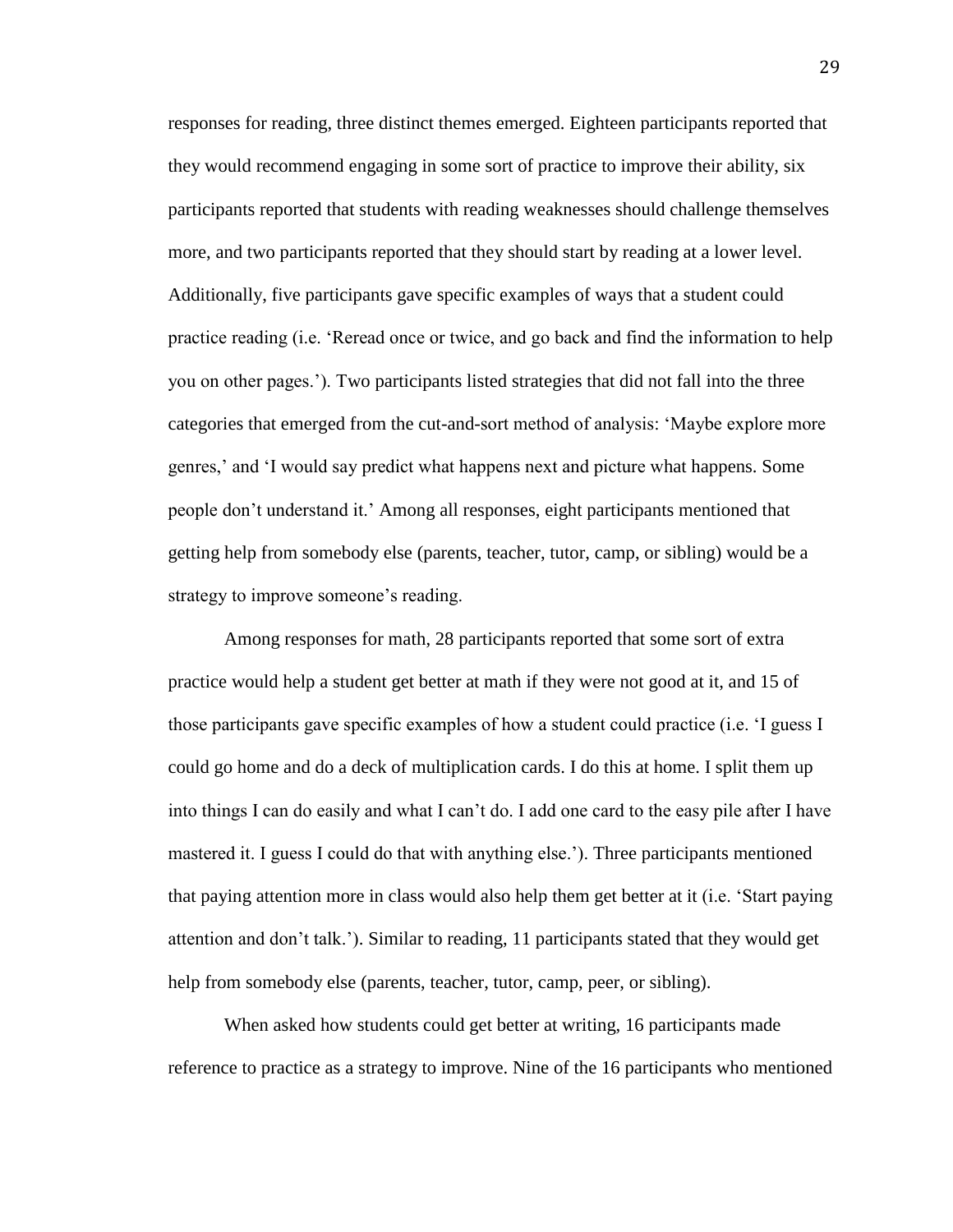practice gave a specific example of a practice strategy (i.e. 'Take a dictionary and give yourself some words that you have trouble spelling, and keep working on them until you get them correct.'), and five of the 16 students said they would get help from somebody else (parents, teacher, club, or peers). Six participants reported that reading more could help them improve their writing, and four participants did not give a strategy, but said that they should either demonstrate skills or work harder (i.e. 'Use figurative language, and don't use the same word many times.' 'Know how to spell words and punctuation. Write more.' 'Start thinking about more stuff to write. Write longer.' 'Just work hard.') One student said that they did not think there was anything someone could do to get better at writing.

#### **Case Study of SLD Students**

Since the researcher was only able to obtain consent for three SLD students to participate in this study, a cross-case analysis of interview differences between general education students and SLD students was not able to be conducted. Of specific interest to the researcher was highlighting the importance of informing students of their disabilities and how it plays a role in a student's perceptions of their strengths and weakness. Therefore, a case study highlighting the difference in responses between a participant who had been informed of their reading disability and a participant who was not informed of their reading disability was conducted to gain deeper insight into intra-case differences in perceptions of academic strengths and weaknesses.

## *Student Informed of Dyslexia*

The participant who explained that he was informed of his dyslexia by his mother reported that he felt he was not as good as most kids at reading because his disability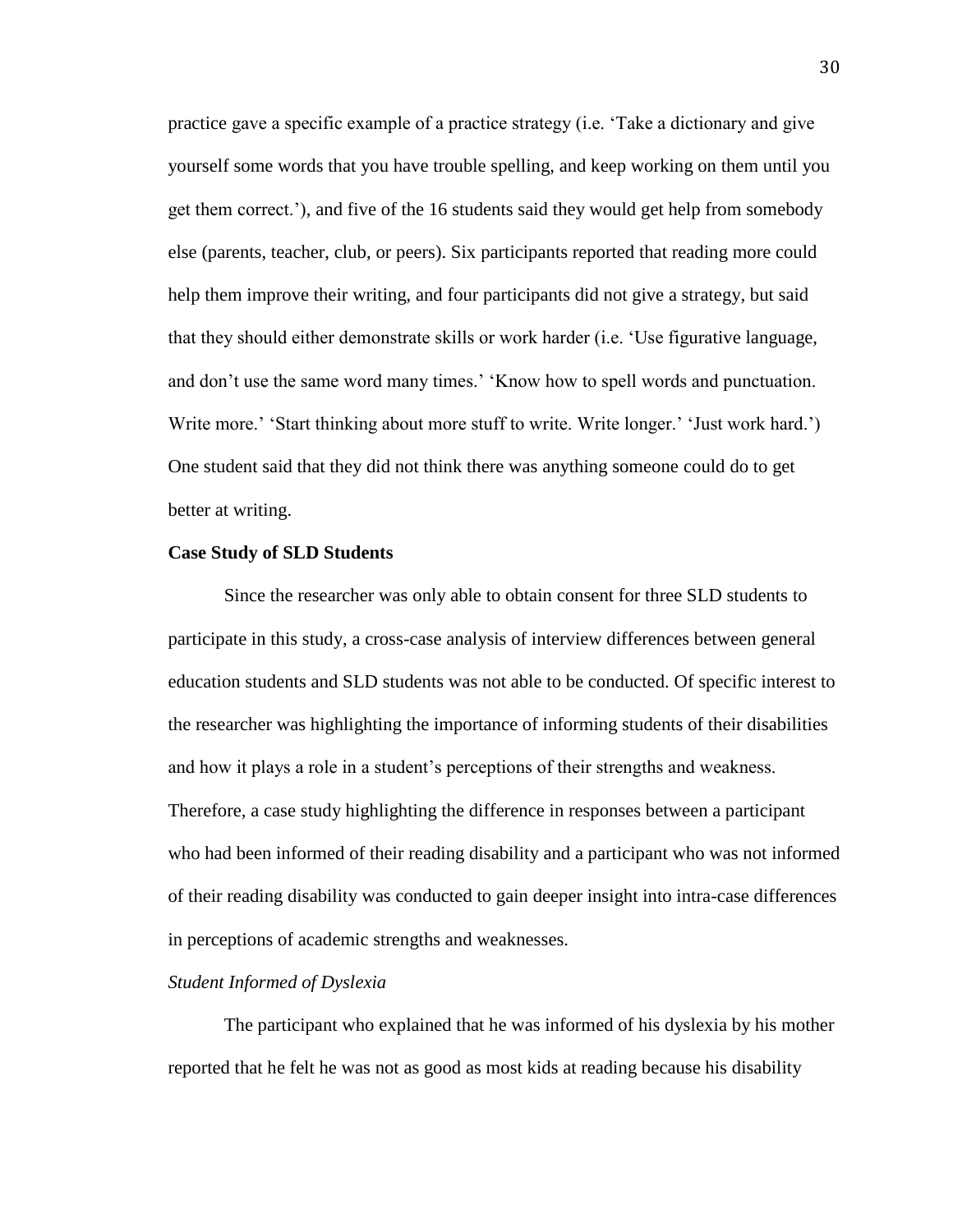made it 'a little hard' for him to read, but that he was getting better. When queried further about whether or not he understood what dyslexia was, he expressed that he was not sure, but that his mother said it makes it harder to read. This participant also expressed a feeling of relief when he was informed of his disability by saying, 'Oh! That explains it.'

When asked, 'If you are not as good at reading, is there something you can do to get better at it? If so, what can you do to get better at it?', the participant stated that he has an after-school tutor twice per week, and that he practices every night using a reading website. When the participant's SOL scores were examined, it was found that he passed his most recent reading SOL, despite answering that he was not as good as most kids. Results from his interview suggest that although his self-perception of reading ability did not completely match his performance on the SOL, he was self-aware of the origin of his difficulty, as well as the recent improvements he has made.

With regards to math, the participant reported that he felt he was about the same as most kids at math because it fit with his personality more. He reported, 'I build stuff and measure things. I build fidget spinners.' When asked, 'How do you know if someone is good at math or not?', he said, 'In math class, I can tell if they are shooting their hands up fast, or if they are first to finish. If they aren't as good, I can tell if they sit there with a puzzled look on their face, or if they are hesitating.' For strategies to get better at math, he listed making flashcards, memorizing times tables, and getting support from his mother to write down problems for him to work on.

His responses to the same four questions about writing also revealed that he possesses awareness of his personal strengths and weaknesses. He reported that he was better than most kids at writing because he has a lot of creativity and enjoys it. He also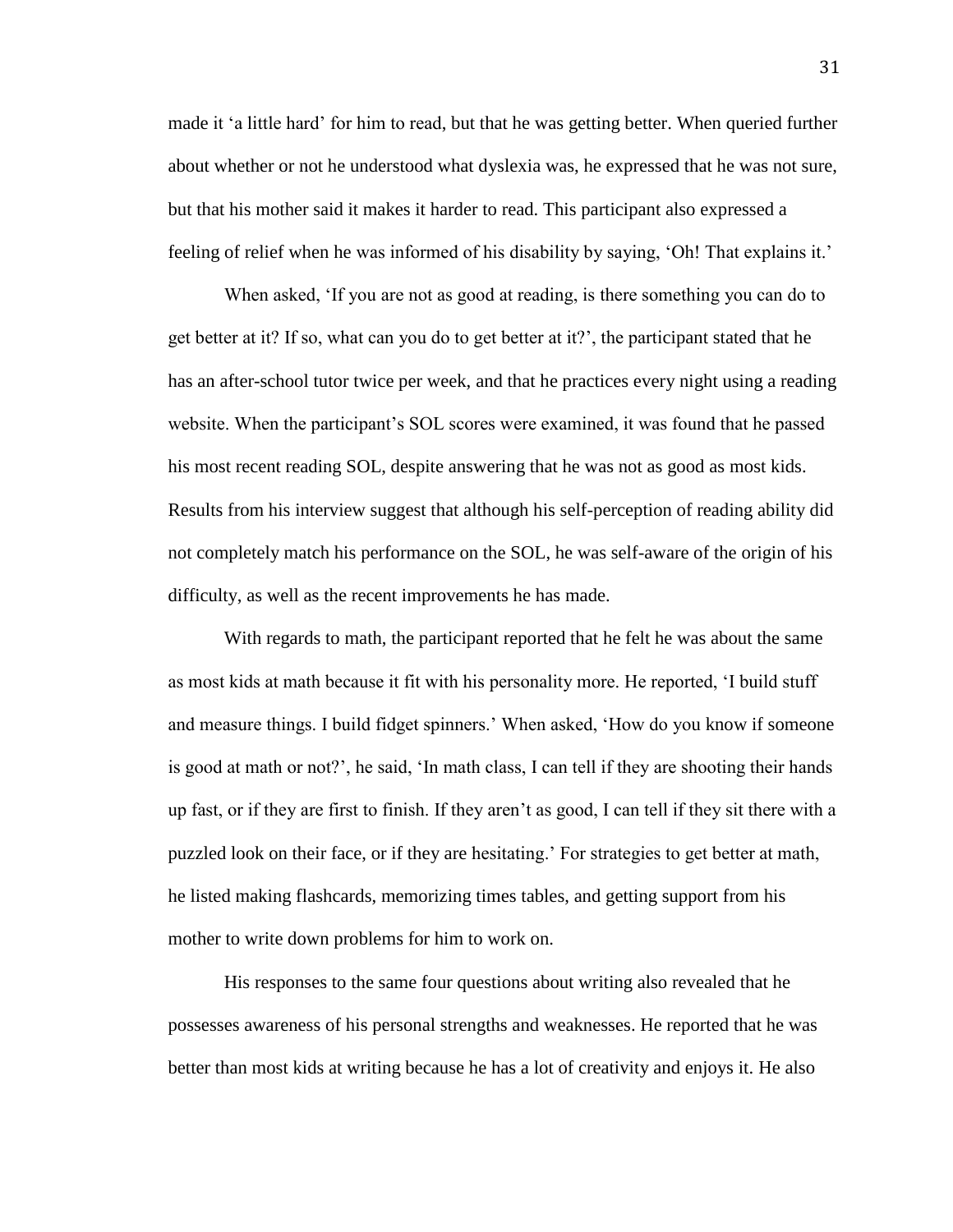explained that he had a weakness in his handwriting, but that he was able to make 'good, fun, creative stories.' For how he could tell if someone is good at writing or not, he reported, 'If you look at their paper and can't tell a single word they are writing,' and 'If they are always getting up to ask questions.' As to what someone could do to get better, the participant explained that if it was a spelling issue, you could get words to spell ten times each and practice; if it was a handwriting issue, he said taking your time would help you get better.

## *Student Not Informed of Dyslexia*

Although it is possible that this participant was in-fact informed of his reading disability, he did not mention it in the interview. He reported that he felt he was about the same as most kids at reading because he reads the same level books as most kids in class, despite failing his most recent reading SOL. As for his answer to how he knew if someone is a good reader or not, he stated that good readers will pick out a book and keep reading it if it is good or bad, and that worse readers will spend all their library time looking for books until class is over. With regards to possible ideas as to why some kids are not as good at reading, he cited effort and interest as explanations ('Either they are not reading hard enough, or they don't like reading.'). He also expressed that students should try reading harder books if they are not as good at reading.

The participant's responses to interview questions about math focused heavily on the importance of attention. He reported math being an academic strength of his because he likes it and pays attention. If someone is good at math, he reported that you can tell if they pay attention and always do their homework, and if someone is not as good at math, they 'don't pay attention, talk a lot in class, and don't do their homework.' When giving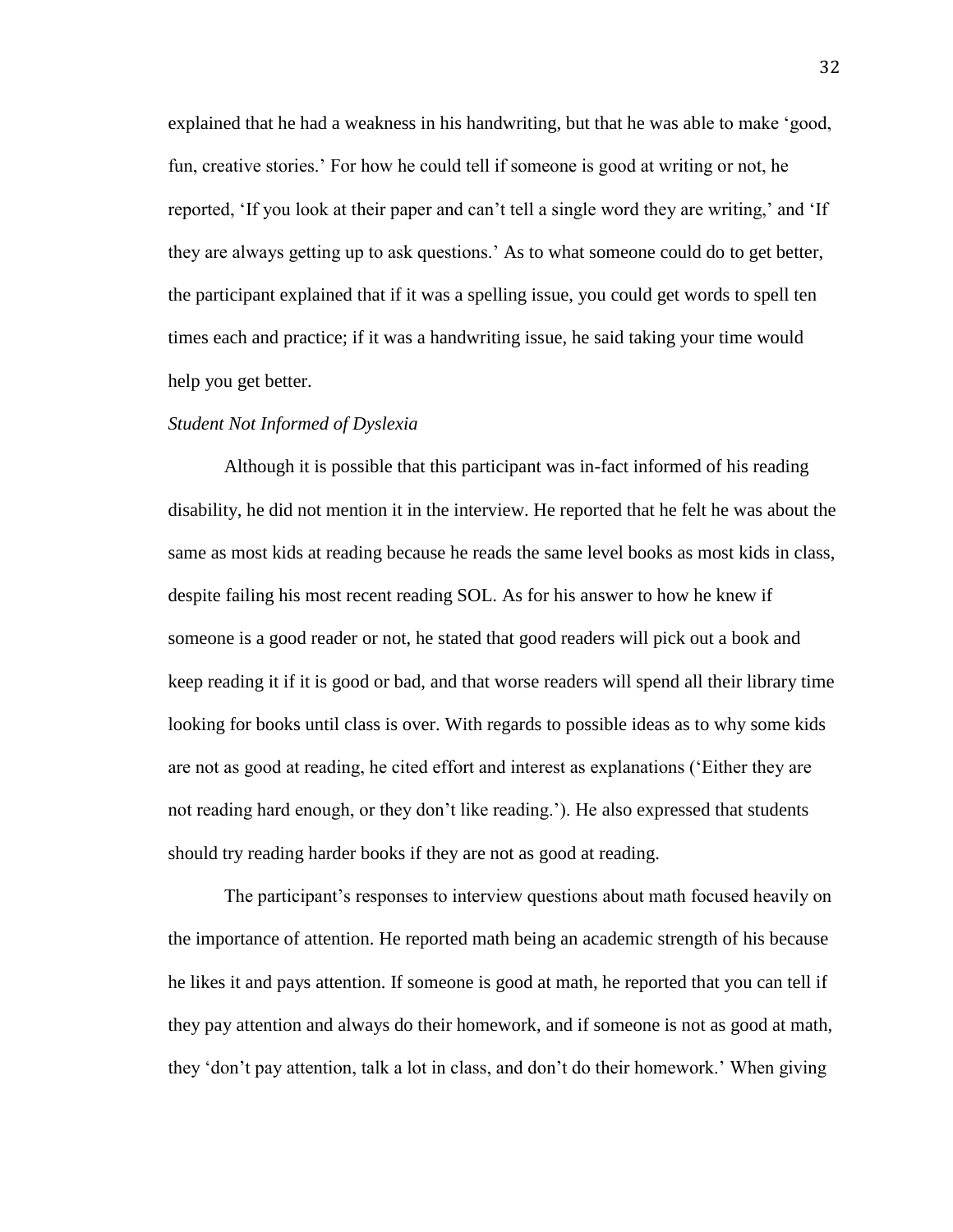possible explanations to the origins of math learning problems, the participant reported, 'Most kids don't pay attention,' and if they wanted to get better they should, 'Start paying attention and don't talk.'

While the participant who was informed of their dyslexia reported their academic weakness in reading, the participant who was not informed reported their academic weakness in writing. In the interview, he reported, 'I usually don't have anything to write about. I suck at writing. I hate it.' His perceptions of who is good at writing and not good at writing were based on the amount of time spent writing and the length of writing. For example, he said that good writers will 'take a long time to finish, write a lot, and try their best,' whereas poor writers 'finish in five minutes, their spelling is not good, and writing is short.' When asked what strategies he had to improve his writing, he had difficulty coming up with how to get through his difficulty. He reported that he could start thinking about more stuff to write about and write longer.

#### **Discussion**

This study examined how fourth and fifth grade students talk about their academic strengths and weaknesses in the areas of reading, math, and writing. Given the benefits of self-advocacy and the limited research investigating how students talk about their learning strengths and weaknesses, why they have certain strengths and weaknesses, and their ideas as to what they can do to become better learners, the interviews conducted in the present study provide school professionals with more information regarding the formation of academic self-perceptions, the developmental language that children use to communicate their learning experience, and their demonstration of knowledge related to the origins of learning disabilities. In order to talk appropriately to students with learning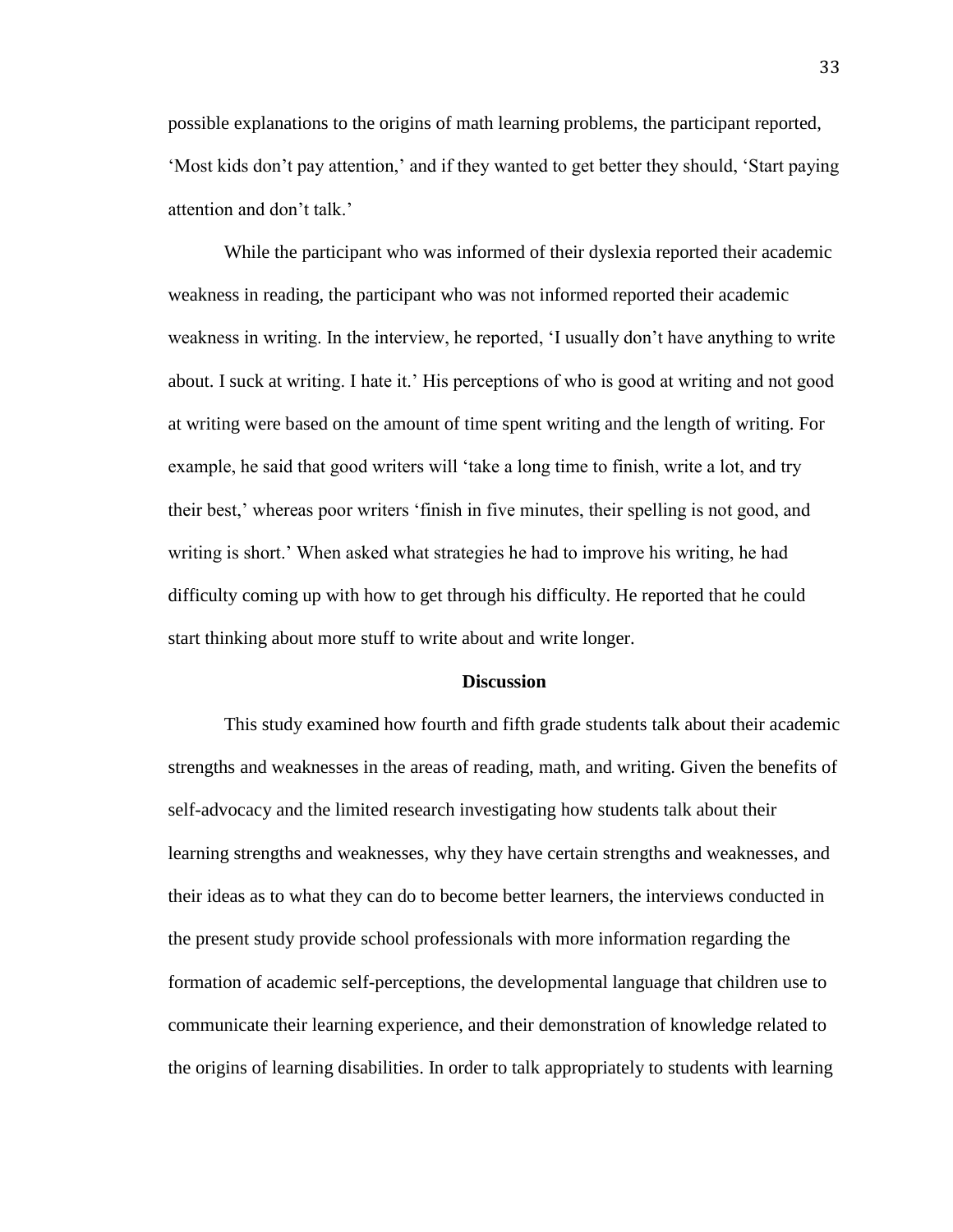disabilities, school psychologists and professionals must first understand whether or not children have a grasp on what it means to have a learning disability and explore the level of their understanding of strengths and weaknesses.

For this study, the researcher hoped to explore the differences in perceptions of strengths and weaknesses between students in the general education population and the specific learning disability population. However, due to a limited number of students with a specific learning disability in the schools that participated, making it difficult to generalize or meaningfully interpret data across cases, it was decided by the researcher that analyzing differences in responses from three learning disabled students and 26 general education students would not serve as the primary analysis. An analysis of responses using a cut-and-sort method to identify key themes and patterns was conducted, and SOL scores and identified learning disabilities (if applicable to the participant) were examined in relation to responses.

#### **Research Question One**

When examining the results of this study, it appears that fourth and fifth grade students have an appropriate understanding that they can be good at one subject, and not good at another. The majority of participants were able to indirectly explain that the school environment is full of a diverse population of learners who each have their own learning strengths and weaknesses. While understanding this concept is important in many life skills, it is also important that students are accurately self-aware, so that they can take a strengths-based approach to learning while remaining aware of their challenges and limitations. Given that the literature suggests the use of normative performancecomparison as a method of ability formation, one may hypothesize that if a student feels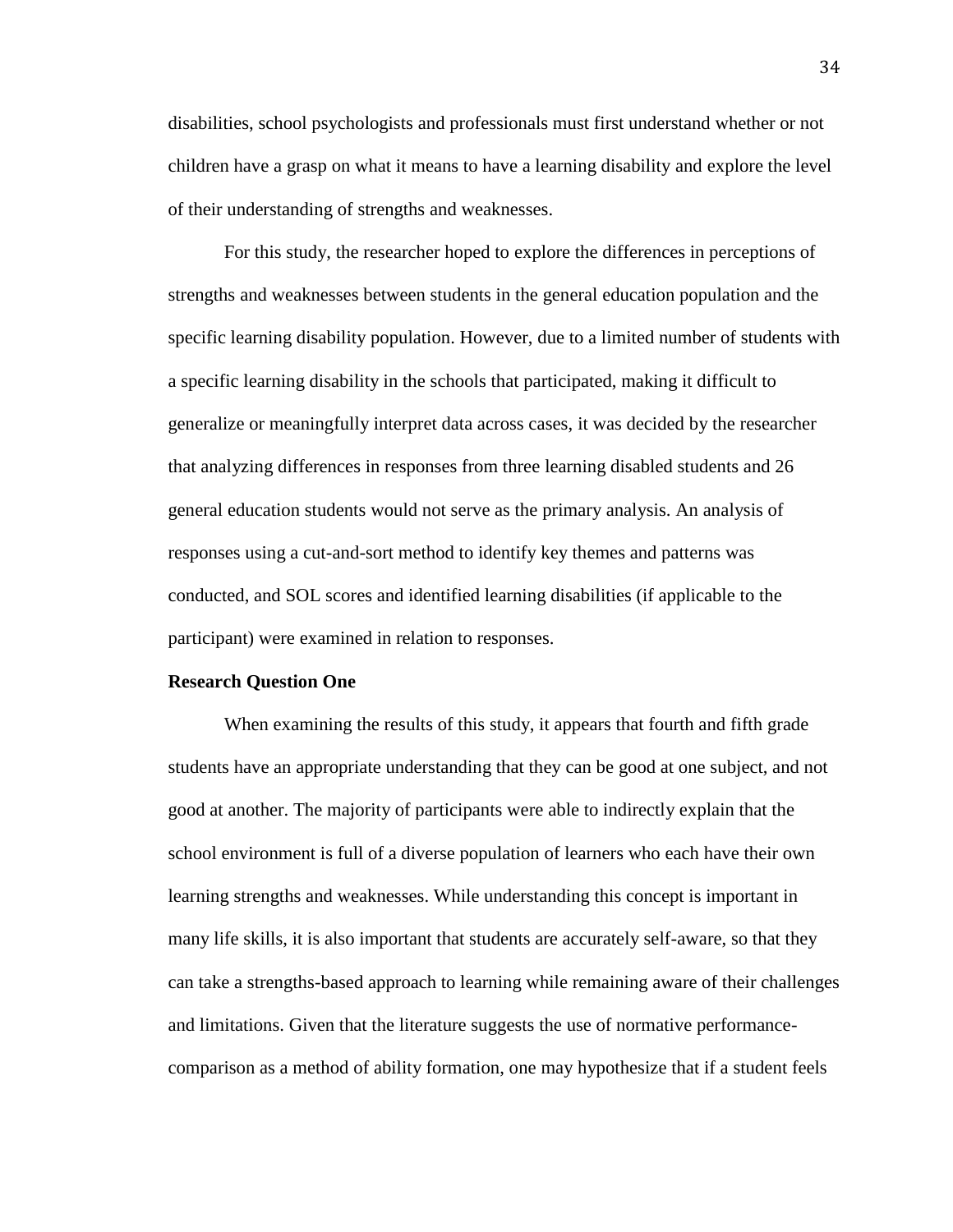they have a strength in reading, they would likely exhibit average or above average school performance in reading. The same theme might be expected from a student who feels they have a weakness in reading. One might expect that particular student to be underachieving in reading. In this study, the majority of participants appeared to list strengths and weaknesses that were reflective in their school performance, when SOL scores were used as a measure of school performance.

More interestingly, it appears that those who passed their most recent SOL happened to have a more accurate perception of their ability than those who did not pass their SOL. The majority of those who did not pass their SOL were likely to report being at least the same as most kids at the particular subject, even though there was evidence that they performed below grade-expectations. This suggests that those students were either not aware of their SOL performance, or did not use SOL performance as reference when citing their academic strengths and weaknesses. The latter is most likely a more accurate hypothesis as to why some students' performance was not reflective of the strengths and weaknesses they listed in the interviews. This can be seen when examining the second research question and the factors that contribute to students' academic selfperception. The vast majority of participants did not mention their SOL scores within their responses. This finding also brings into question concerns that doing poorly on SOL tests may have potential negative impacts on children's academic self-concepts and selfworth.

### **Research Question Two and Three**

How do students come to the conclusion that they are either 'better', 'about the same', or 'not as good' at reading, math, and writing? Responses from the interview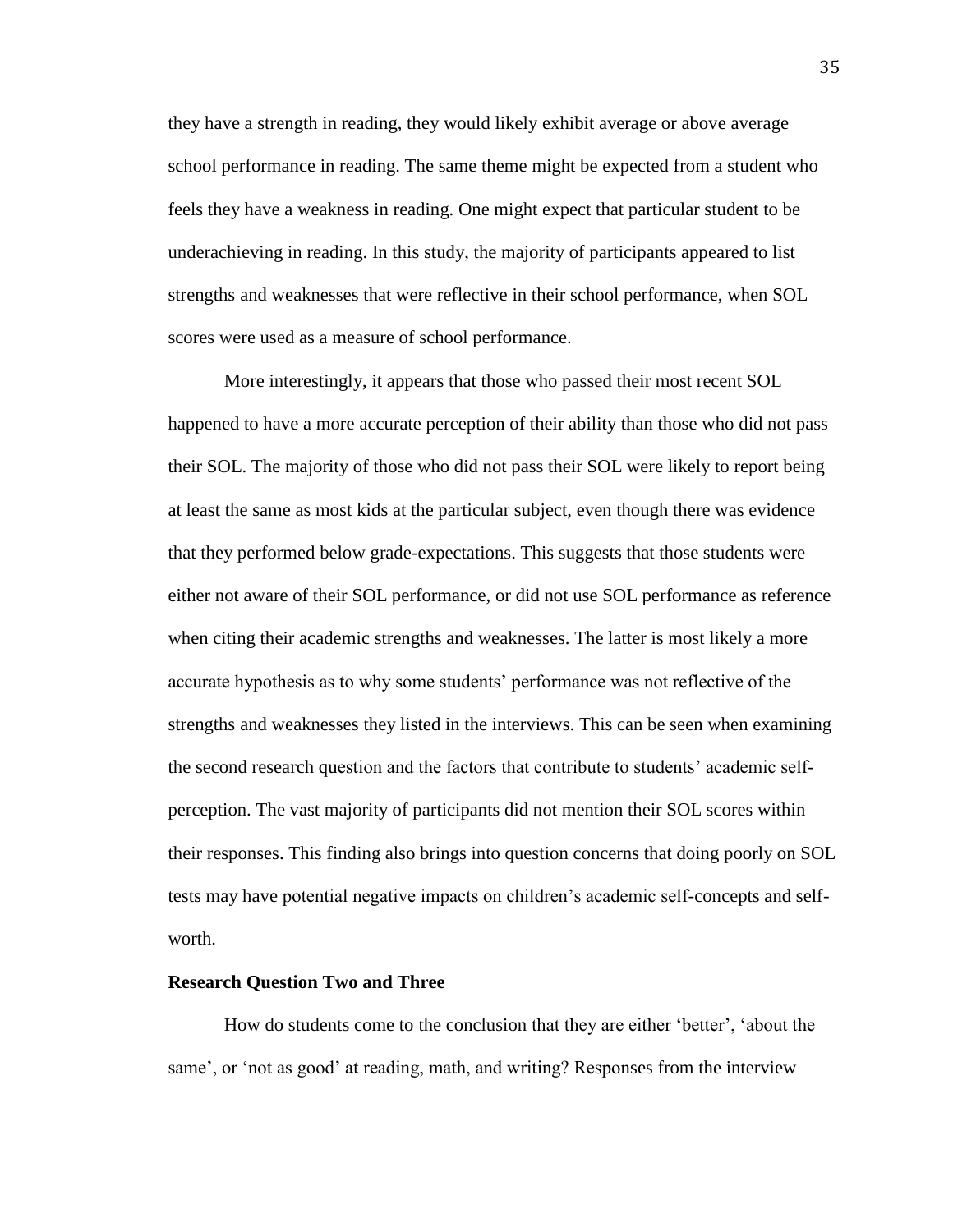questions give insight into the arena of performance comparison that schools facilitate, mentioned by Rosenholtz and Simpson (1984) and Shaklee and Tucker (1979). Just as the authors argue, interview responses indicated that fourth and fifth graders attend to social cues, register teachers' treatment of students who do well and students who do poorly, share information regarding peer performance, and use observations of their environment to begin conceptualizing their own strengths and weaknesses.

Students highlighted the importance of things like the types of books (i.e. big, little, thick, more words, less words, picture books, etc.), the distinct groups that students work in, how quickly students work, teacher reactions, peer reactions, grades, and student attention levels to use a basis for determining their own strengths and weaknesses. This gives valuable insight into how the structure of school may affect the self-perceptions of our students, and may help us learn how to respond to students in different ways to foster healthy self-perceptions. It highlights the importance of specific verbal praise given by teachers, other positive behavioral techniques, as well as 'multidimensional classrooms' (Rosenholtz & Simpson, 1984) that help shape school climate and the emotional wellbeing of students. Each individual student is different, and by understanding why individual students feel a certain way about their academics, school professionals are able to better to address unhealthy elements of their self-perception to better meet the needs of our increasingly diverse population of students, especially those with a learning disability.

Since no students mentioned the brain as a contributing factor of learning problems in this study, it appears that fourth and fifth grade students are not likely to explain achievement outcomes as a result of a psychological construct such as cognitive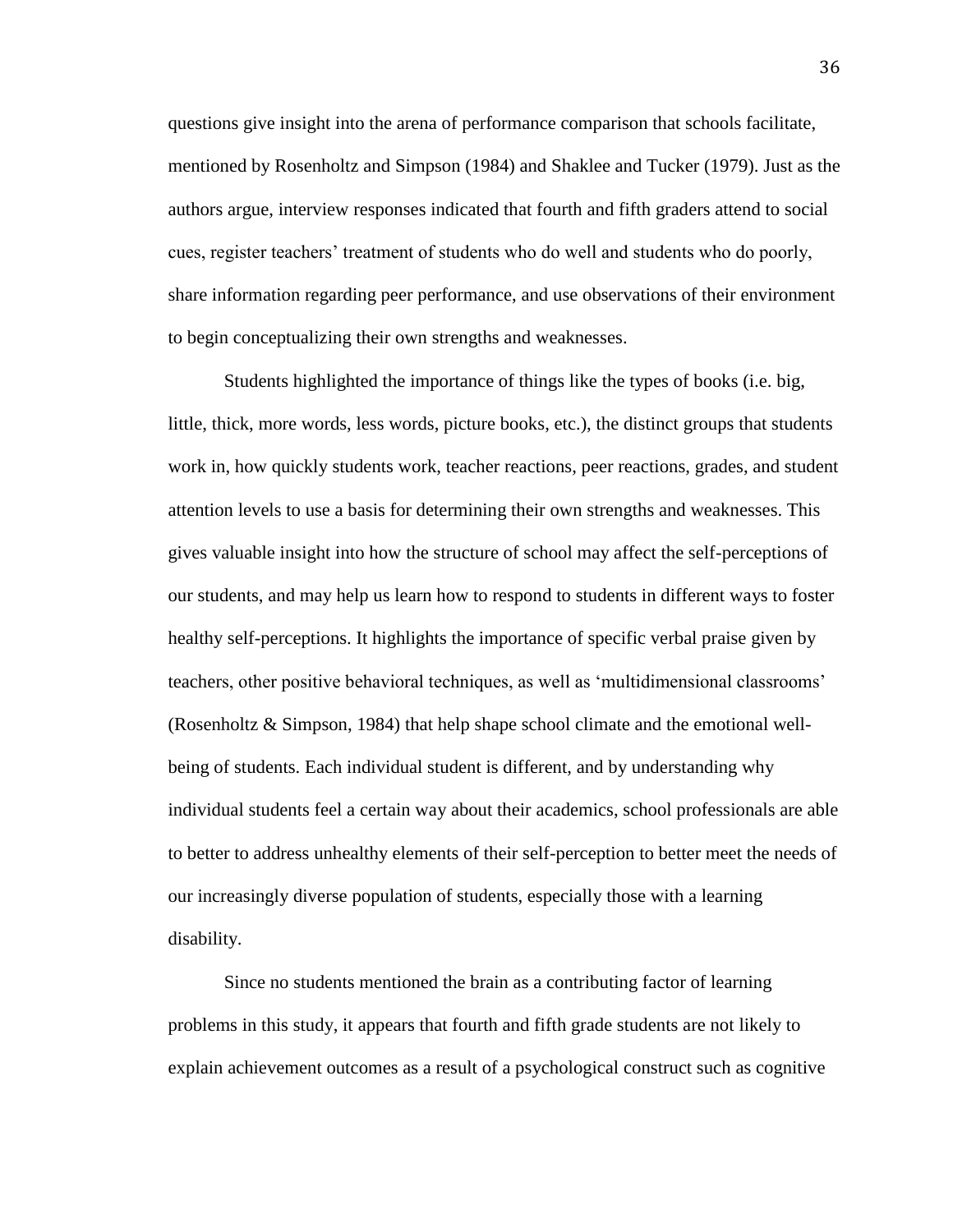ability (Cain & Dweck, 1989). This suggests it may be beneficial to begin informing students with learning disabilities in a way that emphasizes that SLD stems from difference in cognitive function. For example, while SLD students' brains may process information differently, they can still use tricks, alternative methods, and their personal strengths to navigate their difficulties in school.

## **Research Question Four**

This study was able to investigate explanations students have for why someone has a weakness in an academic subject in an effort to explore whether students mention themes related to learning disability. After asking the question, 'If a student is not as good in (reading, writing, or math), why is that?', many participants had a difficult time coming up with an actual origin of a learning difficulty. The researcher often probed with further questioning in an attempt to get them to give an answer as to why students did not read fluently, spell correctly, understand addition, or plan their writing. Only one student said that dyslexia was a reason why he himself had a weakness in reading, and another mentioned that their mind had difficulty making sense of the words. While these two students were the closest of any participants to demonstrate an understanding of a learning disability, their answers show that there is a need for further education on what a learning disability actually is. Overall, it appears that some students have the capability to understand the concept of a learning disability and the role that cognitive processing plays in academic functioning, but that it is up to school professionals with the most knowledge on this topic to equip them with a deeper understanding to advocate for themselves (Nowicki et al., 2014).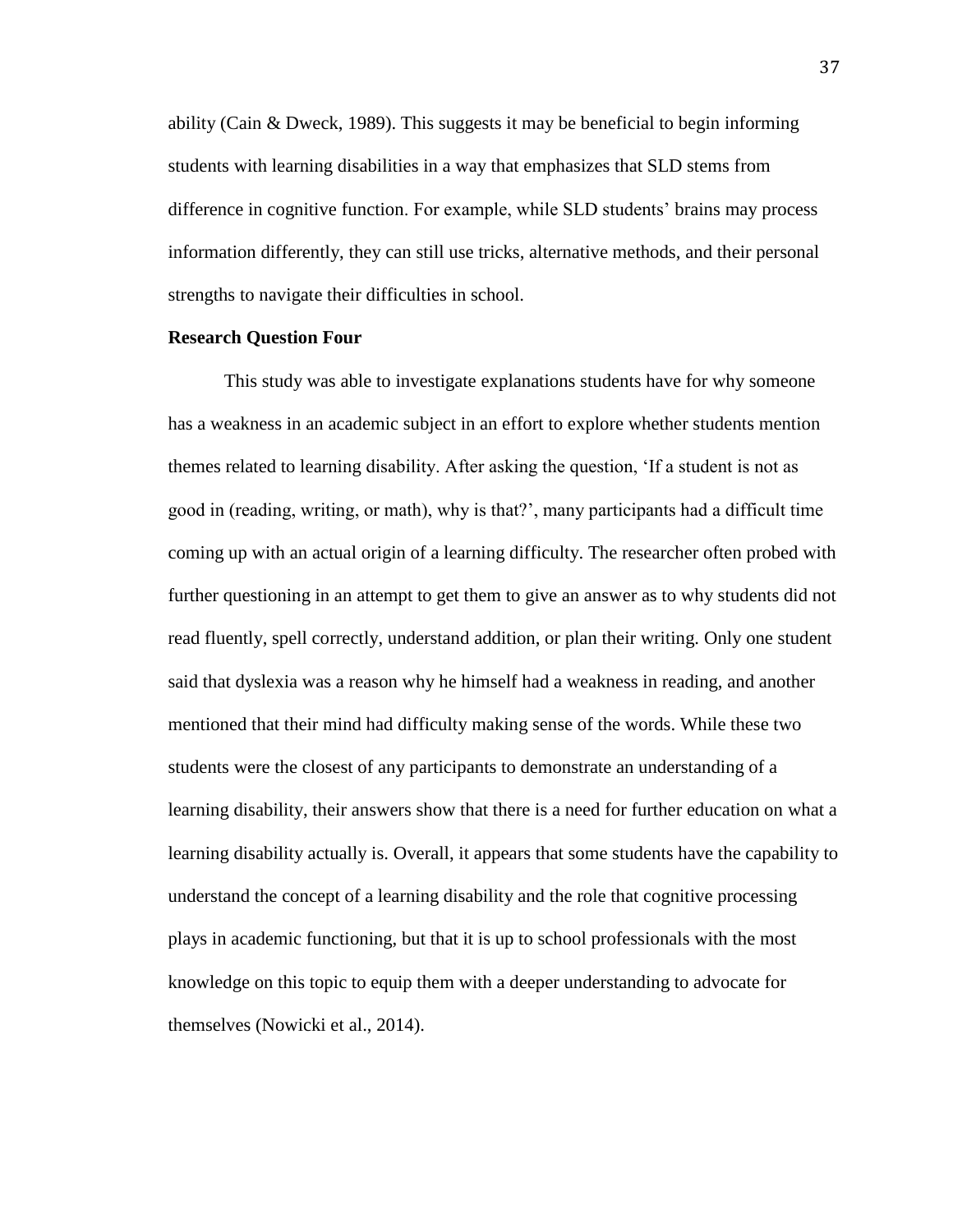A large number of participants attributed a weakness to effort. While this could possibly be a contributing factor, attributing a weakness solely upon how much effort is put toward a subject may contribute to the perception that learning disabled students are lazy. This, in turn, impacts their self-concept, given the evidence found earlier in this study that so much of ability perception is based off of peer comparison and observations of behavior in the classroom environment. While a large number of participants mentioned effort, the majority of them did not imply that it was the sole root of a weakness, but rather a piece of the puzzle. Some students may choose not to put forth much effort into an academic weakness and would rather put more effort into their strengths.

## **Research Question Five**

Participants provided a variety of different recommendations for improving academic weaknesses. Most of their interview responses revolved around the importance of practice as a way to reinforce concepts and improve their skills, and many participants were able to come up with examples of how to practice. Participants also cited selfadvocacy techniques like asking other people for help, whether it be from their parents, teacher, peers, or tutors. Communication with school professionals and peers is an important tool in self-advocacy, and the current research suggests that students recognize the benefits of that communication. What is important is that they are able to verbalize and explain what particular things they struggle with and how they learn best.

Some participants were also aware of the link between reading and writing, stating that they could work on their reading to improve their writing. They reported that one can gain ideas, creativity, vocabulary, and grammar skills used by authors in books,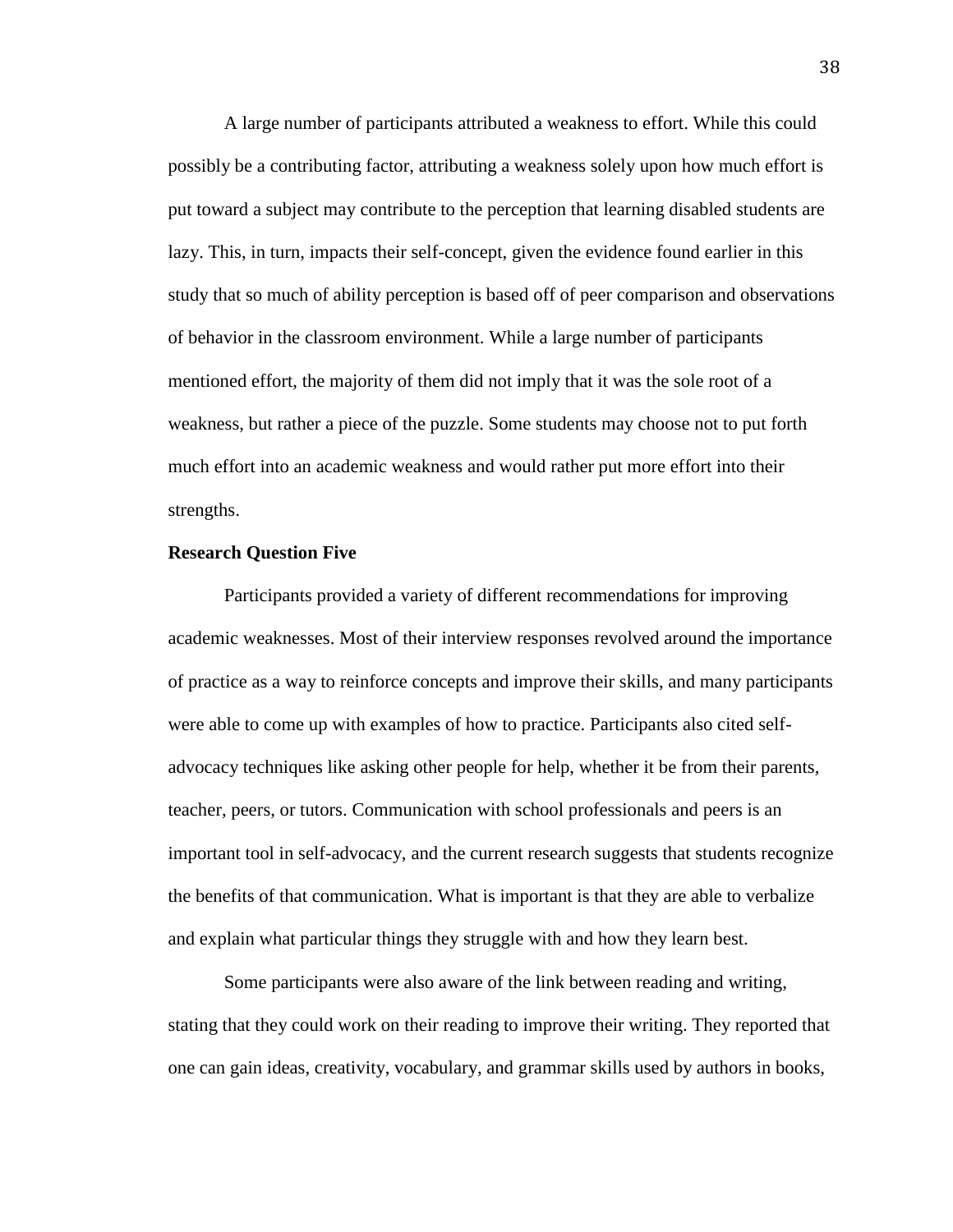and that these things can benefit them in their own writing. By recognizing the overlap of reading and writing, students may be able to understand that cognitive skills can effect different areas of academic functioning.

While many students said to practice more or work harder at their weaknesses, this may not be the most efficient or emotionally conscious way of approaching the deficits that come along with a learning disability. Often, SLD students become fatigued with the amount of work they have to put into their academics just to try and keep up with the pace of instruction and their peers' performance. Just as special education services highlight the need for specially designed instruction, it may be beneficial for students with academic weaknesses to learn how to practice in a way that accentuates their strengths. By informing students of the different ways they approach academic concepts based on their cognitive profile, students may be able to develop compensatory strategies and superior ability in 'niche-picking,' which the literature cites as an evidence-based predictor of success among learning disabled adults (Raskind et al., 2003).

### **Limitations and Considerations for Future Research**

There are some limitations that should be addressed for future research on this topic. First, only three students with a specific learning disability were able to participate in this study, thus limiting analysis between general education and special education students. With such a small number of SLD students, it is difficult to collect generalizable data to the larger population and fully understand the differences in perceptions of strengths and weaknesses between these two groups. Future research in this area should aim to collect responses from an equal number of general education and SLD students, as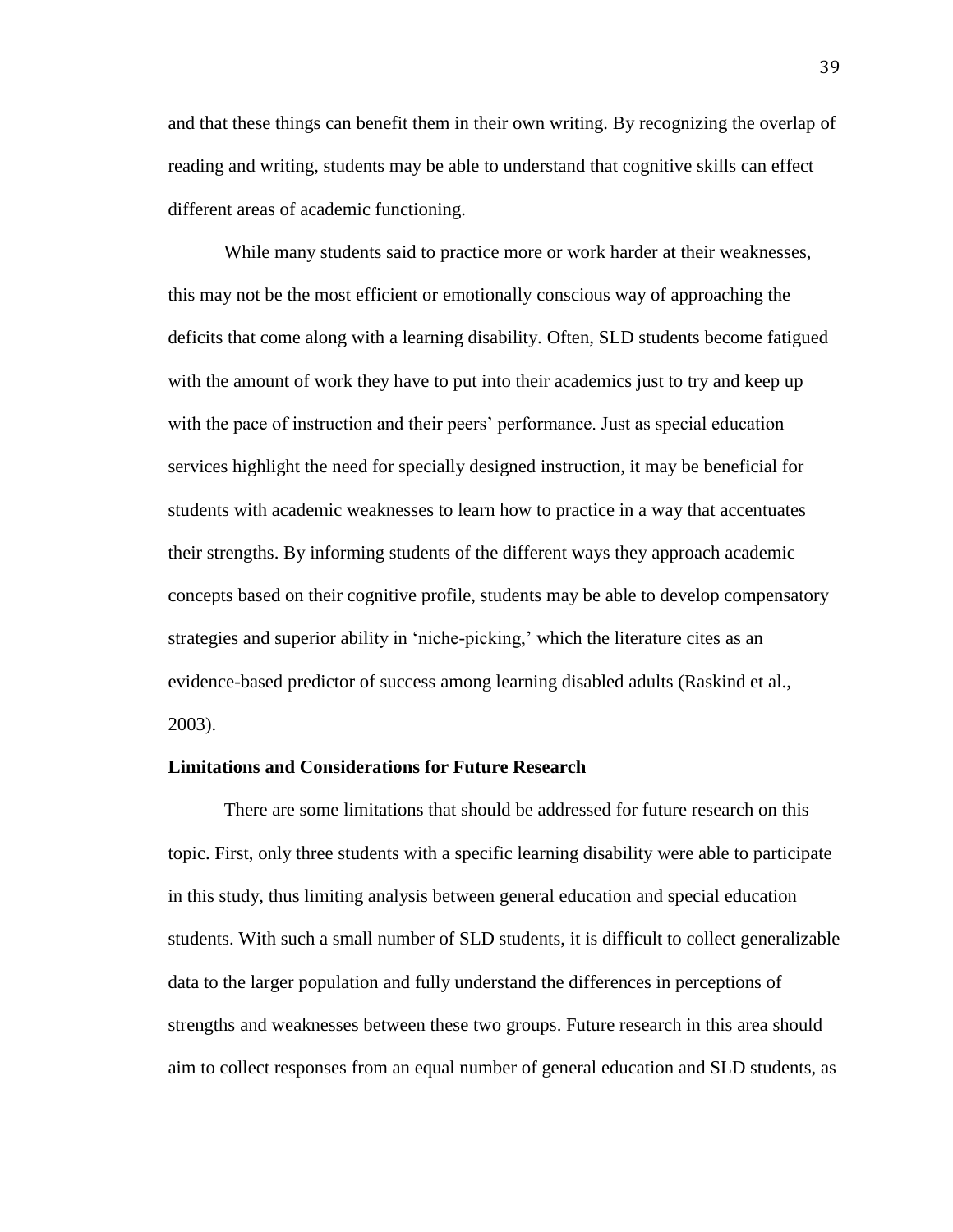well as from different age groups. By comparing responses of different age groups, researchers may be able to gather information about potential patterns of academic ability perceptions as students develop.

Second the SOL scores used a method of comparison in this study do not represent a true measure of ability but rather academic performance. This may pose a problem two different ways in this study. Students who are high level readers may not perform well on SOL tests. Despite reading at a higher level than other students in their school and demonstrating deep understanding of text and excellent reading fluency, there are other factors that could contribute to lower SOL scores. The other problem with using SOL scores in this study stems from the specific population of students who participated. This research was conducted in one of the highest achieving counties in the country, making it difficult to truly assess differences in academic performance related to strengths and weaknesses listed in interviews because so many of the participants received high SOL scores. Also, a weakness in one area may not actually be a true weakness if we are comparing them to other school systems across the country.

Third, the present study was not able to fully investigate what students think a specific learning disability is because they were not directly asked that question. With the lack of literature investigating this topic, future research should be aimed at answering this question in order to fully understand the language that students use to talk about a disability.

Lastly, the nature of this study is qualitative and exploratory; therefore, in-depth interviews with individual students limited the scope of data collection because of the smaller number of participants (29). Future research may also consider administering a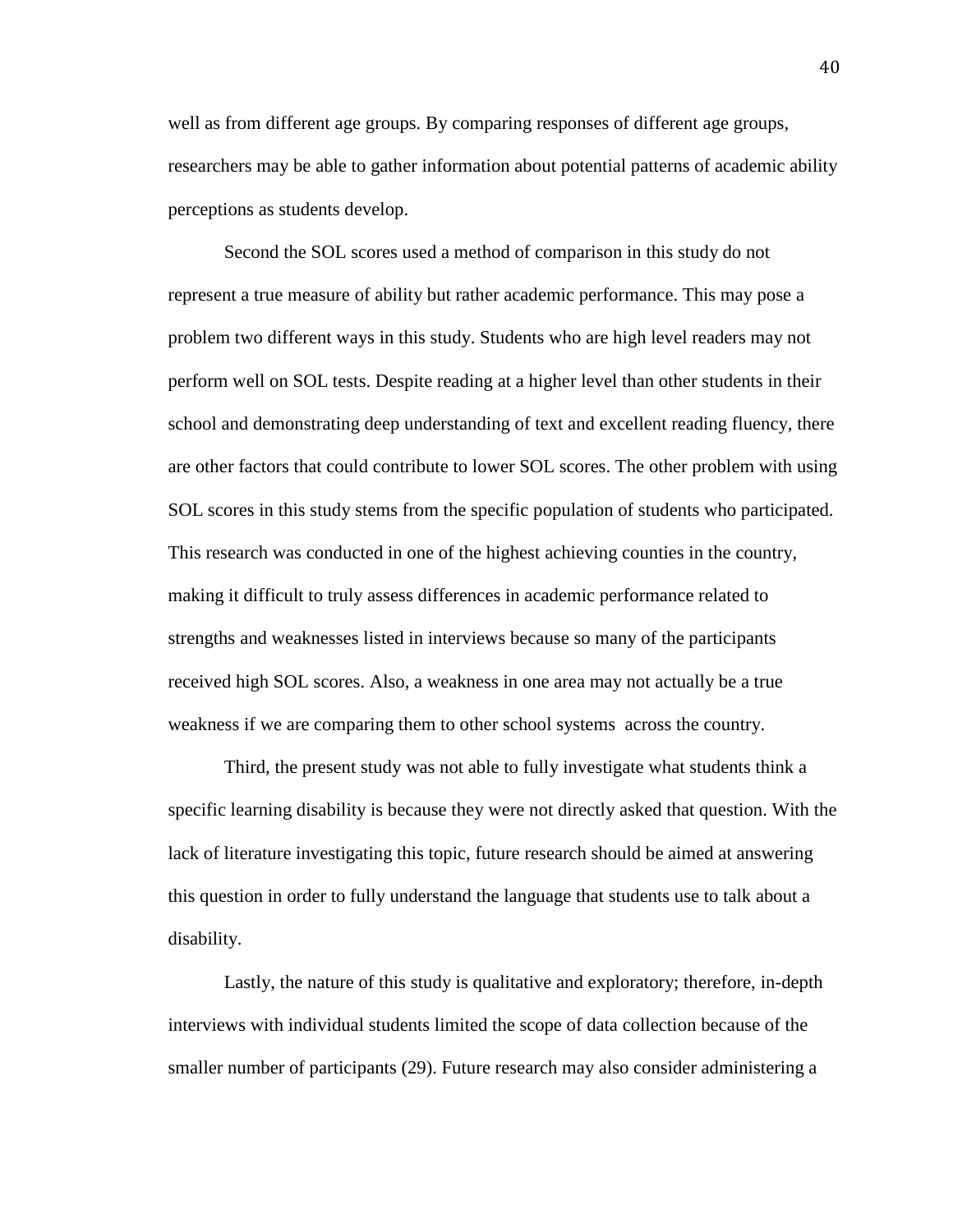student survey with more questions and possible options for participants to choose in order to help them generate ideas to questions. For example, in the present research some participants had a difficult time generating reasons why students are not as good as others in certain subjects. If this question was administered as a survey question with a list of possible reasons generated by the researcher, one might be able to further explore whether or not students think that cognitive ability plays a major role in a weakness. Analyzing qualitative data gathered from interviews using a cut-and-sort method is heavily dependent on the researcher's biases and idiosyncrasies when generating themes. This bias is unavoidable, and findings can be more difficult and time consuming to characterize in a visual way.

#### **Implications for School Psychologists**

The conclusion of this study not only illustrates the importance of self-advocacy skills in all of our students, but provides school psychologists and other professionals with guidance and suggestions for promoting healthy, academic self-perceptions. The interview form used in this study can serve as a guideline for an addition to a school psychologist's clinical interview. By asking these twelve questions, school psychologists can better understand the individual's inner world and assess their level of selfawareness, which will ultimately help with interpretation in psychological evaluations. Not only can school psychologists use questions like these, but so can teachers and other school professionals. If students are asked to provide responses to questions aimed at eliciting their strengths and weaknesses, teachers are better able to differentiate instruction and meet the unique needs of our diverse student population.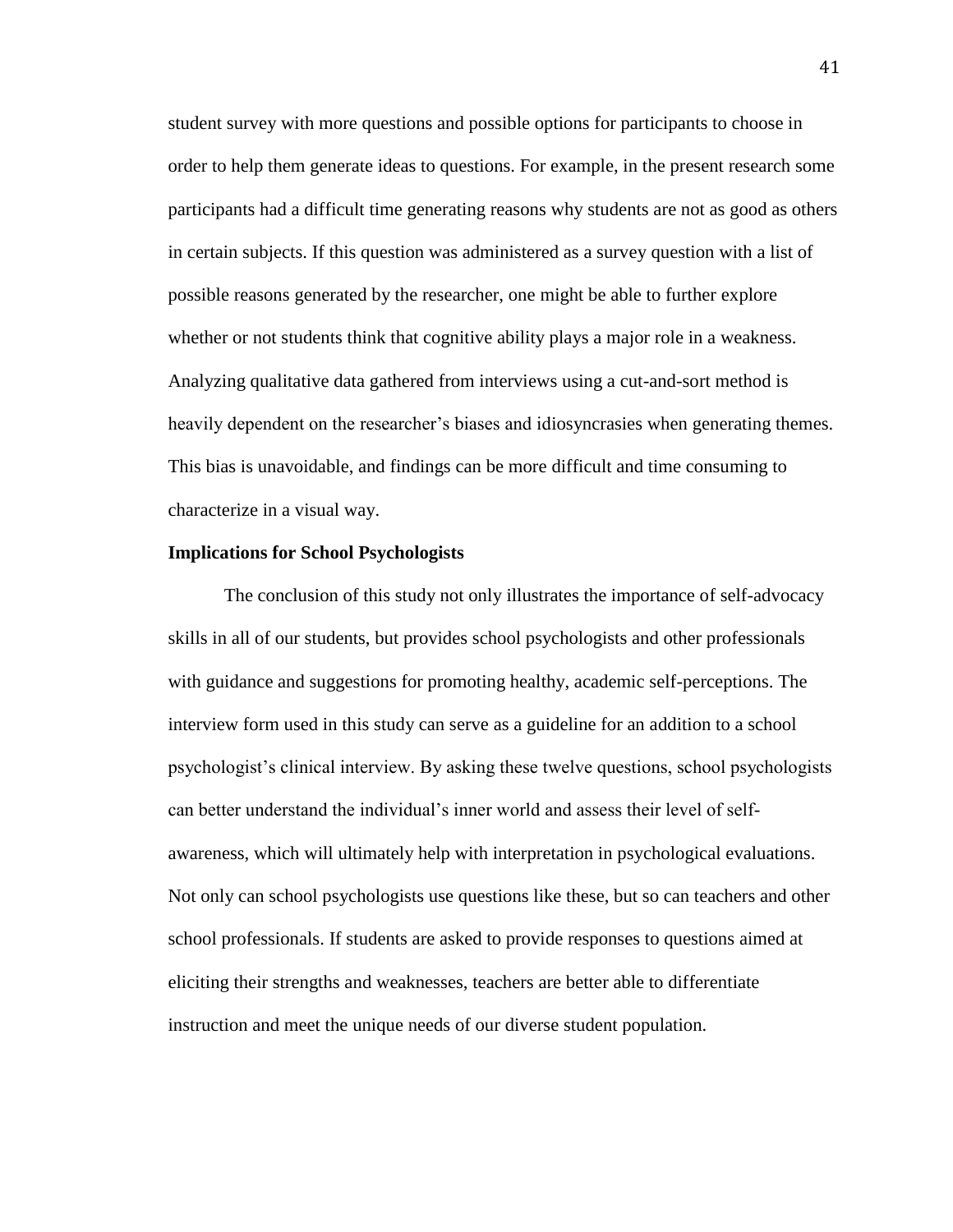With no clear guidelines as to how to inform students of their specific learning disability, this study provides some insight into the language that students use to talk about their learning. As developmental literature indicates, students demonstrate some ability to understand what a specific learning disability is around the age of nine (Cain & Dweck, 1989); however, it is up to school psychologists and other school professionals to help them reach a full, accurate, and healthy understanding of their disability. This need is demonstrated by the evidence found in this study that the vast majority of students made no mention to something relating to a cognitive weakness impacting their educational performance.

Given the evidence that a normative measurement of academic ability within the classroom is inevitable and used by students to compare themselves to others, it is essential that somebody provides guidance for students to create a healthy, realistic assessment of their strengths and weaknesses. Just because a child notices that they are reading slower than their peers does not mean that it should impact their self-worth in the classroom. It is up to school psychologists and other school professionals to explain what avenues can be taken in order to effectively use those strengths to be successful in their academic, social, emotional, and professional endeavors. Without improving students' level of self-awareness at an early age, students may find themselves encountering increasingly frustrating situations making it difficult for them to advocate for their needs and reach their true potential.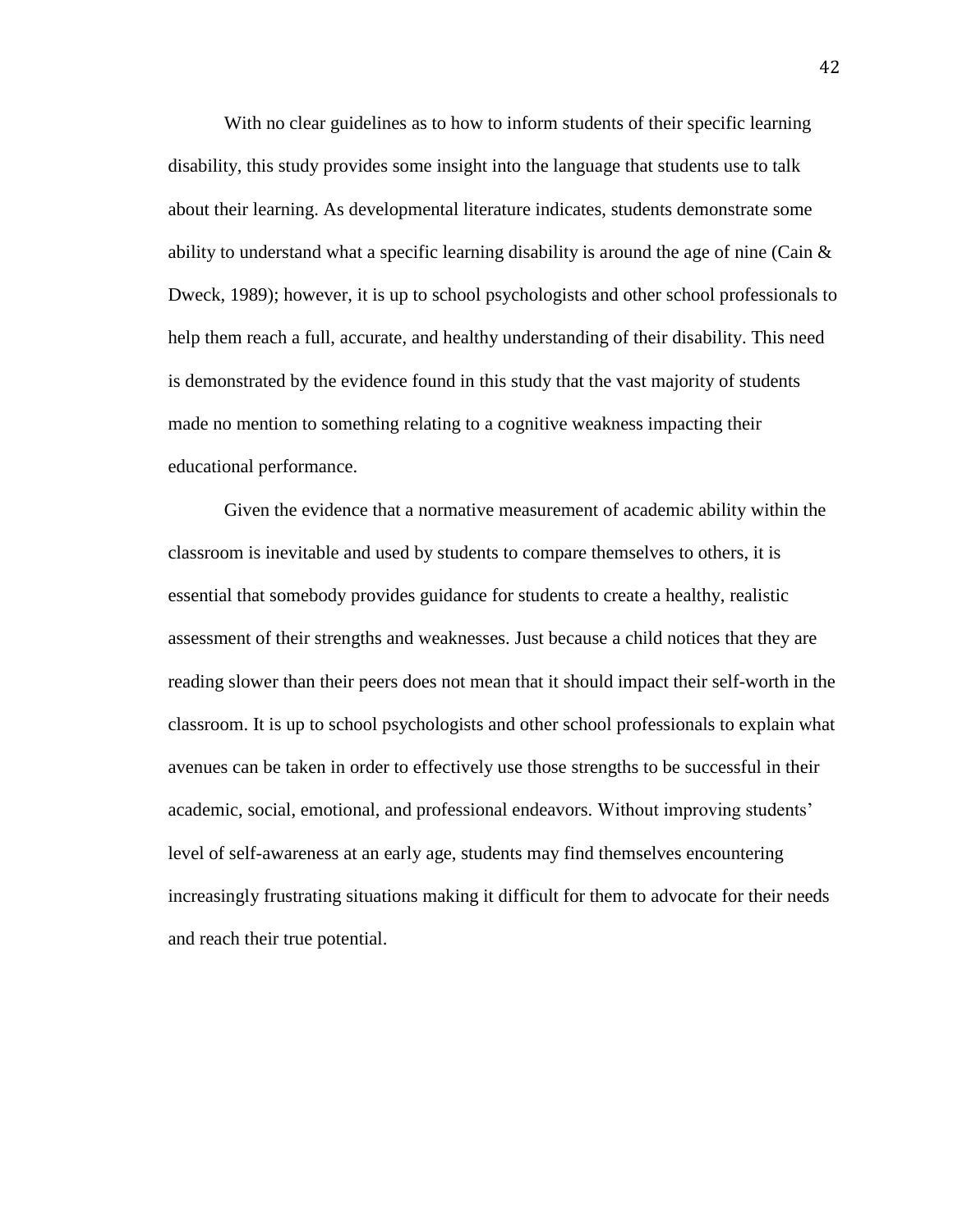## Appendix A

# Interview Questions

## Reading:

- 1. Are you \_\_better than most kids at reading; \_\_\_ about the same as most kids in reading; \_\_or not as good as most kids in reading? Why do you feel that way?
- 2. How do you know if someone is good at reading or not?
- 3. If a kid is not as good at reading, why do you think that is?
- 4. If you are not as good at reading, is there something you can do to get better at it? What can you do to get better at it?

# Math:

- 5. Are you \_\_better than most kids at math; \_\_\_ about the same as most kids in math; \_not as good as most kids in math? Why do you feel that way?
- 6. How do you know if someone is good at math or not?
- 7. If a kid is not as good at math, why do you think that is?
- 8. If you are not as good at math, is there something you can do to get better at it? What can you do to get better at it?

### Writing:

- 9. Are you \_\_better than most kids at writing; \_\_\_ about the same as most kids in writing; \_\_not as good as most kids in writing? Why do you feel that way?
- 10. How do you know if someone is good at writing or not?
- 11. If a kid is not as good at writing, why do you think that is?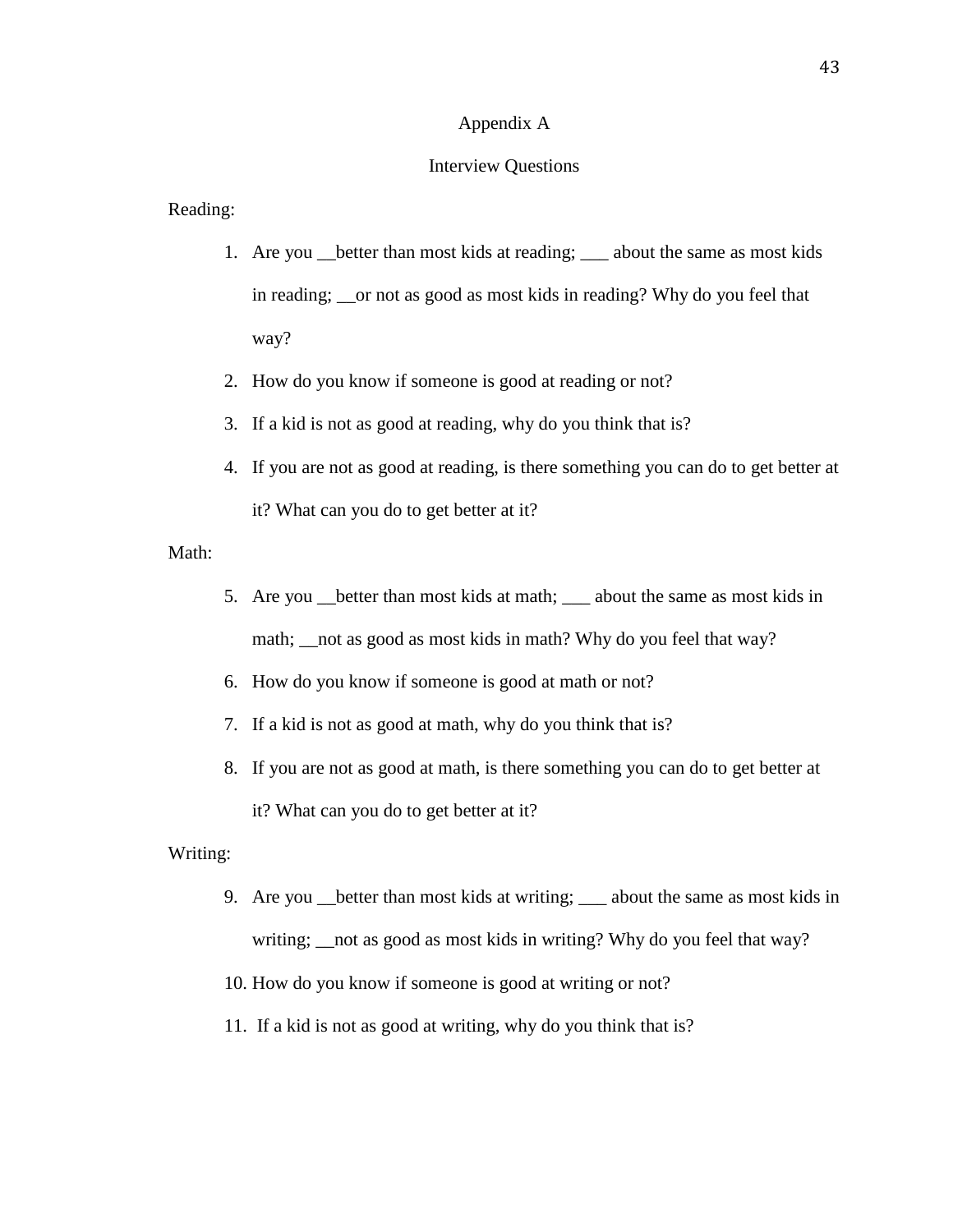12. If you are not as good at writing, is there something you can do to get better at

it? What can you do to get better at it?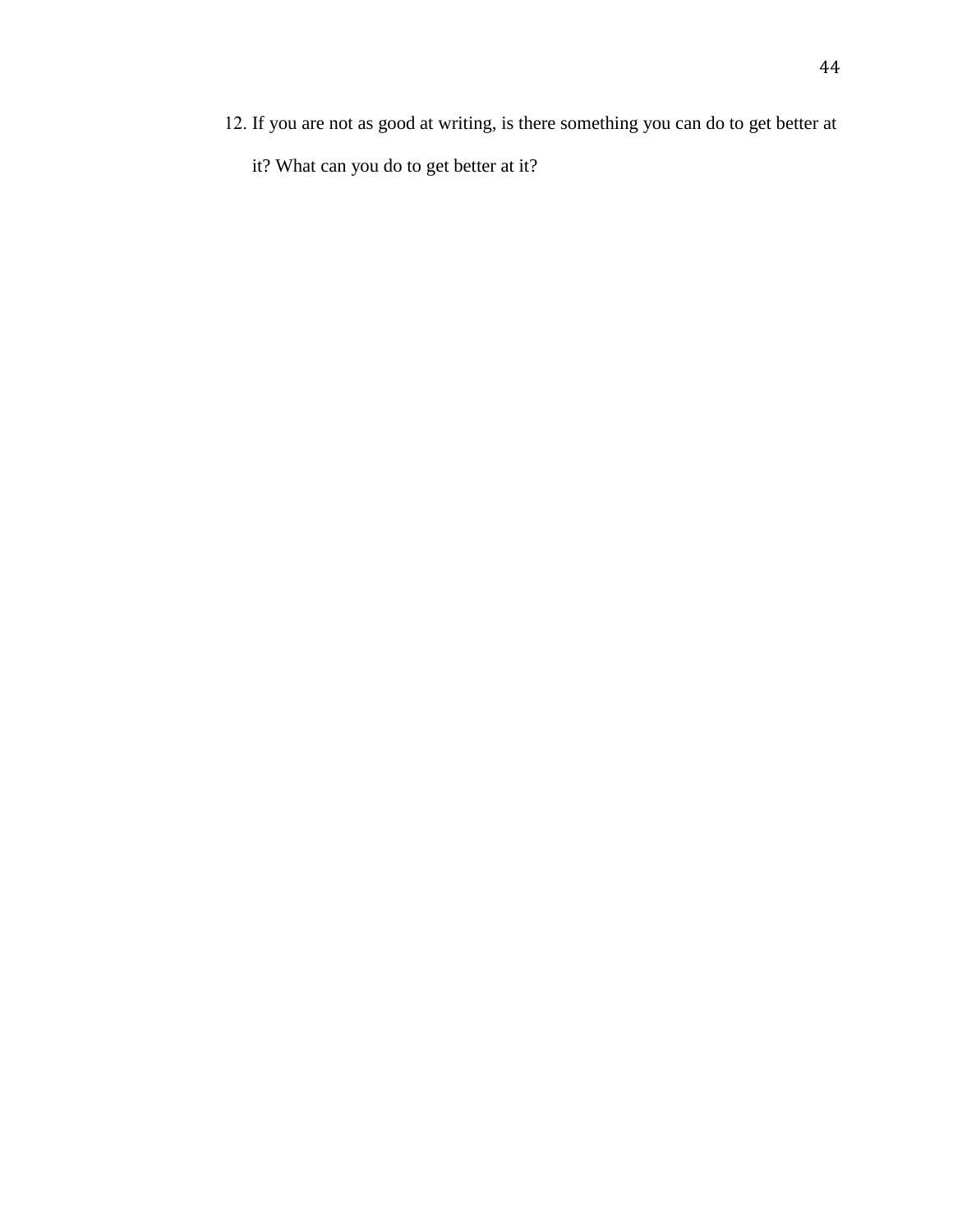# Appendix B

# Tables of Interview Responses

*Table 1: Do you feel you are better than most kids at reading; about the same as most kids at reading, or not as good as most kids at reading? Why do you feel that way?*

| <b>Better</b>  | A little better because I get good grades, and I can<br>comprehend and read faster.<br>A little bit better because I check my grades and get fours.<br>$\bullet$<br>Better because I usually read very fluently and sometimes<br>when kids read in front of people they sometimes stutter and<br>make mistakes.<br>Better because whenever (teacher) gives us an assignment I<br>understand it.<br>I feel like I'm better. When I get a book, most of the time, I<br>have been reading Harry Potter, and it is a little hard. I enjoy<br>reading it, and once I pick it up it is hard to put down. My<br>mom and I think I read really fast, but I do comprehend what I<br>read.<br>I feel like I'm one of the top people. Not the best but I'm<br>$\bullet$<br>there. I understand some knowledge that other kids don't.<br>It depends on the type of reading. I have a really high reading<br>$\bullet$<br>level. I just have a lot of trouble writing essays. Better than<br>most kids. I do read a lot of large books and books that are for<br>older kids.<br>In the middle of the better and the same. On a scale from one<br>to ten I think I'm an 8 or 9. I think when I read, I really get to<br>understand the book and I can tell a really good summary<br>about the book. I can understand why some characters act a |
|----------------|----------------------------------------------------------------------------------------------------------------------------------------------------------------------------------------------------------------------------------------------------------------------------------------------------------------------------------------------------------------------------------------------------------------------------------------------------------------------------------------------------------------------------------------------------------------------------------------------------------------------------------------------------------------------------------------------------------------------------------------------------------------------------------------------------------------------------------------------------------------------------------------------------------------------------------------------------------------------------------------------------------------------------------------------------------------------------------------------------------------------------------------------------------------------------------------------------------------------------------------------------------------------------------------------------------------------------------|
| About the same | certain way.<br>There are some kids like me how they don't read chapter<br>$\bullet$<br>books a lot. More picture books.<br>I'm not too good at it, but not too bad at it. Sometimes I have<br>$\bullet$<br>trouble in reading, but most of the time I'm pretty good.<br>Between the same or better because I sometimes read a lot,<br>sometimes I try my hardest and sometimes I don't.<br>About the same because I mostly read graphic novels.<br>About 60 <sup>th</sup> percentile because whenever I take a test, I feel<br>like I do pretty well.<br>I read fluently, and I usually get good grades on reading tests.<br>We were reading a non-fiction group, and they (students) all<br>had the same books, and we had to read to a certain point, and<br>I finished about the same as most people finished.<br>I'm a pretty strong reader. I have fun doing reading, but                                                                                                                                                                                                                                                                                                                                                                                                                                                  |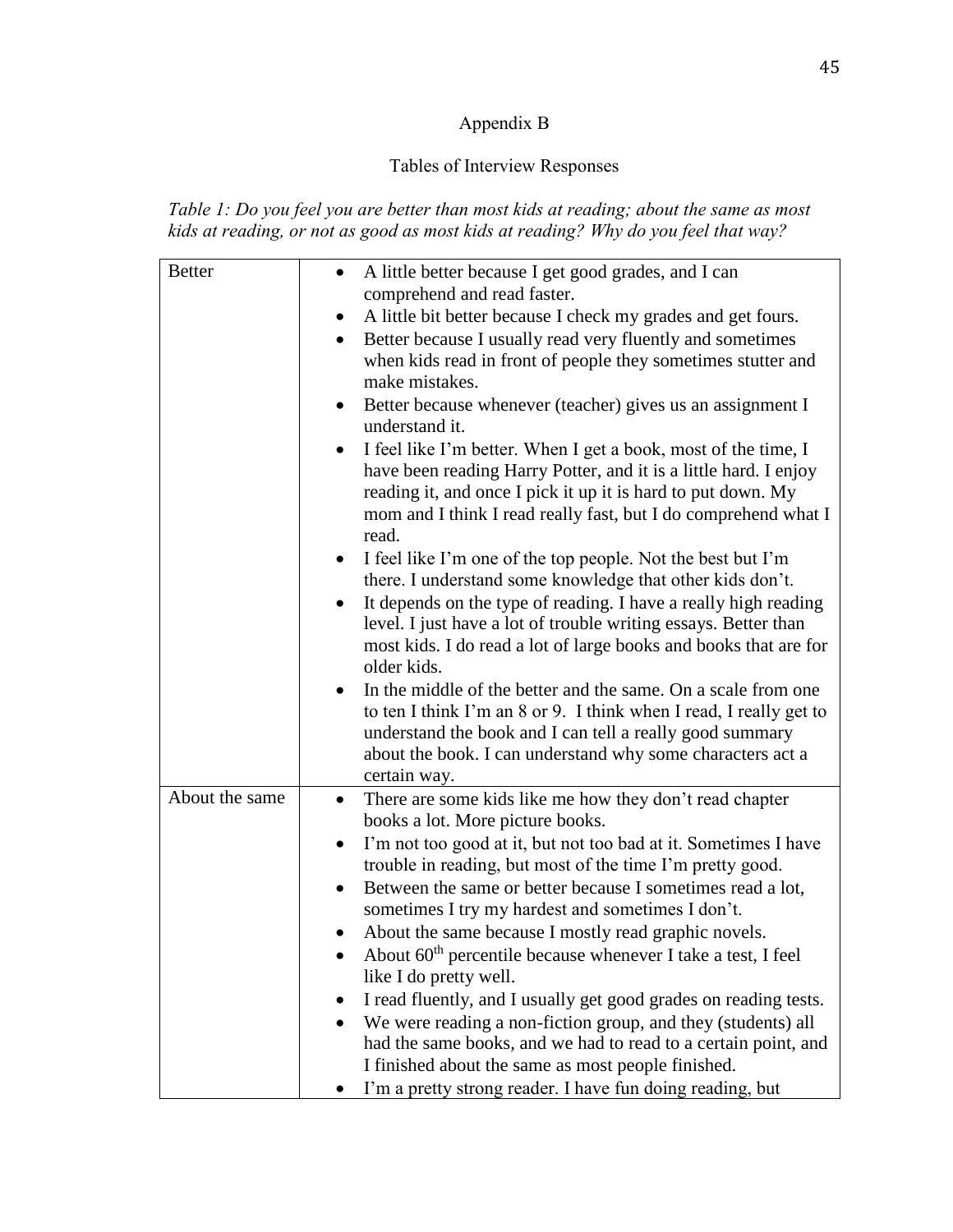|             | compared to some of the kids in my class, I'm not as good at<br>it as them. I'm about average.                                                                                                                  |
|-------------|-----------------------------------------------------------------------------------------------------------------------------------------------------------------------------------------------------------------|
|             | I have a few friends who have some trouble with reading and<br>٠<br>some things they are good at.                                                                                                               |
|             | I do challenges with my sister sometimes and she's in middle<br>$\bullet$<br>school and goes easy on me, and sometimes I win. My mom<br>has a website, and I usually get about three wrong in five<br>passages. |
|             | I'm reading the same level books as most kids in class.<br>$\bullet$<br>About the same. I understand questions and I can read better.<br>$\bullet$                                                              |
|             | About the same. I read the books that most kids read and I<br>usually don't have trouble reading them.                                                                                                          |
|             | I'm not super fluent when I read. Sometimes I don't read the<br>$\bullet$<br>most complicated and thicker books, or more advanced books.                                                                        |
|             | Because we are not all the same.<br>$\bullet$                                                                                                                                                                   |
|             | Average. Some things I kind of don't understand. Like what a<br>٠<br>word means. I used to not know what theme meant, but now I<br>understand what most of the stuff in reading is.                             |
|             | The same. I'm not the best at it like some people are, but I'm<br>٠<br>not the worst at it.                                                                                                                     |
| Not as good | I have a lot of difficulty reading fluently and have a hard time<br>٠<br>reading aloud and pronouncing words.                                                                                                   |
|             | A lot of words I don't know what they mean. I won't<br>$\bullet$                                                                                                                                                |
|             | understand the text. I can't say the words. You see other kids<br>reading these big books, and I'm still reading small books,<br>and it makes me feel like they are better than me.                             |
|             | I have dyslexia, so it's a little hard for me to read, but I am<br>getting better. My mom told me. I asked her what it is and she<br>said it makes it harder to read. I said, "Oh! That explains it."           |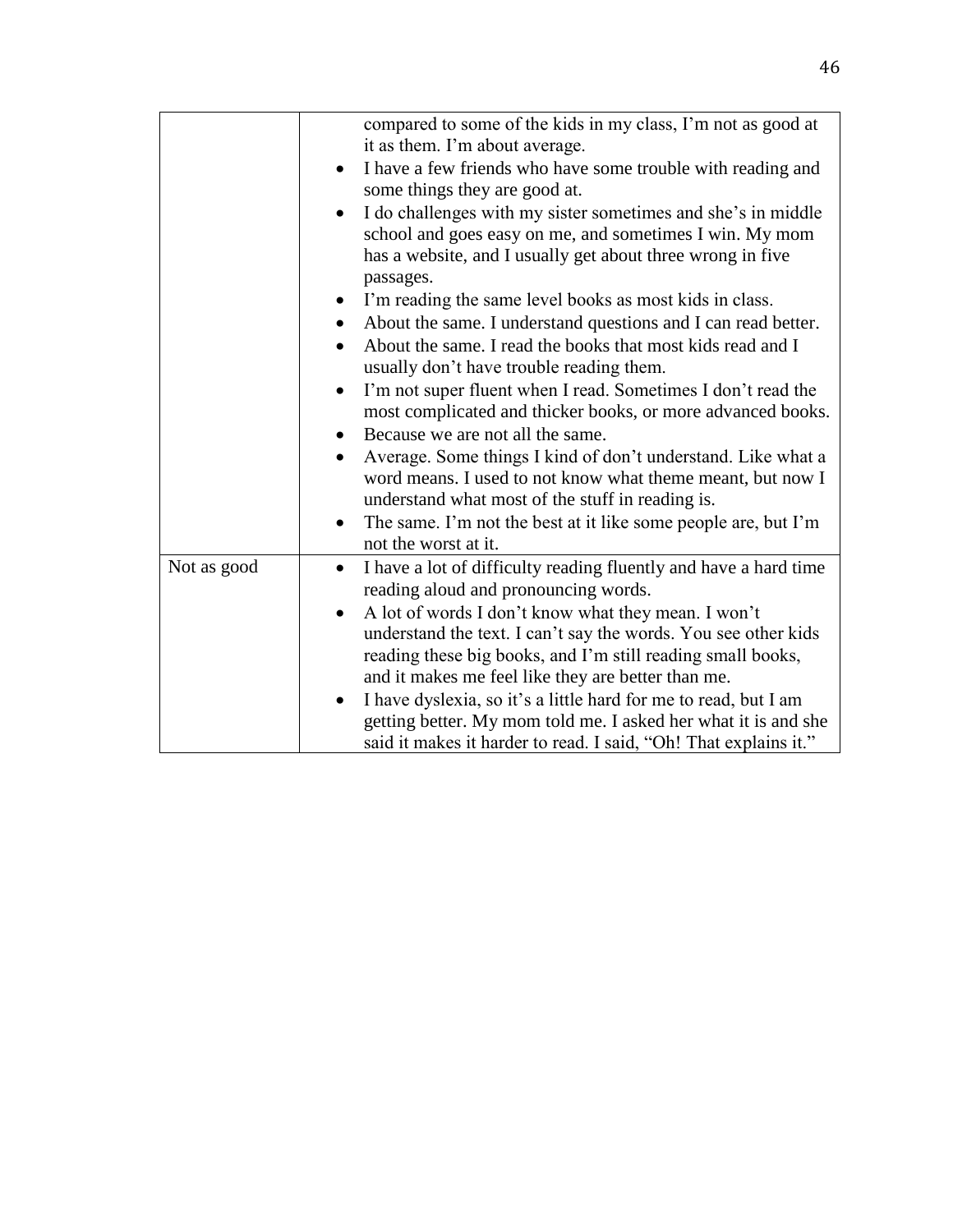Better • People share their grades a lot. People next to me usually mess up questions on the promethean board in class. Some people don't pay attention; they think it's boring. • I know my multiplication facts easily; it takes me a second. On my math tests I get like 3.5s, and my friends are getting 2s. • Math is one of my strengths. Usually on tests I get a lot of fours, and I felt pretty confident on the SOLs, and sometimes my teacher asks me to help other kids that need help. • On my report cards I get all fours in math and always do good. It is easier for me to understand. I took this advancement class, and it was next grade level. They told me what I should expect and what I should do. Now I use what I learned from those classes and applying those techniques to new units. • I feel very good about math. It is one of my favorite subjects. I love doing math. • I like math and pay attention. • I feel a little better because it's more of my strength. I go to enrichment, and I do really tough math. • I did this thing, and I got subjected to a math buddy thing with third grade to help them understand more stuff. There are five people that get selected. • My mom used to put on school house rock for me and my sister. I like looking at my older sister's homework. I'm getting ahead with my math skills because I look at her homework and learn about it. About the same  $\parallel \cdot \cdot \cdot$  I get good grades, but sometimes I don't. Some topics I'm really strong in, and others I have difficulty. • I'm not the best at it like some people are, but I'm not the worst. I get average grades in math. • I have been good at math for as long as I remember. I can solve the problem, but I may not be able to do it as fast as some people, but I can always solve it. • Some kids are good at different things. It depends on what you are good at. • It depends on what we are learning. We are learning fractions. I am not really good at it. I'm about the same level overall. • It depends on what the topic in class. Some I am good at it, and some I am not as good at. • Math has the most subjects, so there is more to know. You can

*Table 2: Do you feel you are better than most kids at math; about the same as most kids at math; or not as good as most kids at math? Why do you feel that way?*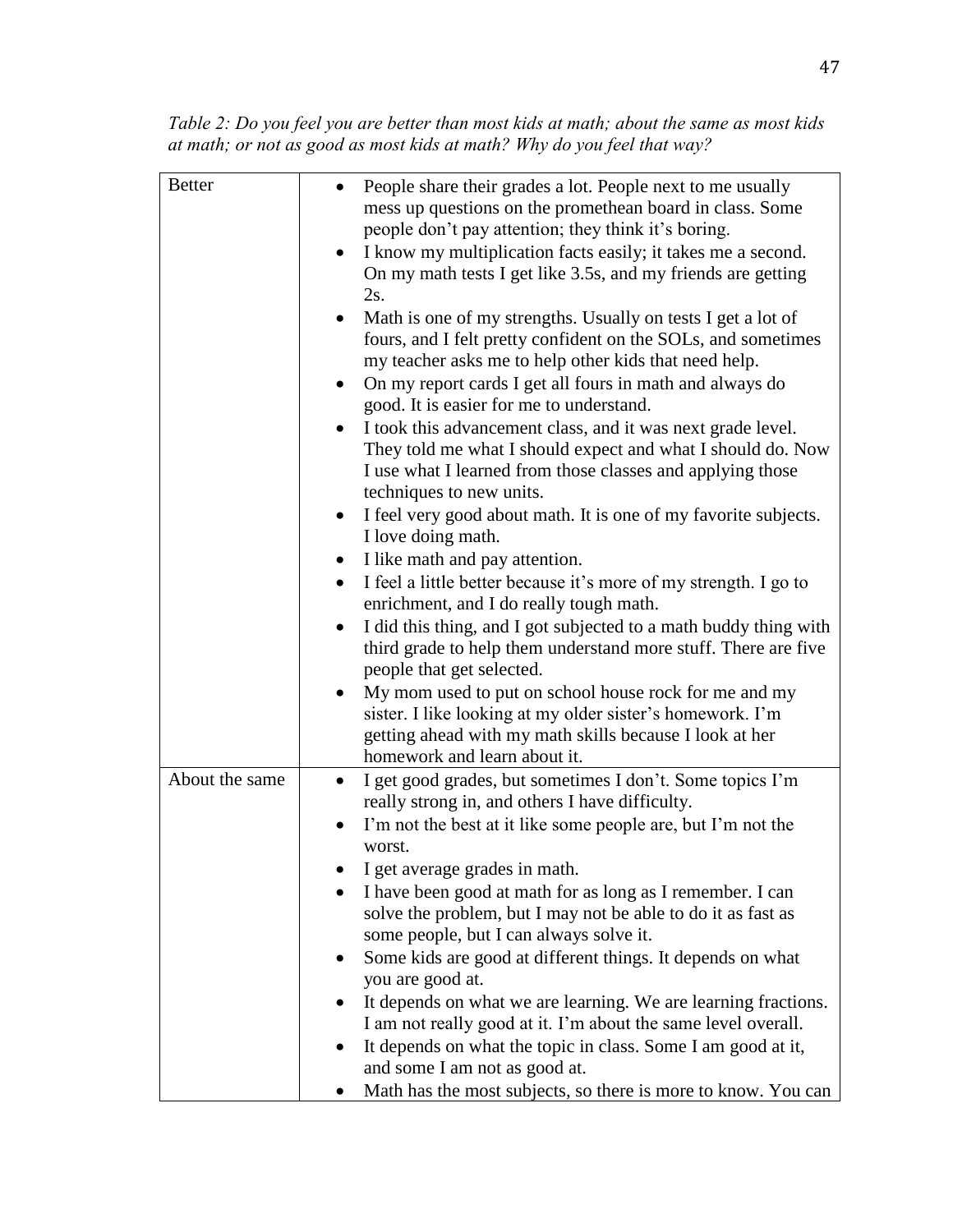|             | always forget it. Some things I'm good at, and some are a<br>little harder.                                                                                                                                                                                                                                                                                                              |
|-------------|------------------------------------------------------------------------------------------------------------------------------------------------------------------------------------------------------------------------------------------------------------------------------------------------------------------------------------------------------------------------------------------|
|             | I have no trouble working out problems. I get good grades on<br>my math tests. I listen while my teacher teaches.                                                                                                                                                                                                                                                                        |
|             | When we do math homework, I get the same answers as most<br>people.                                                                                                                                                                                                                                                                                                                      |
|             | Sometimes I don't understand, and it takes me a while to learn<br>$\bullet$<br>how to do it.                                                                                                                                                                                                                                                                                             |
|             | I have trouble with some questions and some strengths in<br>others.                                                                                                                                                                                                                                                                                                                      |
|             | I don't know stuff that is higher than where we are at right<br>$\bullet$<br>now in math.                                                                                                                                                                                                                                                                                                |
|             | I'm not better than most people, but I'm about the same. I ask<br>$\bullet$<br>questions when I don't understand something, and it helps me<br>understand it a lot more. I figure out stuff and get pretty good<br>at them.                                                                                                                                                              |
|             | Multiplication is a little hard, but division I can do easily. It<br>fits with my personality. I build stuff and measure things. I<br>build fidget spinners.                                                                                                                                                                                                                             |
|             | I don't get a lot of fours. I usually get a two or a three.<br>$\bullet$                                                                                                                                                                                                                                                                                                                 |
| Not as good | I feel like there is a lot of steps to most things, and it gets<br>$\bullet$<br>confusing because in subtraction in first grade, I would have<br>trouble and get confused with all the numbers and extra zeros.<br>At first I thought long division was crazy. I would get help<br>with one problem on a worksheet, and I would learn step by<br>step. Knowing what to do first is hard. |
|             | I don't really understand how to do math, and I ask teachers<br>questions.                                                                                                                                                                                                                                                                                                               |
|             | I am really bad at multiplication. I just don't really<br>understand. Some kids can do it really fast. I don't even know<br>about division.                                                                                                                                                                                                                                              |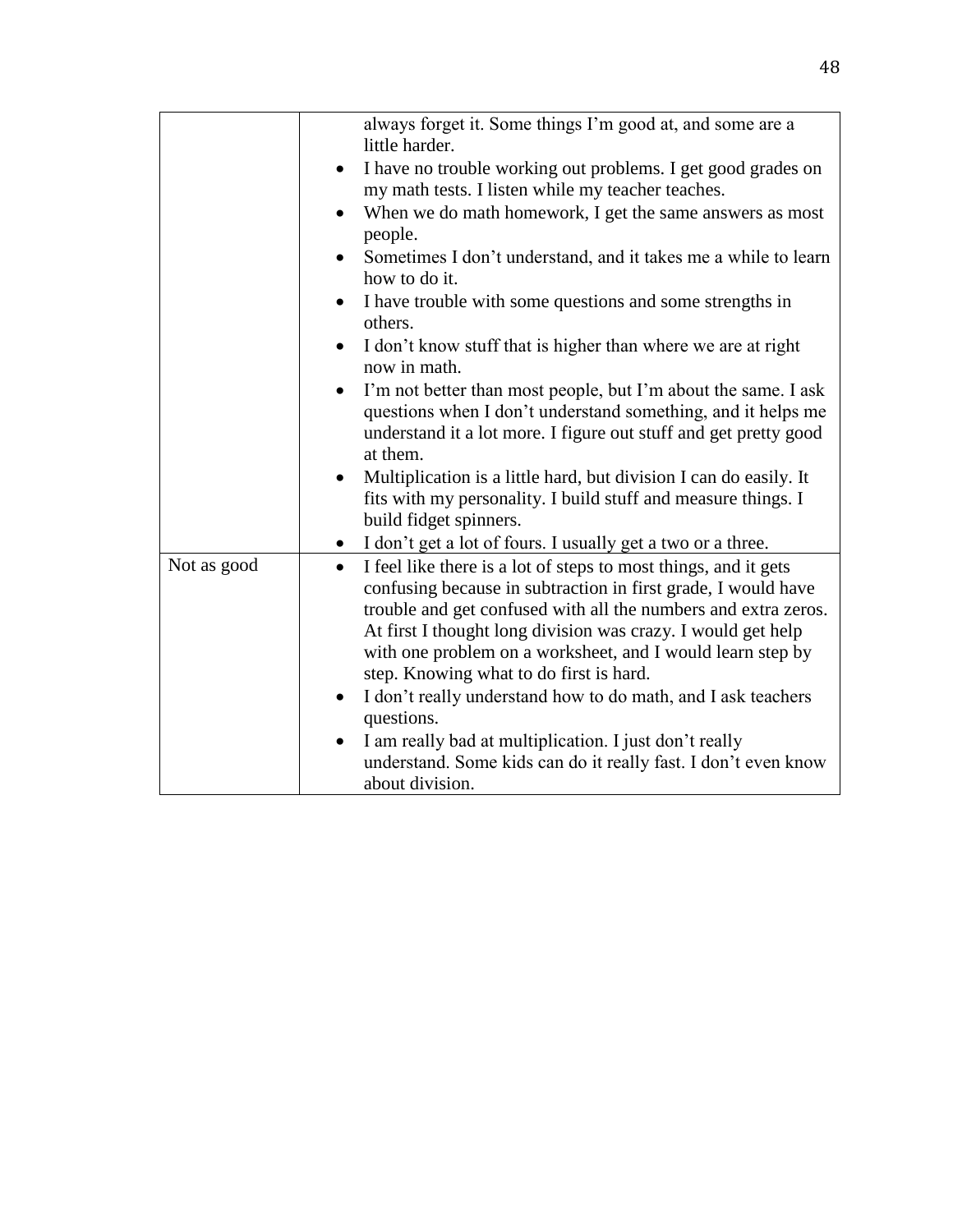*Table 3: Do you feel you are better than most kids at writing; about the same as most kids at writing; or not as good as most kids at writing? Why do you feel that way?*

| <b>Better</b>  | Better because I write a lot, and I know how to fix it if there<br>$\bullet$  |
|----------------|-------------------------------------------------------------------------------|
|                | are any errors. I know how to include figurative language and                 |
|                | correct punctuation at the end of sentences.                                  |
|                | A little better because I know how to spell a lot of words, and<br>$\bullet$  |
|                | I know what they mean. A lot of my friends need to edit                       |
|                | theirs, and I help them. I'm really good at capitalization and                |
|                | punctuation.                                                                  |
|                | I usually write a lot and try to find lots of information, and                |
|                | I'm usually the first one done and get a good grade.                          |
|                | My teacher said that I'm good at writing, and I love to write<br>$\bullet$    |
|                | stories.                                                                      |
|                | I have a lot of creativity. Not the best handwriting, but I make<br>$\bullet$ |
|                | good, fun, creative stories. I like writing.                                  |
|                | When teacher gives us writing prompt, I'll usually take up                    |
|                | two pages.                                                                    |
|                | I don't use regular words, I think of other synonyms that are                 |
|                | better.                                                                       |
|                | Better. I am very creative with my stories and they can be<br>$\bullet$       |
|                | funny, mystery, a comic, and stuff like that.                                 |
| About the same | I don't usually plan out my writing. I keep forgetting, but I<br>$\bullet$    |
|                | know I have to do it. I'm working on planning. My teacher                     |
|                | wrote in my report card that if I plan out my writing it would                |
|                | be more solid in understanding.                                               |
|                | It's sometimes hard for a lot of kids to make up a story. If you<br>$\bullet$ |
|                | give them a topic it's easier to write a story.                               |
|                | I go a little fast and don't check over it. My punctuation and                |
|                | grammar grade is not the best.                                                |
|                | I feel like I have a good imagination. For books, I like fiction              |
|                | books, and they have imagination from authors.                                |
|                | Sometimes I will have words that I don't know how to spell,                   |
|                | but I will try to figure out and will figure it out. Sometimes I              |
|                | forget punctuation and capitalization.                                        |
|                | Even though I don't really like writing, I have lots of good                  |
|                | ideas. Sometimes I don't always express them. If I'm given                    |
|                | something I'll do it even if I don't really want to.                          |
|                | When me and my friend were writing a story, we were both<br>٠                 |
|                | able to add on to that at about the same level. Sometimes I                   |
|                | don't add punctuation at the end of sentences. I forget.                      |
|                | It's a strength. I just write really good. If they say to be                  |
|                | expressive in your writing, I can.                                            |
|                | I don't write everything in cursive. My handwriting is not the                |
|                | best but you can still read it. I'm not that good at spelling                 |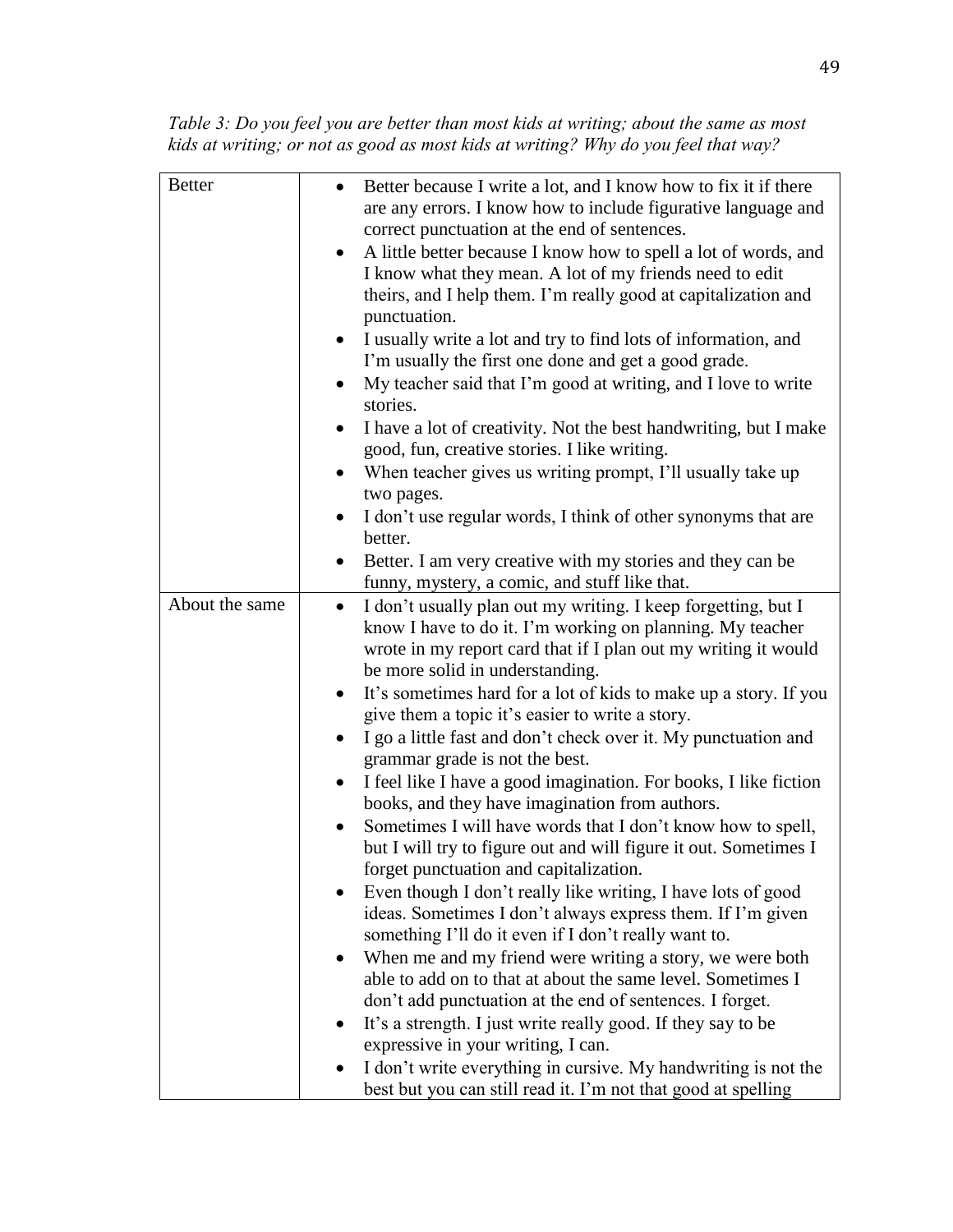|                          | words and sounding out words.                                                                                                                                                              |
|--------------------------|--------------------------------------------------------------------------------------------------------------------------------------------------------------------------------------------|
|                          | Because I am not that good with punctuation and spelling.                                                                                                                                  |
|                          | I have a little trouble figuring out what to write and                                                                                                                                     |
|                          | comprehend things. Most of the time, I can make a good                                                                                                                                     |
|                          | sentence, but I forget to add something, and it sounds weird                                                                                                                               |
|                          | when you read it out loud. Sometimes my sentences come out<br>really good.                                                                                                                 |
|                          | It is one of my strengths but close to my weaknesses, but not a                                                                                                                            |
|                          | weakness. In Florida, we had "WOW" writing, and I usually<br>got fours and threes in that. Four is the best.                                                                               |
| $\bullet$                | I feel very strong in that subject. I like writing about my own<br>stuff. I feel good, but I don't always enjoy the projects in<br>writing if it is something I don't want to write.       |
| $\bullet$                | For the same reason as reading and math.                                                                                                                                                   |
|                          | I know how to write and what to write. If a teacher gives me a                                                                                                                             |
|                          | subject I can write a paragraph or two about it. I am okay at<br>cursive, not the best.                                                                                                    |
| $\bullet$                | I think I am better than some kids but not better than the super<br>good writers. About the same or above. Punctuation is a hard                                                           |
|                          | part for me. Forgetting to put commas when someone edits it.                                                                                                                               |
| $\bullet$                | The same. Some people write with big words, and the people<br>who aren't that good at writing, don't write as much with big<br>words and they aren't as descriptive. I fall in the middle. |
| Not as good<br>$\bullet$ | When I write and we do essays, I don't write as much as other                                                                                                                              |
|                          | kids. Spelling the words right and punctuation makes it hard.                                                                                                                              |
|                          | Usually I don't have anything to write about. I suck at writing.                                                                                                                           |
|                          | I hate it.                                                                                                                                                                                 |
| $\bullet$                | Not as good. Most of the time in fifth grade, we don't do any                                                                                                                              |
|                          | fictional writing, we have to do essays. The way you have to                                                                                                                               |
|                          | write essays, I'm not good at that. I'm not very good at non-                                                                                                                              |
|                          | fiction and we do a lot of that right now.                                                                                                                                                 |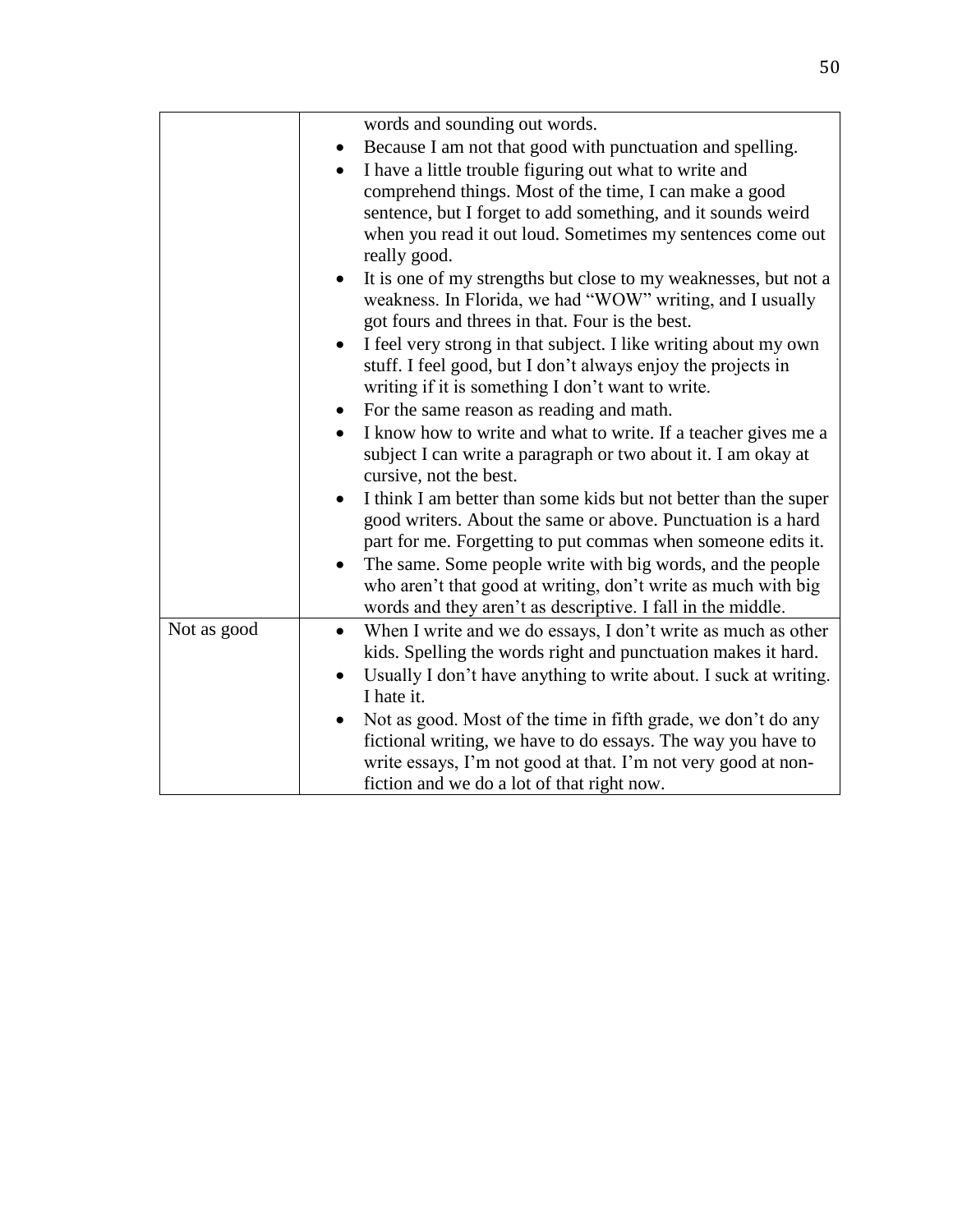*Table 4: How do you know if someone is good at reading or not?*

- They read slow or choppy. They don't read fast. There are different reading groups, fast groups and slow groups. Some kids don't do well on tests and get bummed out. You can tell by their face.
- They usually get good grades. When they do a summary and answer questions, they really understand what they read.
- To me, I feel like they should have a good vocabulary and know how to read very fluently. Sometimes they have trouble spelling words, and sometimes they need help to identify and pronounce certain words.
- Sometimes when we are in a book club, and we have to read, someone who is better at reading will finish first and understand it. If I were to have read as fast as them, I probably would have not read every word in the book.
- They have a loud voice when they speak. They don't mess up usually. They read a lot. If they are not good, they have trouble focusing on words and have trouble reading.
- If they pay attention to what they are reading and read not too fast but not too slow. If they do not understand words and stumble over words and read slow, they are not as good.
- They can read fluently and they know a lot about reading and other stuff. I can tell by their grammar, how they use words, and how they read.
- If they are not stumbling when they read. If they say, "Oh, I didn't understand that." But the answer was right there in the passage.
- They can just go through the page fluently, not too many mistakes, not stopping on words. They read smoothly.
- If they know lots of words and work really hard.
- When they can read fluently, read fast. IF they know the answer to the question really quickly.
- I usually think they are good at reading when the teacher is saying stuff, if they are always raising their hand and answering questions correctly. It says they know what the teacher is talking about.
- If there are simple words in the book
- If they read Harry Potter. I can tell by the types of books they read. Magic Treehouse is lower.
- If they are reading really big books that I wouldn't understand. Books that have words that I have never heard of.
- The books in the library have reading levels. If you check the reading level and ask them some questions, you can tell. If it was a level that I could do, then they are probably good at reading. If it is a lower level, then they are probably poor at reading.
- I know because I see what book they are reading, and I'll know depending on the thickness and the vocabulary in it. That is just how I judge. Picture books are lower.
- Sometimes they will suggest a lot of books to you because they read all the time. There is a certain level of books like how advanced they are and they read the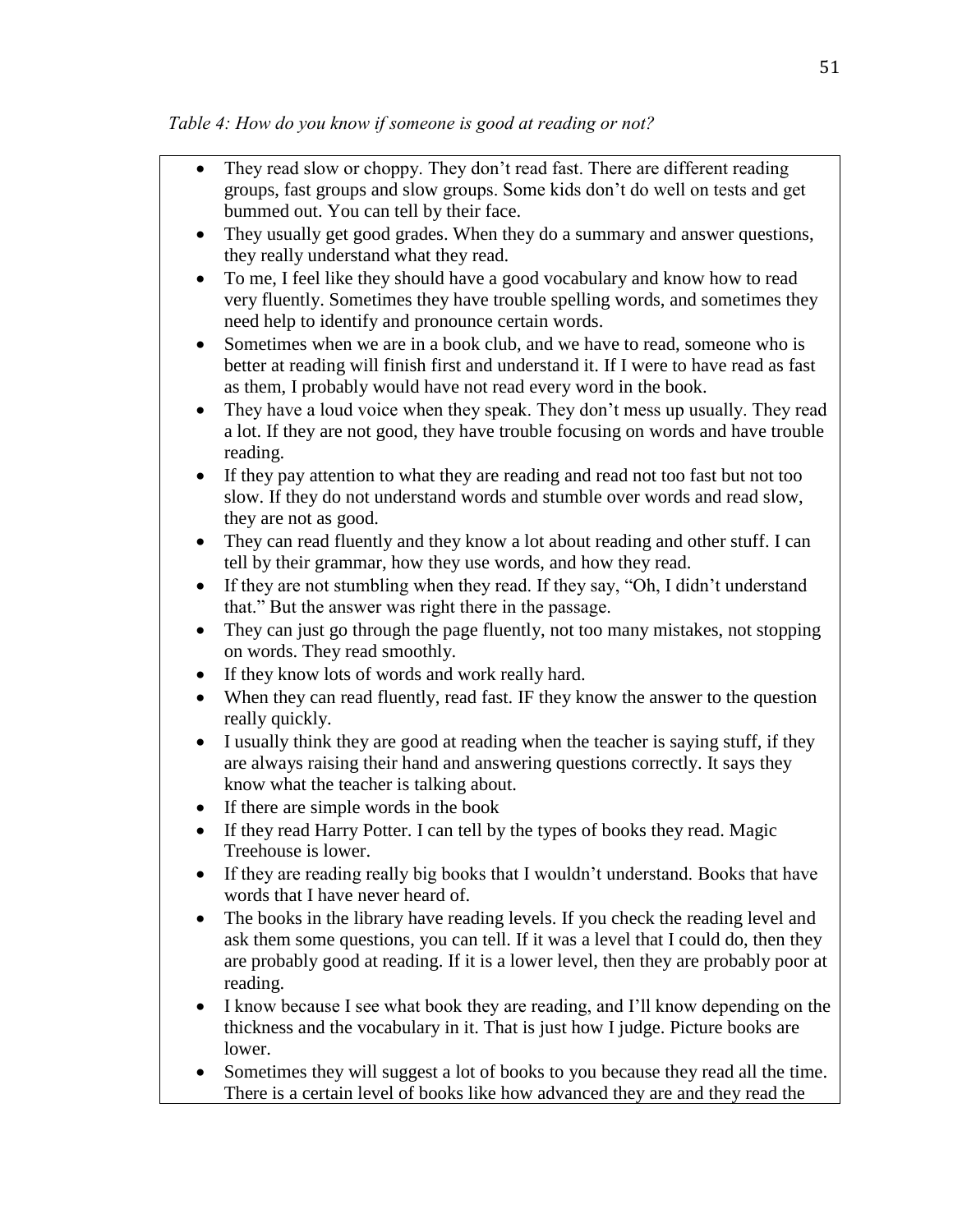most advanced.

- Usually if they read more thick books, they are better at reading. If they read skinnier books, they don't have as many words so it isn't as hard.
- If they read out loud to you, you can tell if they are struggling. If they read big books.
- They can read fluently and tell how they really understand a book. They sometimes read harder books that have like 400 pages.
- They write a little about the book and don't include important details about what they read.
- If they are writing a long time.
- They like to write a lot about it, and they read lots of books. If they are not so good, they don't really want to read. They might try but probably won't be able to write as much.
- You can ask them their reading level and see how they write up something on a book they are reading.
- They will pick out a book and just keep reading it if it's good or bad. No as good readers will spend all the time in library looking for books until class is over.
- I can tell because if they read a lot and they are interested in books. Not good readers do other things than reading and don't read books.
- Some people they are super into reading. If they read they don't stop. Some people pretend to read it and put it down and take another book. They start looking around.
- They are really concentrated in their reading, they take a lot of time doing questions. My teacher told us about detail and whole questions and they follow those rules. Maybe they don't pay attention to tips that the teacher gives. During reading workshop, he might just be drawing in his notebook instead of doing work.
- They don't read the book. If they are a good reader, they enjoy the book and stay focused on it.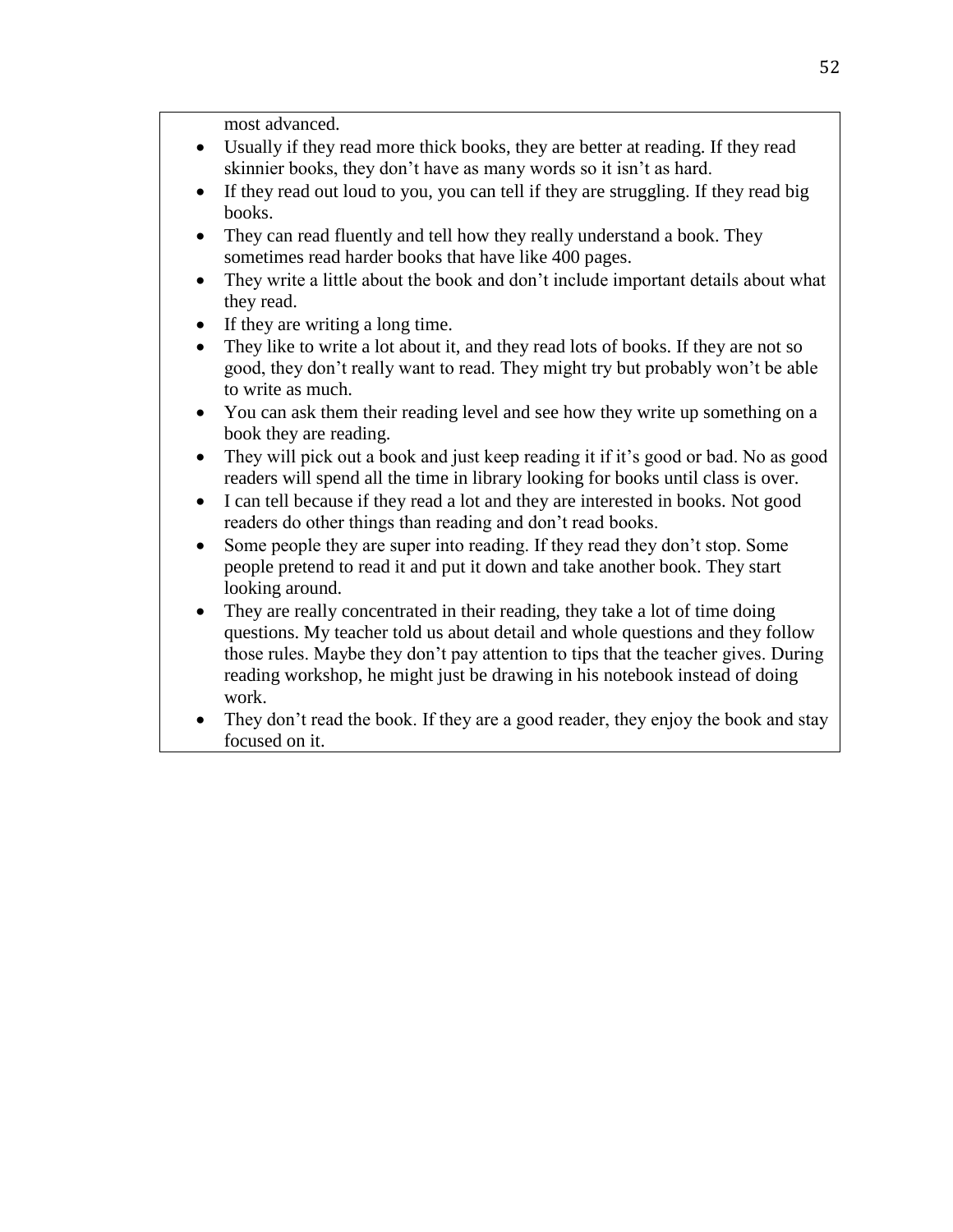*Table 5: How do you know if someone is good at math or not?*

- They get all the answers right and really understand it. They help other people. I can tell if they aren't good if they don't really understand the topic and take more time than usual. They don't get good grades on tests.
- Their expression after tests. A lot of people get a frown on their face when they do bad and others say, "Yes!" when they do well.
- I could quiz them on the units we covered in fourth grade to tell. If they are having a hard time in class and can't do long division.
- I'm not sure because I don't look at what they get (grade). If they understand and can do the problem.
- Because they always know how to do it and understand, or if they don't know how to do most things.
- In math class they are shooting their hands up fast or if they are first to finish. I can tell if they sit there with a puzzled look on their face, or if they are hesitating then they are not as good.
- I know if they are good if they are in future and go to a different school on Wednesday. If (teacher) asks a question, they will be the first to raise their hand, and they will get really good grades on tests. If they get bad grades on tests and they don't enjoy math a lot. They might not raise their hand.
- They get good grades.
- Usually they will know something more advanced than what you are actually learning at the moment.
- They will raise their hand a lot in math class to answer the question.
- If they raise their hand a lot during math class.
- Usually when we work in pairs, there is usually a couple people who know most of the things they are asking so they are helping others.
- If they can do math facts really well and fast. IF they work out problems and show their work.
- They will always want to listen and learn ore. If they aren't good, they try to not do it. They might be doing something else, but the teacher won't know. Try to guess at tests.
- If they are dozing off during a lesson. If they ask you how to do a problem.
- They pay attention and always do homework. If they don't pay attention, talk a lot, and don't do homework.
- They probably take longer on the problem to be thorough and make sure their answer is correct. I don't work as long as them but take about  $\frac{3}{4}$  of the time it takes them to finish a problem.
- Good if the teacher asks you a question, and they do it really quickly. If they are doing harder multiplication. I can tell if they are not good if they are last to finish questions or do lower math problems.
- If they remember multiplication. They are quick with their facts.
- Usually, they can do simple questions very fast and multiplication times tables. They start problems right away. If they usually need help from other people and help to do simple questions.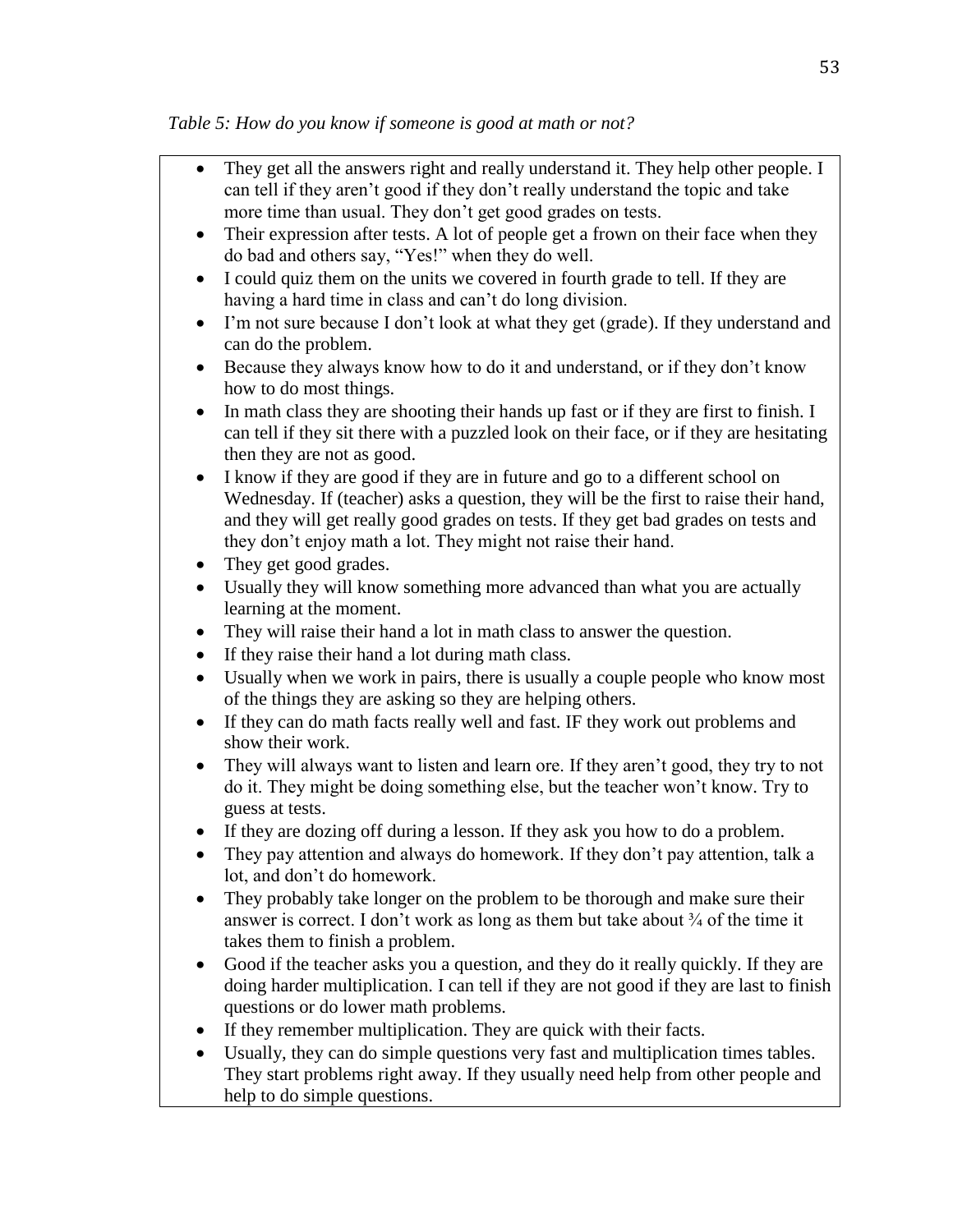- If they finish something really fast, or if they don't know multiplication or division.
- If they can do math in five seconds. I can't do any math in my head and it takes time.
- If they go through math questions really quickly.
- Whenever the teacher asks a math question, they don't think, they shoot their hand up right away
- If they answer the question quickly or understand math really well.
- If they are answering all the questions right and (teacher) points them out. If they are getting bad grades on their tests or not paying attention or crying when they get back their test.
- From out math teacher, she might give him compliments in class. We have teacher time, and they aren't pulled for it because they don't need much help. They might not be good if they aren't paying attention. If they don't do their work on their whiteboard desks and doodle instead. If they don't remember their sayings we learned in class.
- You can look at their weaknesses and strengths. Look at multi-step problems, addition, subtraction, multiplication, division, decimals, fractions, geometry. See what their strengths and weaknesses are.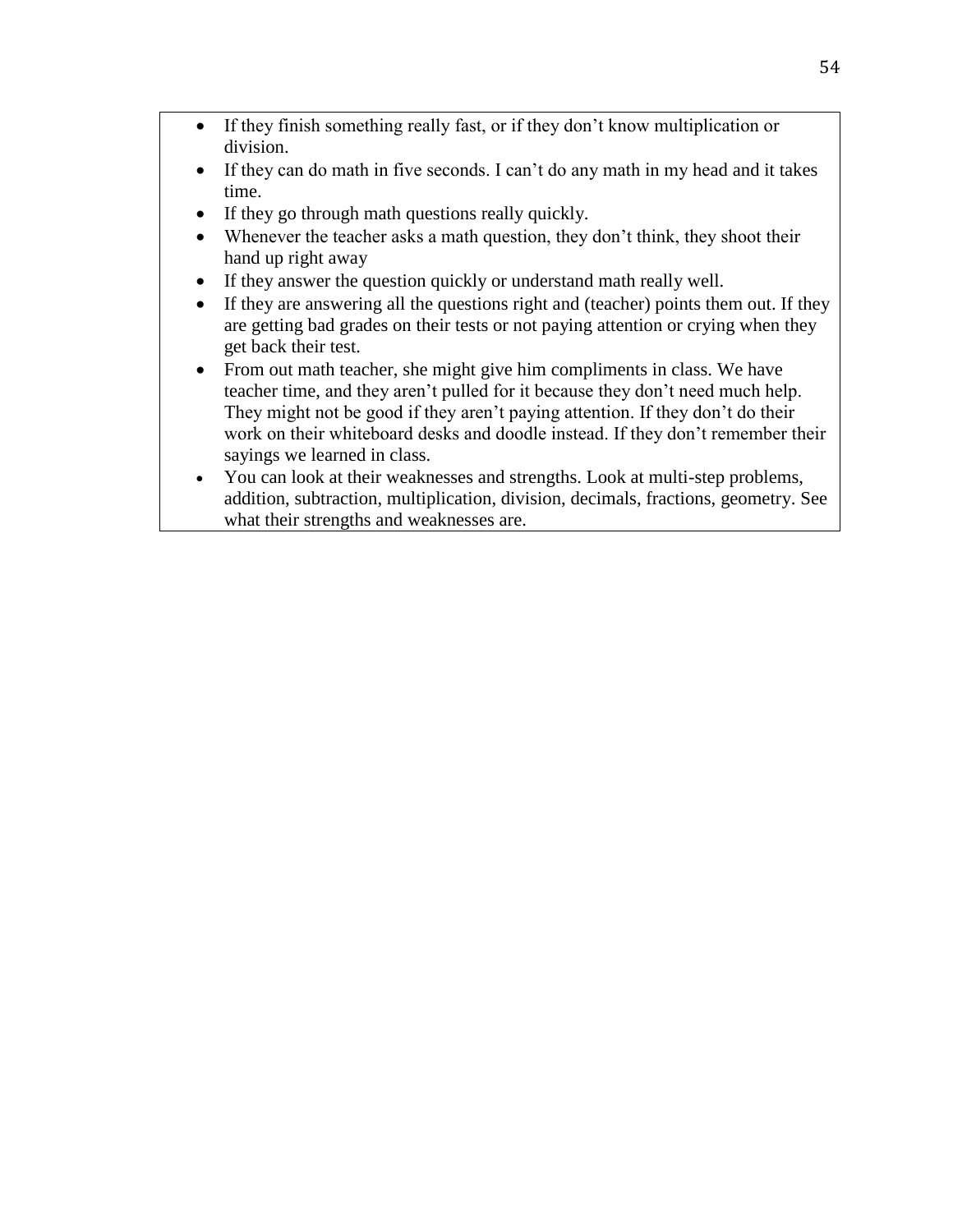*Table 6: How do you know if someone is good at writing or not?*

- The teacher shows their work to everybody. If they are not good, their handwriting is really bad and you can't read it so they don't get a good grade. They are not good at main idea and have a really hard time learning it.
- At the end, the teacher sometimes picks out writings for kids to read the writing out loud. She usually picks the kids that are good at writing that she has read over and thinks are great.
- Usually my teacher presents their work in front of the class if they are good at writing. Getting good grades. If someone is bad, their sentences don't make sense, or they have trouble coming up with ideas.
- If the teacher corrects the writing, they will get a lot of things wrong and not write well.
- If they write an amazing story. If their characters are doing one thing then all of a sudden doing another thing, that's not good. When there are no transitions or order to the story.
- Usually they can spell words very quickly, and they have good punctuation and get correct capitalization. Opposite is if they spell words wrong and have to have help to spell words. They mess up on capitalization and punctuation.
- They use really good words and write a lot, like a big essay or good paragraph.
- I could tell them to write a short passage and look at the vocabulary they use and give a rating by myself.
- I can tell if they are good if they do their rough drafts really fast and go into their final and spell everything right. They write a lot about some things. I can tell if they are bad if they don't know how to spell complicated words or any words. There is not good punctuation and they don't write much.
- If they have good punctuation, spelling, no mistakes, and grammar.
- They use a million "and" words and not using commas to separate things. When you have a big thing to write about and just one sentence.
- They write a lot about the topic an are able to comprehend what they said with correct punctuation and capitalization.
- They are people with really good vocabulary. They have been reading and writing in their notebook. I really like looking at people's writing, so I will ask them if I can look at their writing notebook. They know how to spell very good.
- If they write in different languages or other ways that kids don't. If they write in cursive or write faster than kids.
- If you look at their paper and can't tell a single word they are writing. Always getting up to ask questions.
- They usually use a lot words when they talk and use other words that people don't know about..
- They have really good handwriting or they use really advanced words in their writing. Most things they will write in cursive.
- The handwriting, if the teacher doesn't understand what they are saying by the handwriting or they didn't answer correctly.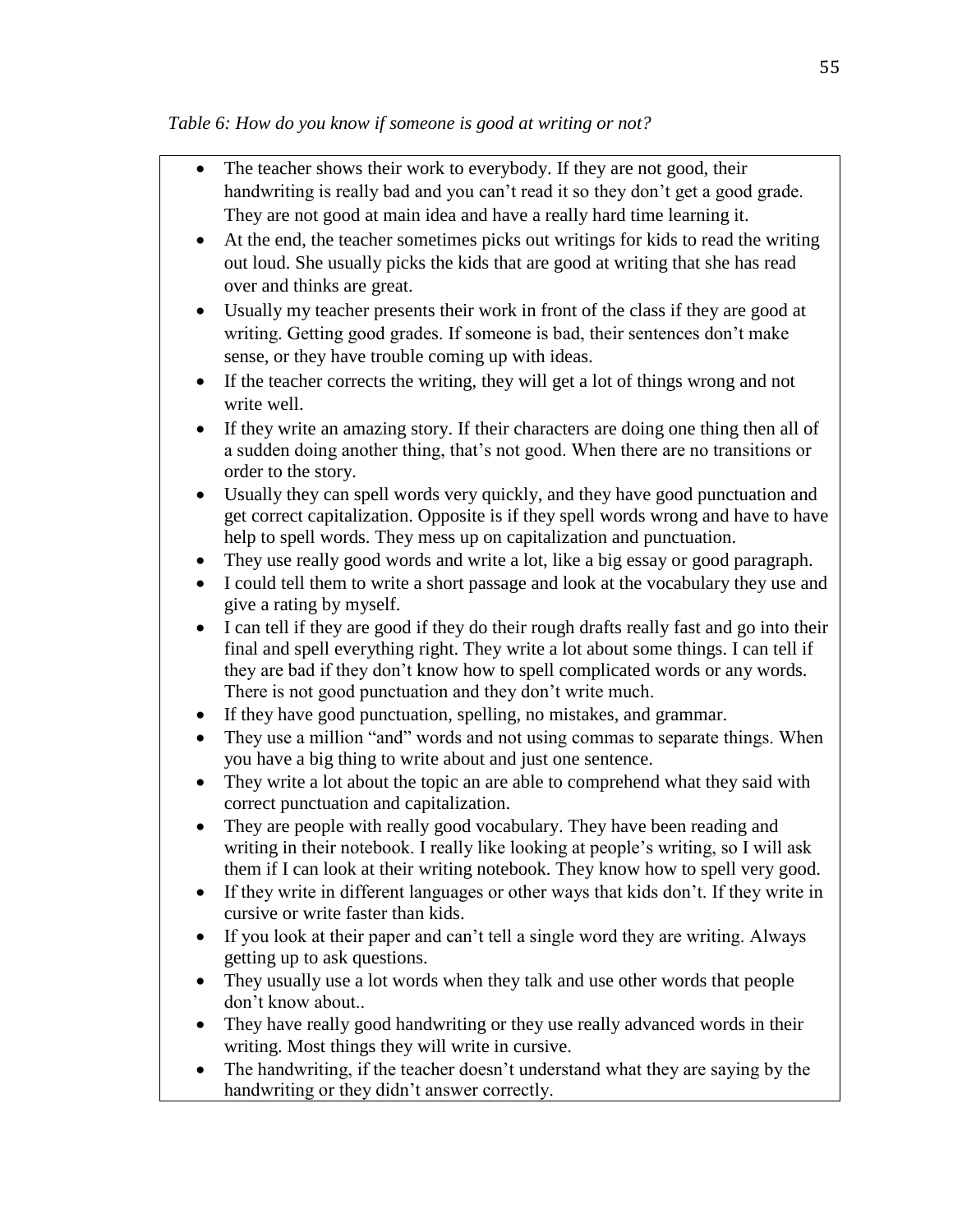- They use good descriptive, figurative language and they know how to spell well.
- People write with big words, and the people who aren't that good at writing don't write as much with big words and they aren't as descriptive.
- If they read their story aloud. If I'm editing it and seeing what they put it in it shows me how good they are. It has a lot of figurative language and stuff like that.
- If they can write really long and strong and have a good story about them or someone else.
- If they are creative or not.
- If their writing uses a lot of adjectives, and you can imagine it in your head.
- They want to write a lot to show they have lots of thoughts or opinions about that topic. They want to be creative. The ones who are not good don't want to write, don't have many ideas, might just sit there not doing anything.
- They take a long time to finish, write a lot, and try their best. Opposite is if they finish in five minutes, spelling is not good, and their writing is short.
- When they are good at writing, they will write for a long time and have long writing strips.
- They will be listening to the teacher. They might help other people. They may have a history of their family being good.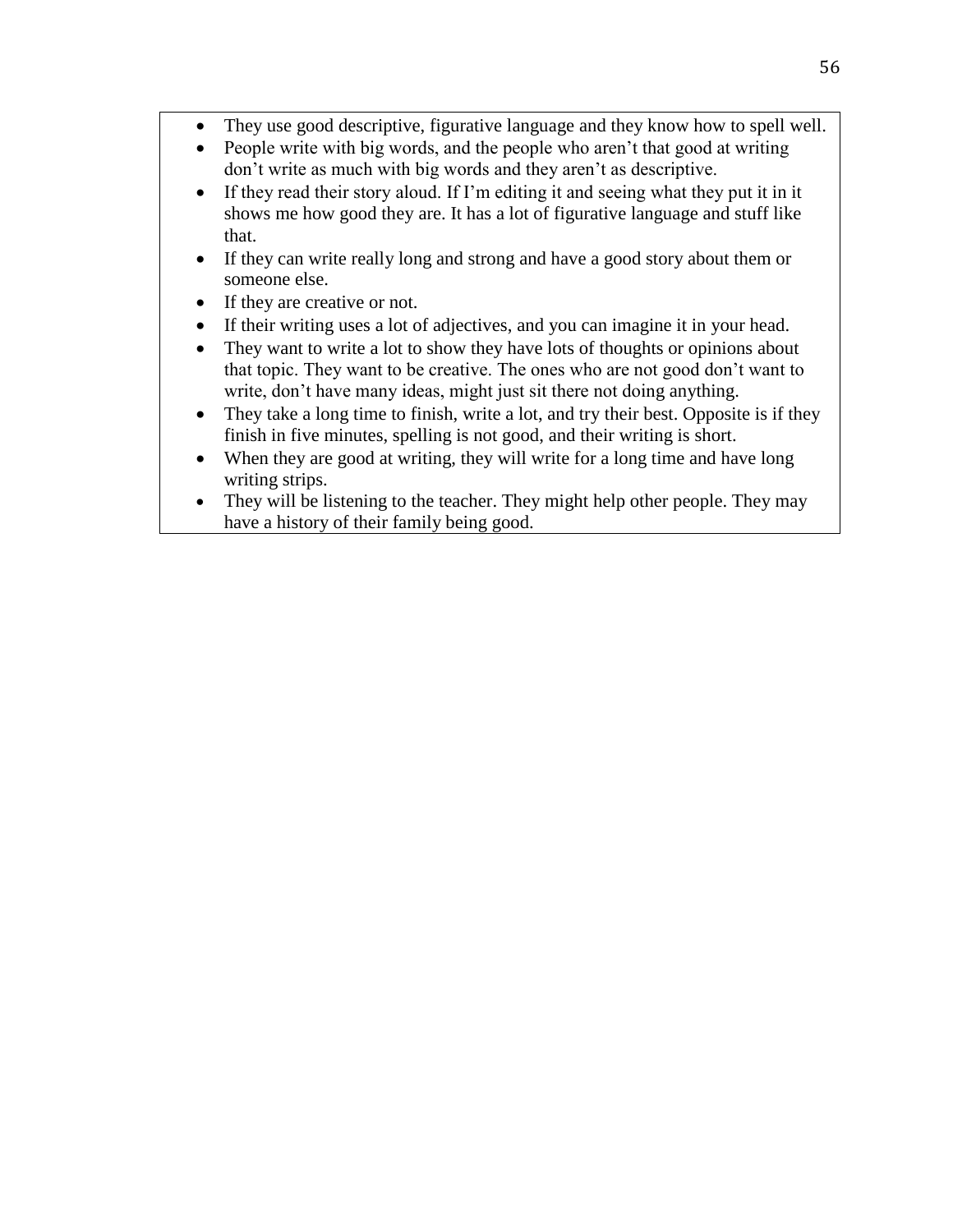*Table 7: If a kid is not as good at reading, why do you think that is?*

- Maybe it's hard for them to understand books or read in general. It is hard because their mind can't put words into a story to find out what it's about.
- I have dyslexia, so it is a little hard for me to read, but I am getting better.
- Some people don't pay attention and some people don't read a lot at home for homework. They don't read different genres, and they are not good at writing too.
- Because maybe they don't try as hard. They are not as good at the subject. Just have to try hard and do it a lot.
- They don't read a lot; they don't have a lot of books at home.
- Because they don't read as much at home.
- They need more assistance because they have difficulty. Maybe from not paying attention.
- They aren't paying attention, and they are not listening to the instructions. Maybe not putting a lot of effort into their work.
- Either they aren't reading hard enough or they don't like reading.
- Maybe they just don't like reading so they don't put much effort into it.
- Maybe because they don't read as much at home and practice it.
- They don't enjoy it. Reading books that you are more interested in.
- They don't like to read or maybe they just don't want to read. They don't enjoy it.
- Because they only read when they have to. Lots of kids want to spend their time online on tvs, computers, and games. They don't read as much.
- They have trouble picking a book and maybe sometimes they get really bored. Most books start boring and get better. Some might get too bored in the beginning and give up. Some people might just feel every single book is too hard for them.
- Either they are not reading hard enough or they don't like reading.
- I think it is because they don't enjoy reading, and they don't want to do it.
- If they don't understand words or they don't like reading as a subject. If they don't know how to pronounce the word or if they have never seen the word, they would have a hard time understanding them.
- If they are actually reading, maybe they don't read fluently. Not sure.
- Because I think that they might have some trouble comprehending the information. Sometimes in longer books, the words are a little harder reading level. If they are having trouble, I would tell them to find a similar book but an easier level, and then you could eventually get back to the other book. If you read the easier version, you might be able to comprehend the harder version a little better.
- Because they might have trouble pronouncing words in certain books.
- Because the books that I choose are fiction and never non-fiction. I'm always reading fantasy and there aren't that hard of words. If I read more challenging words, then maybe I could get better.
- Maybe nouns, verbs, and adjectives. It is hard to come up with words that make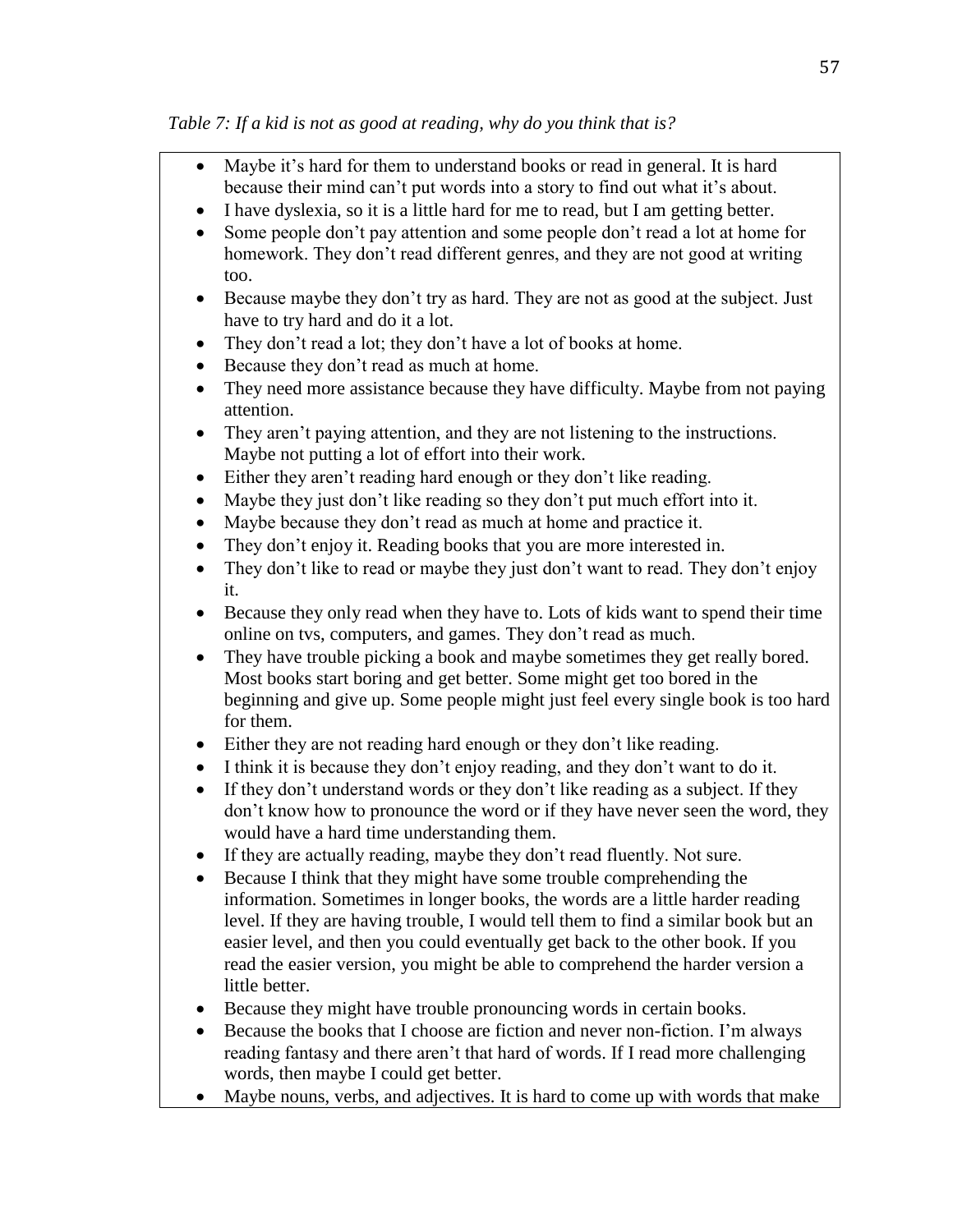sense for them.

- Because they might have trouble pronouncing words.
- Maybe they are good at reading but its because they think they are not. Maybe it's cause they don't think because you need to think in order to do it to comprehend.
- It's because they are not trying to sound out a word or maybe they just don't know what the word is. They don't understand it.
- Maybe they just don't learn good. They don't understand words.
- Maybe because they weren't introduced to reading early. They didn't learn to spell, learn their letters early. Maybe if they didn't go to preschool.
- It could just be that they don't understand what they are saying or if they aren't listening enough in class. Mostly because they can't understand what the teacher is trying to say.
- I don't think they can read fluently, they have trouble understanding the meaning of the book. If they read a lower book, they won't have experience with harder vocabulary that is in other books.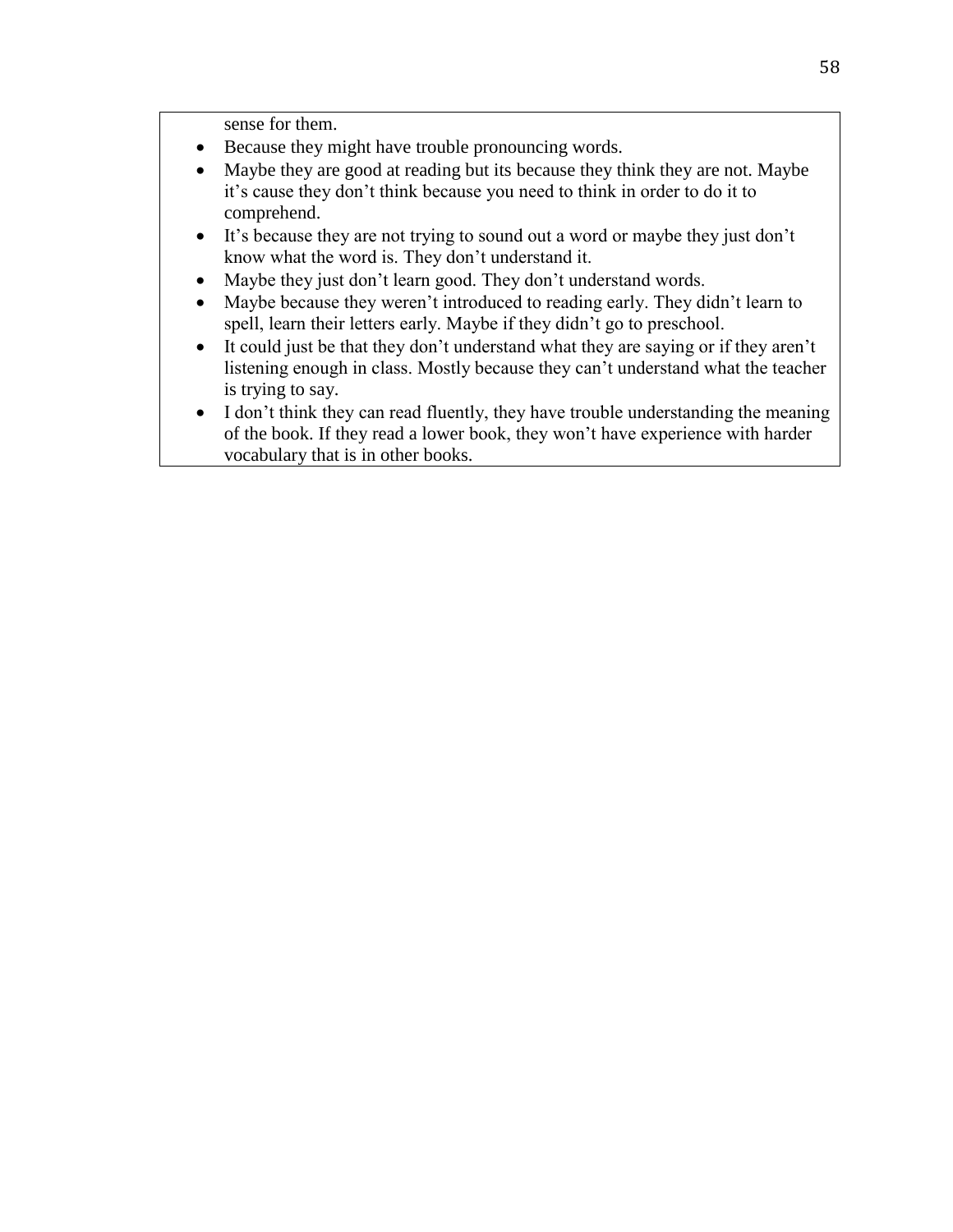*Table 8: If a kid is not as good at math, why do you think that is?*

- They aren't practicing as much. They aren't listening when the teacher is going over the topic. If they look at other peoples', and when the real tests comes they don't know the information and don't do well.
- Usually there a lots of kids who have seats next to best friends. They are kind of bad and don't pay attention in math and just goof off. If they were to stop, they might improve.
- If they don't pay attention, take more breaks, and don't practice.
- Some kids yell out things and it distracts. Some kids talk the whole class, so they don't pay attention. Some kids do their homework the next morning, and they don't know how to do it. If they made learning fun and interactive, it will be easier to learn. Some kids are more visual and interactive.
- Maybe because they don't pay attention.
- Maybe they don't try to do it, and they don't enjoy it. Maybe they like to do it, but they don't practice it often, and they lack some skills.
- The would rather be interested in doing other things. If they are ready to move on or not. If they move on when they aren't ready, then they will struggle. You use other things you've learned to help you with new things.
- I think they don't enjoy it, and they don't think they will ever need to use it in life, but they will.
- Because they don't practice as much as other kids.
- Most kids don't pay attention.
- Maybe they just don't like it. They don't focus, listen to the teacher
- Maybe because they don't pay attention in class, don't study, or don't understand it.
- Multiplication is a little hard; division I can do easily. It fits with my personality. I build stuff and measure things. I build fidget spinners. It might be hard for others.
- I just think they are not really good with numbers and it's not really their thing.
- Some people learn at a different pace than other people.
- The same with reading. Maybe they weren't at preschool or just have trouble in their mind putting two and two together. Maybe they don't have the best imagery and imagination. Cant do mental math that well.
- Math is a very hard subject. You have to like try to think it in your head without writing it down, and it would be hard for people. If people don't understand it and teach themselves something, and they teach themselves the wrong thing.
- Maybe they just can't understand putting the numbers and stuff together, or maybe they don't care about what it is about.
- Because they don't like it, or they have trouble understanding things like that. Maybe they have a hard time understanding because they have been disguising. They want other people to know they are good at math, but they aren't.
- Because it is hard for them to understand. They don't really know how to do it. Maybe they weren't listening.
- They are taking a long time to figure out one single problem, and they just end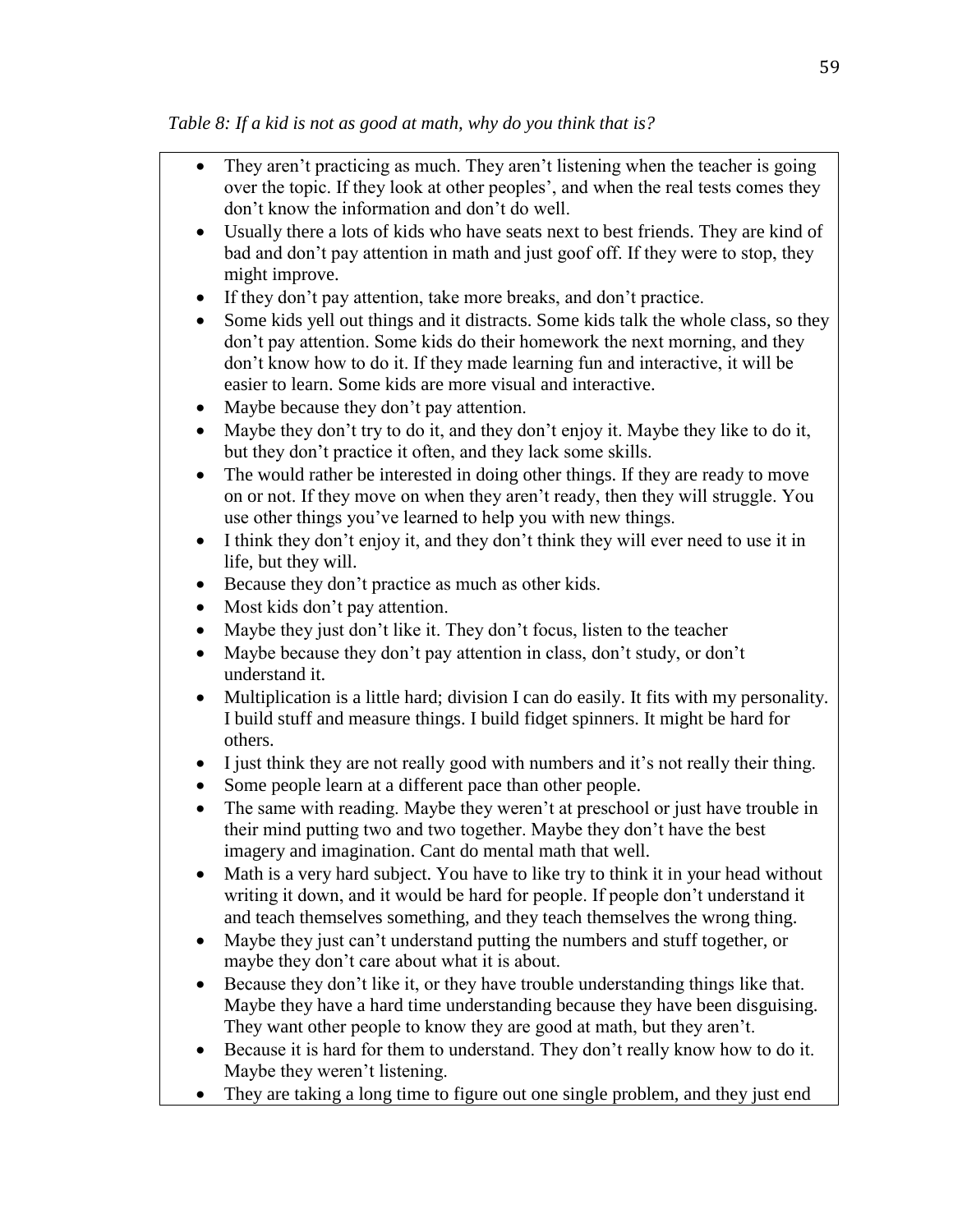up putting down random numbers. Sometimes I have done this because I tried almost everything. I have trouble remembering steps and get confused. • They have troubling doing math equations. They might not want to participate in some math games. Harder math equations = more trouble in math. • They might be really disorganized when they are doing a problem. If they accidentally regroup from the 1s place to the 100s place. • If they don't understand a lesson or the subject like me, they need to practice more for tests. I don't know why. • Maybe it's because they don't know how to communicate. You need to know what works best and what doesn't like in algebra. • Math is for me one of the most confusing subjects. A lot of it is hard to understand. They may have a harder time understanding what the math words are (stem and leaf, measure of variation, range).

- Because their mom or dad might not give them information to help them.
- Math is usually the harder one, so a lot of kids do have trouble in math. Maybe their parents are always busy so they can't help them out.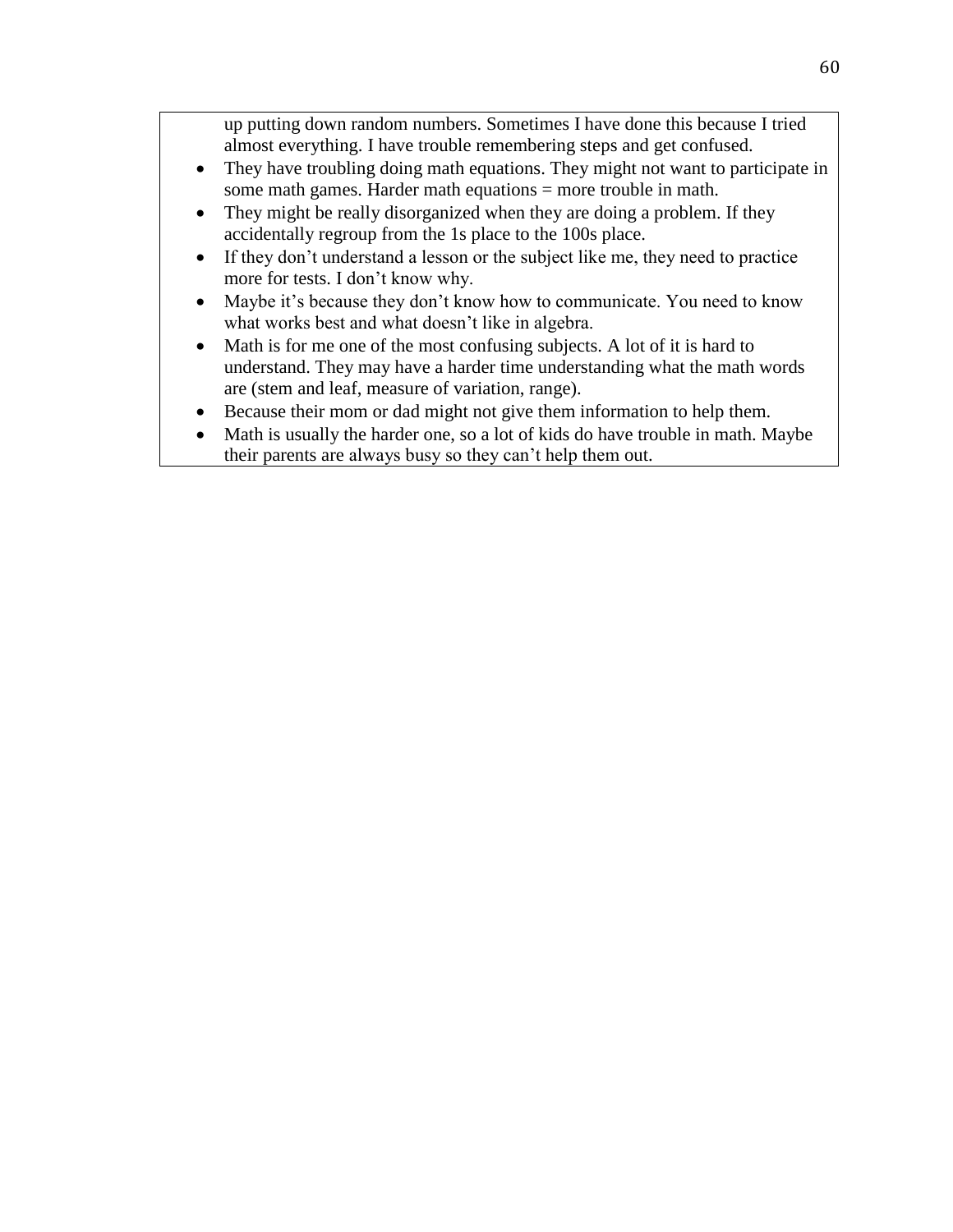- They don't like it, and they don't put effort into it. They are not as creative.
- If they take longer and goof off with other kids. Some kids decide to sit there and do nothing and day dream/raise their hand to go to the bathroom and go talk instead. Maybe they should try to start to plan out stuff and try writing a paragraph or two. They could do a log journal every day at home about your day and what it's been like.
- Maybe because they aren't focused and talking to friends.
- maybe it's because they don't write a lot. Maybe they don't take the time to study and get words correct and spell them right.
- They think they would probably not really want to do it. They think it's not a good way to express themselves.
- Same as I said earlier. Nothing to write about, I suck at it. I hate it.
- I don't think they are very into it. Maybe they only write a couple sentences, and they don't enjoy what they are writing about.
- They need more attention. They might just play around. Clubs help; they should join some clubs.
- Maybe just leaving things out. You can easily distracted by other things in the room when you are supposed to be writing. We are also supposed to ask questions to others to see what they thought about it and what we can fix.
- Probably because they don't use adjectives and might not know how to spell words and write something else.
- Probably because a lot of kids forget to add beginnings of sentences, capital letters, and handwriting is sometimes messy. Punctuation is incorrectly used.
- Grammar and punctuation. They are hard for them to understand. They wouldn't know where to put a comma and apostrophe.
- Maybe they don't know how to spell.
- They just don't have a really good vocabulary. It is just really hard for them.
- Probably because they don't know how to spell and stuff. They don't use a lot of big words. They say the word wrong which could impact spelling. Pronunciation.
- They sometimes won't understand what the teacher is telling them to do so they will have trouble writing about it.
- They might be young and might not know how to write some words.
- They don't what the words are, or they cant find any information to write about. They don't know what there is to write about.
- Because I'm always behind on everything. When people are starting their rough drafts, I'm still thinking about what to write.
- Maybe they can't imagine things. They take a while to figure out what they are going to do. They are slower to process what they write down.
- They might not really have good ideas or have an idea about something they write. If they don't know enough about the topic, they can't really write something good about it.
- There's not really a reason, but maybe they don't have as big of an imagination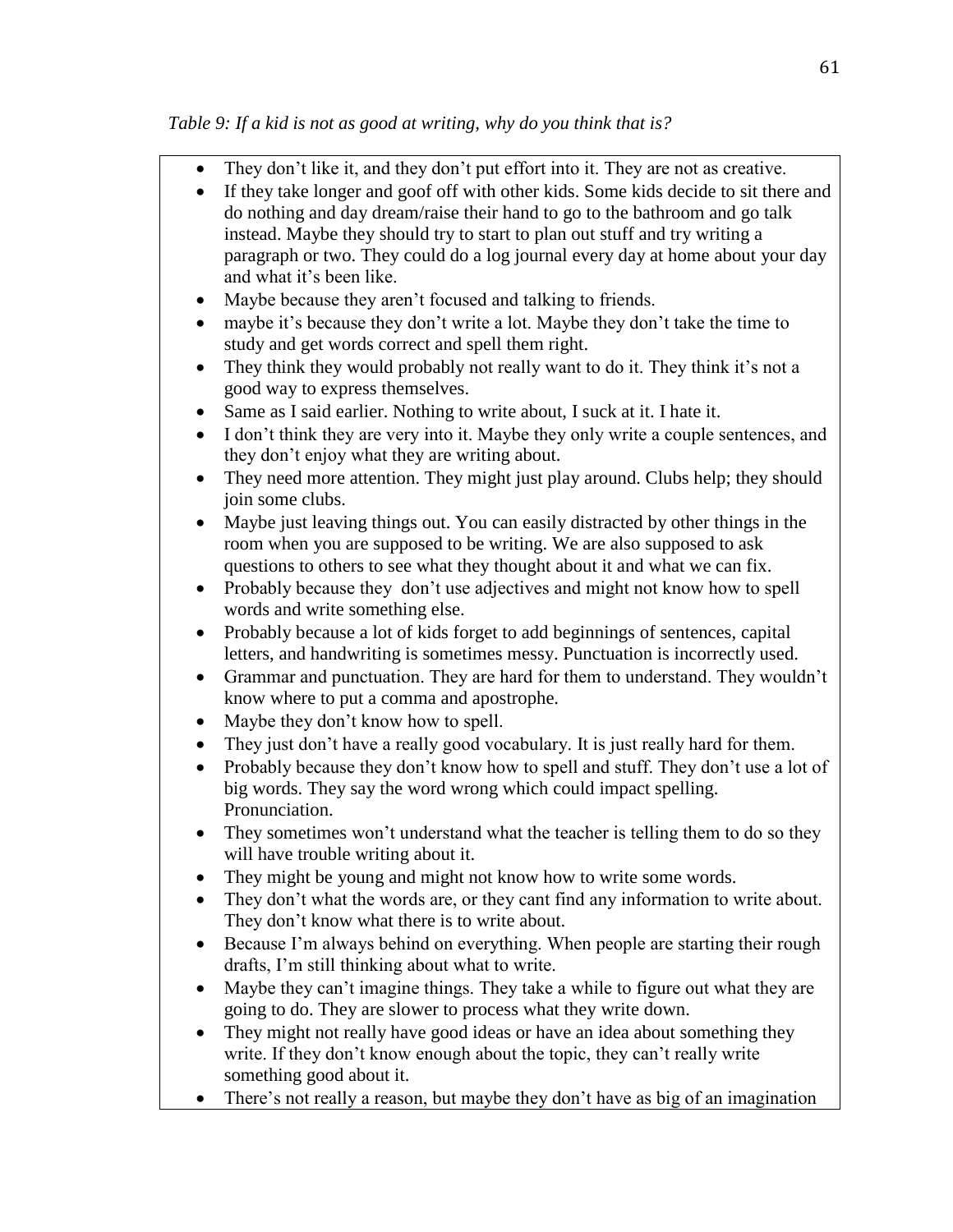if you are writing fiction.

- If they have different amounts of space (letters). I like to use the slant. Some people's words are really close together. Writing is very sloppy and hard to read.
- I'll write until they tell me to stop.
- Not sure. Maybe they practice more math and less writing, it could affect how they work.
- For some people they just cant think of things to write. For others, they don't have the freedoms to write something in school. If they aren't allowed by their teacher to write about what they want to write about. That's the case for me. I don't get the chance to write fiction which I am good at.
- Maybe it's because they don't read much. You learn off reading. Maybe they are not paying attention to the teacher. Some people fall behind and forget what to do and mess up a lot. They keep on falling behind because the class moves on without them. I would like if we separate into groups of fast and medium writers so they can stay on track.
- Maybe because they are not very good at reading. They might not like to write.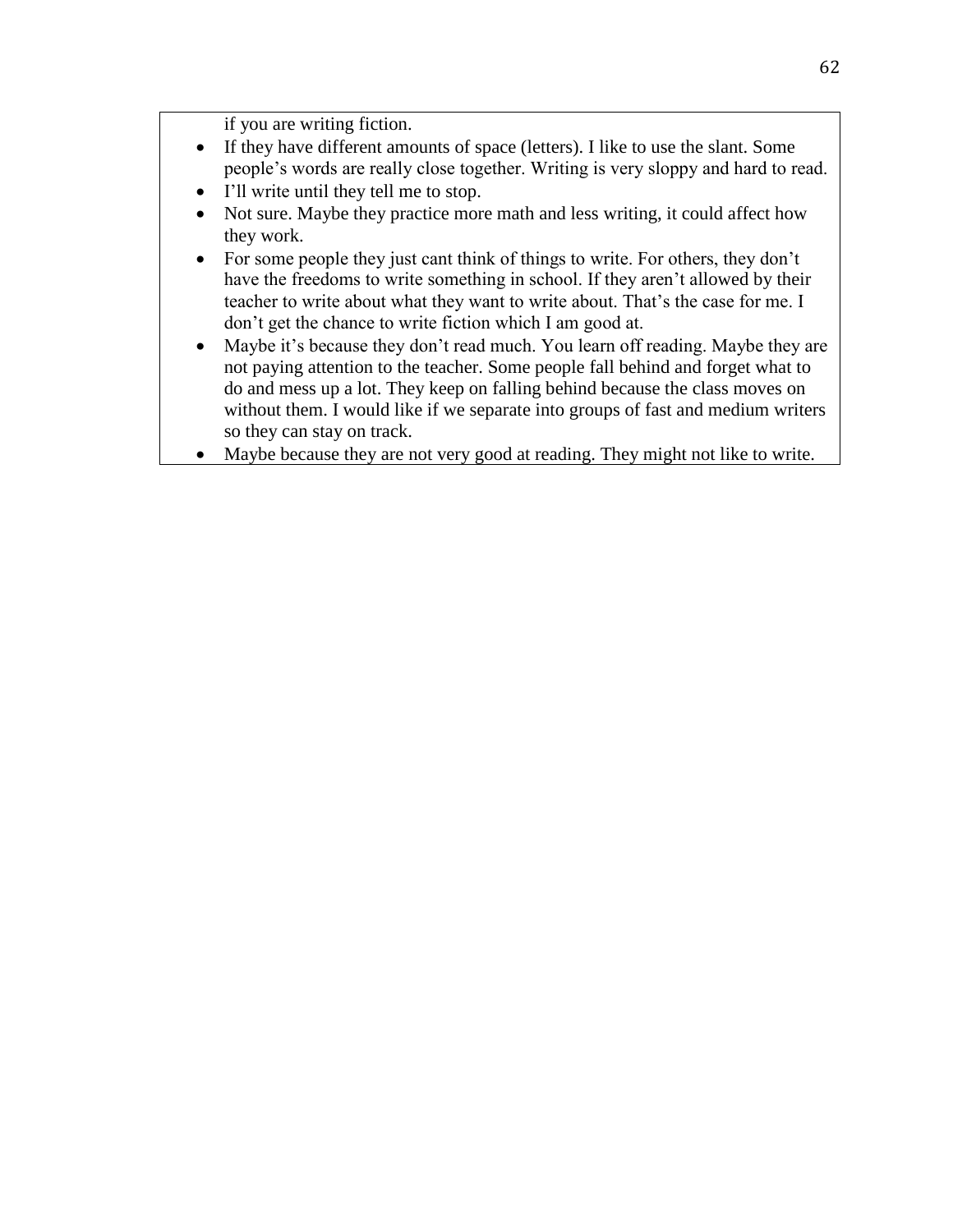*Table 10: If you are not good at reading, is there something you can do to get better at it? What can you do to get better at it?*

- I think so. There are some kids who like to read smaller picture books that aren't very challenging. Maybe if they read longer chapter books, then maybe they would improve.
- We go to the carpet a lot, and it is boring. Get chapter books instead of picture books and magazines. Harder level.
- Yes, you can read other books, more books, harder books. Read more.
- Study and work hard.
- Try reading harder books.
- Just increasing my vocabulary and reading more intense books. Asking my teacher what I could do to get better.
- I would keep reading more often to strengthen my vocabulary. Do more.
- Maybe ask the teacher for more help, and ask the teacher about the topic. Reread once or twice, go back and find the information to help you on other pages.
- You can go to reading camps. Have a summer or after school tutor.
- Practice more.
- Practice more and do it more.
- Practice more.
- You have to work on being a fluent reader. Every night, for twenty minutes, they could read a short story.
- Understand the meanings of words you read. Practice at home more.
- Find websites to practice. SOL Pass.
- I have a tutor after school every Monday/Wednesday. I practice every night; there is a reading website I use.
- Study harder.
- I would practice every day and take classes to become better and better.
- You can read to your parents out loud or a sibling before you go to bed.
- They could read at home and ask the parents for help.
- They could read more at home and try to do their own little thing. They could summarize the book by themselves.
- Probably just practice. Do a lot of reading at home or something.
- You could read more at home and study more words.
- You could probably read more, like thirty minutes per day. Also, write and have your parent look at what you write. You can also sign up for services where they send you books.
- You can always start off with whatever level you are comfortable with, and then you could move forward and find what you are interested in.
- Get a book that is average and read it out loud to friends and family. That is what I did when I first started Harry Potter and couldn't read them.
- Maybe explore more genres.
- I would say predict what happens next, picture what happens. Some people don't understand it.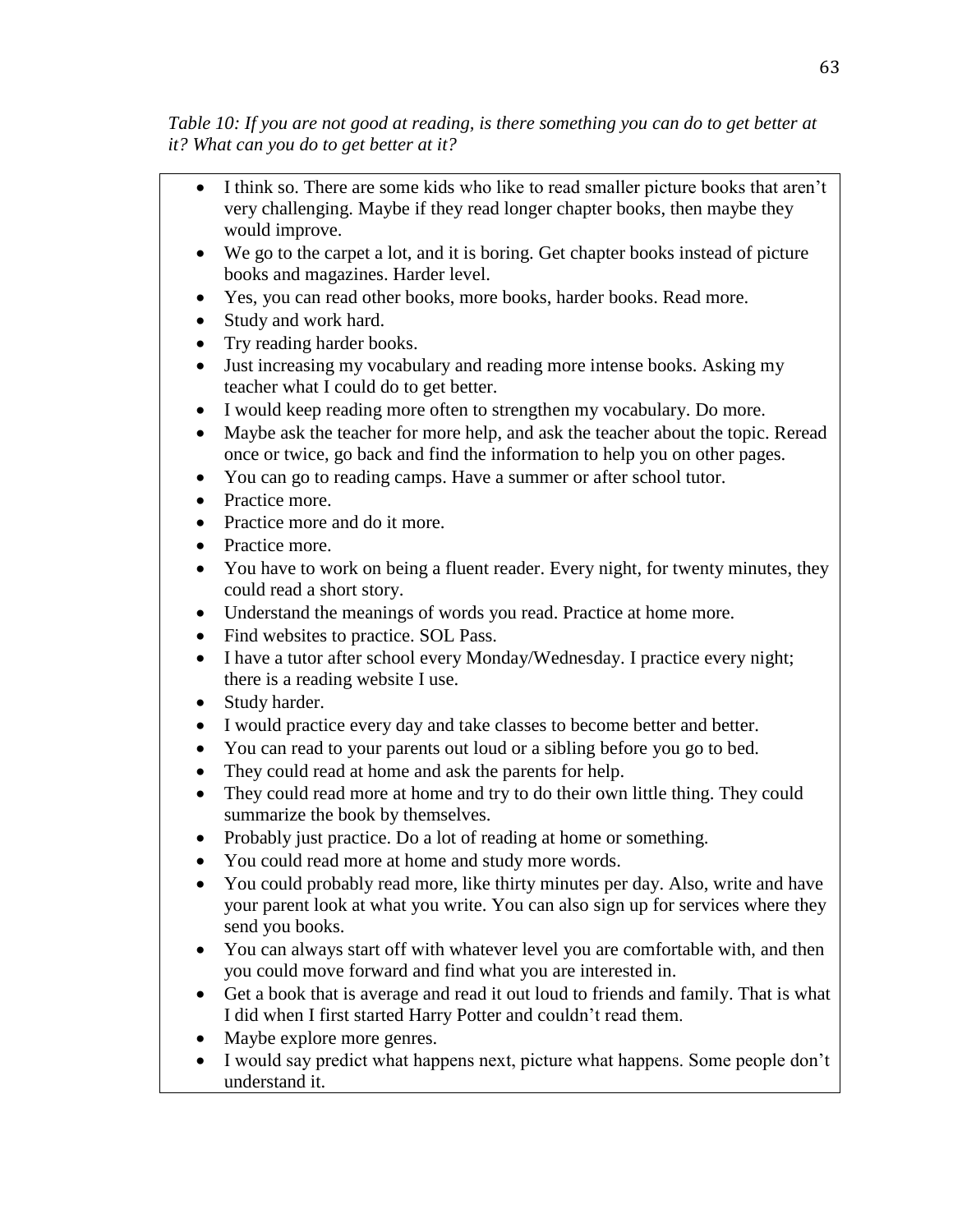*Table 11: If you are not as good at math, is there something you can do to get better at it? What can you do to get better at it?*

- Study the topics before the tests. Pay attention when the teacher is going over the material.
- Start paying attention and don't talk.
- I guess just listen, ask questions, and work on it at home.
- They could take advancement classes.
- Maybe if they were struggling on one unit, the could make flash cards to bring home and study.
- Camps. Tutor.
- I don't really know. Do it twice or something. Sometimes kids who are falling behind get brought to the carpet by the teacher. Find somebody who's good at math to help. Games.
- Practice and ask for help. I think they could improve.
- I would ask my mom if she could help me and study a lot. Ask a tutor for help and pay attention in class.
- I would get a textbook and work on it. Get flashcards and keep testing myself until I get every answer right.
- I practice a lot, and that is usually all you have to do. Learn to understand it.
- Practice and ask for help. I think they could improve.
- They will just study at home, take home worksheets, and want to make sure they pass.
- You can ask your teacher for word problems, and she can help you. Go find online resources at home.
- Practice more and know answers to multiplication and division.
- Practice harder. They will get better.
- I guess I could go home and do a deck of multiplication cards. I do this at home. I split them up into things I can do easily and what I can't do. I add one card to the easy pile after I have mastered it. I guess I could do that with anything else.
- Make flashcards. I practice and memorize tables. I have mom write down division, subtraction, and addition problems to work on.
- (Teacher) has games she makes by herself. Sometimes I try to make them, and maybe kids could do that.
- Getting flashcards. Writing my own flashcards and practicing every day. Asking parents and teachers for help.
- Keep practicing. Stay on one topic, and once you feel you are good at it then you can move on to another topic.
- Think of a way that will help you. A rhyme or something.
- You can work on your facts. Especially if you struggle in something the most, you can work on that. Learn the steps to do it.
- I would make a chart of what I'm good at and what I'm not and I would combine them together to get stronger.
- Use my brother's tutor for help.
- I'm starting to take lessons so I can fluently do math.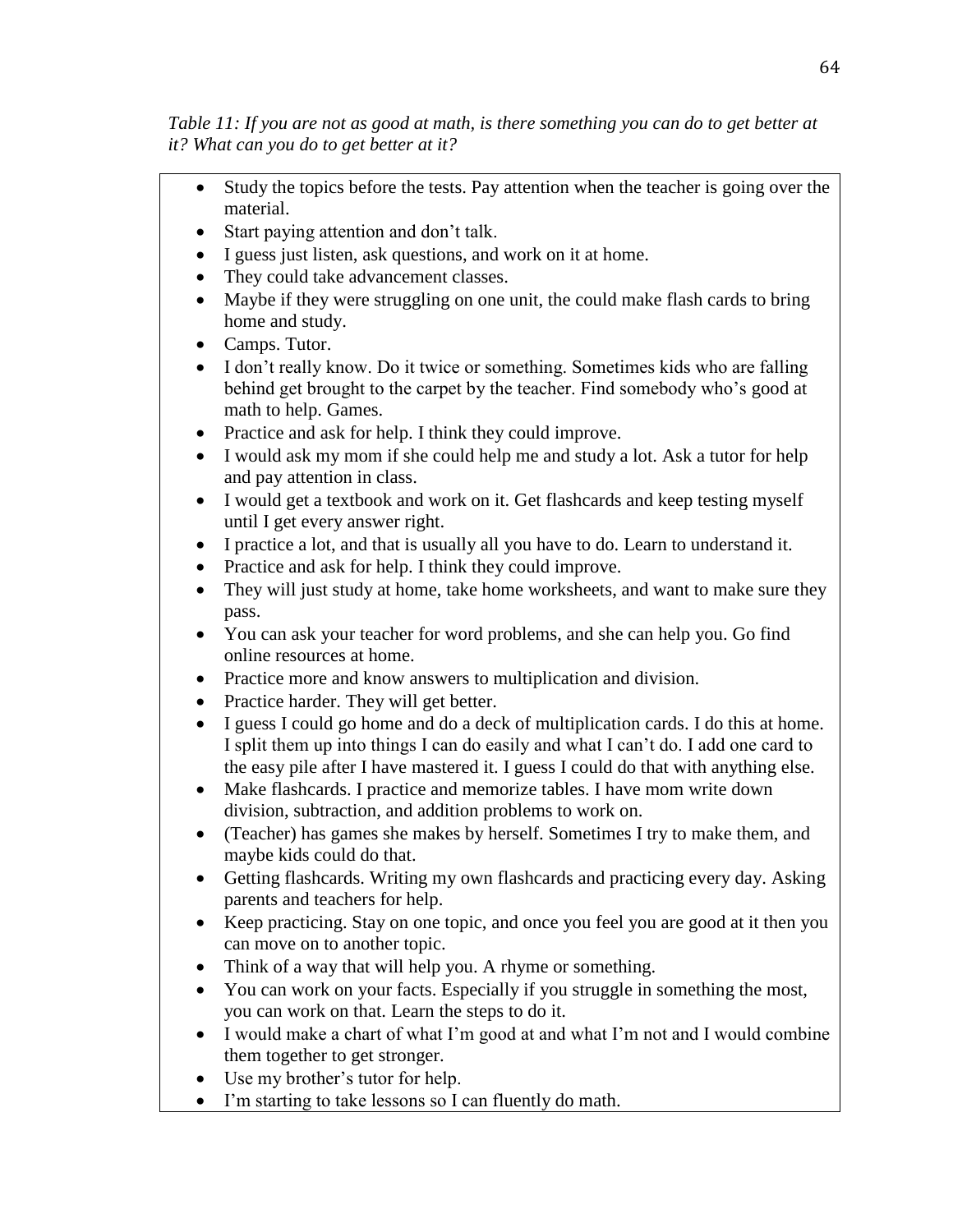- They could go online and take a test to find out their strengths and weaknesses and then look up videos that help you with your weakness. Demonstrations on how to do stuff to make your skills better.
- Yes, you could practice it more. If you are at dinner, you could get a napkin and your mom and dad could write problems down for you.
- I might do a little multiplication and see how fast I can do the problems. Practice stuff in the real world because math is everywhere. Cutting a pie in half for fractions, looking at the time.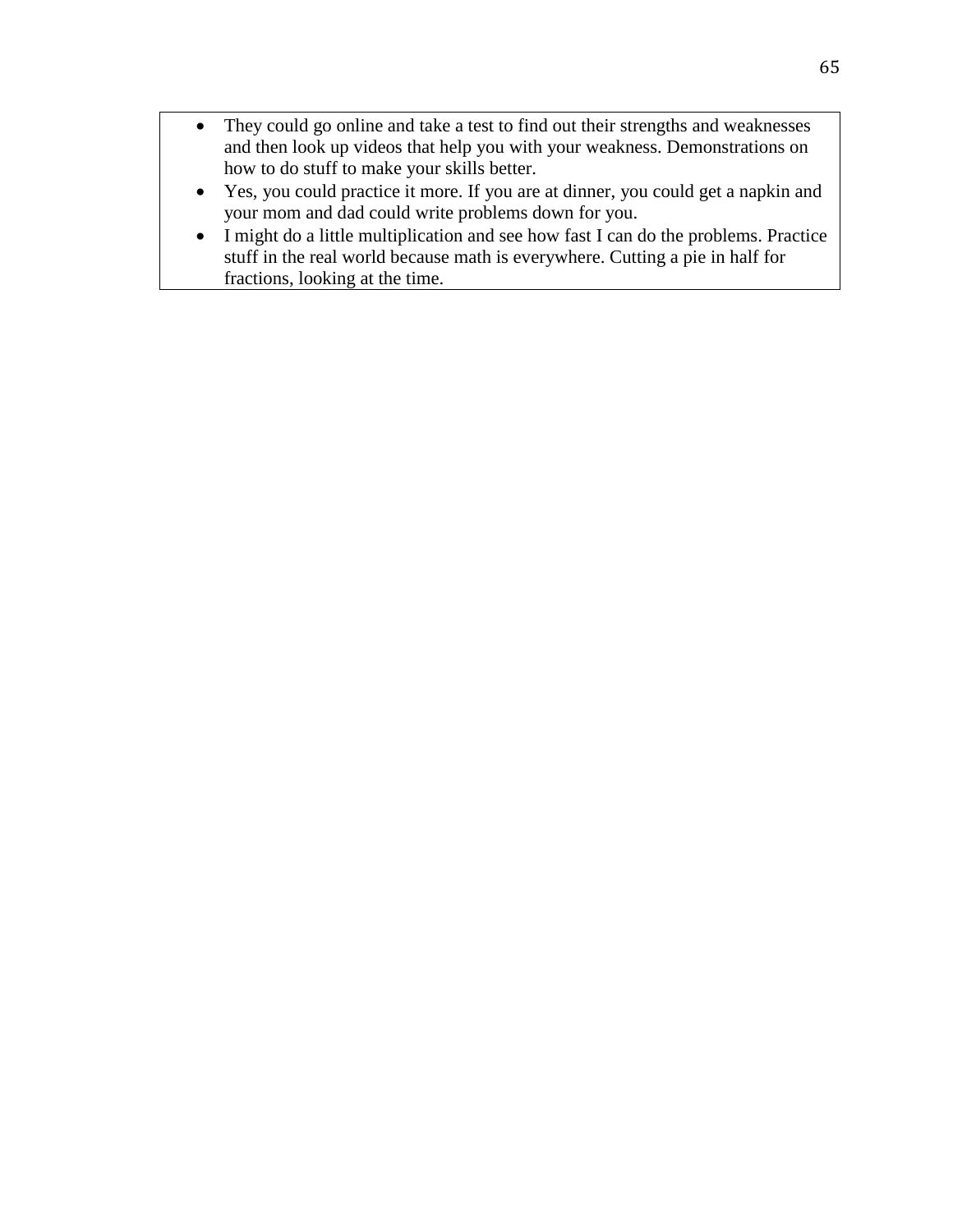*Table 12: If you are not as good at writing, is there something you can do to get better at it? What can you do to get better at it?*

- Practice
- Practice at home and do short stories
- Practice writing for homework
- I would take my mom's computer and write a story about something.
- Take a dictionary and give yourself some words that you have trouble spelling and keep working on them until you get them correct.
- I would go home and get a video online and write about it. Try to get better every video.
- If it is spelling, you can work on spelling. Get words to spell ten times each. If it is a handwriting problem, then taking your time will help you get better.
- Clubs. I don't know.
- What I did to get better was to practice writing nicely. Writing about the most important things and not everything that happened (in the story). That is good practice. Ask parents and teacher to help you.
- Practice writing.
- If you are beginning, go to a dictionary or thesaurus to get better words. Work on writing at home. Write stories for fun.
- Try to get better at spelling and expand my knowledge.
- Have my parents give me writing prompts and I would write about them.
- You could practice writing or think about it more.
- Practice writing about stuff. Find something to research and write about. Write about random things and write as long as you can.
- They could practice writing their own stories at home.
- Use figurative language. Don't use the same word many times. I would recommend this to them.
- Know how to spell words and punctuation. Write more.
- Start thinking about more stuff to write. Write longer.
- Just work hard.
- Try reading more books to give you ideas. Maybe use the plot from books you read. Ask friends to help with ideas.
- Reading can help because they could know new words and what they mean.
- They could read lots of stories for inspiration. Pick a few topics and randomly do one.
- You can read more books to get more ideas. Go at home and think of something and write it down. Create a journal of your day.
- Read more and go on online websites.
- Yes, you could listen more in class and read more fiction books to have a bigger imagination.
- I don't think so.
- Write more and let other people edit their stuff to see what they thing and then put that into their mind while writing.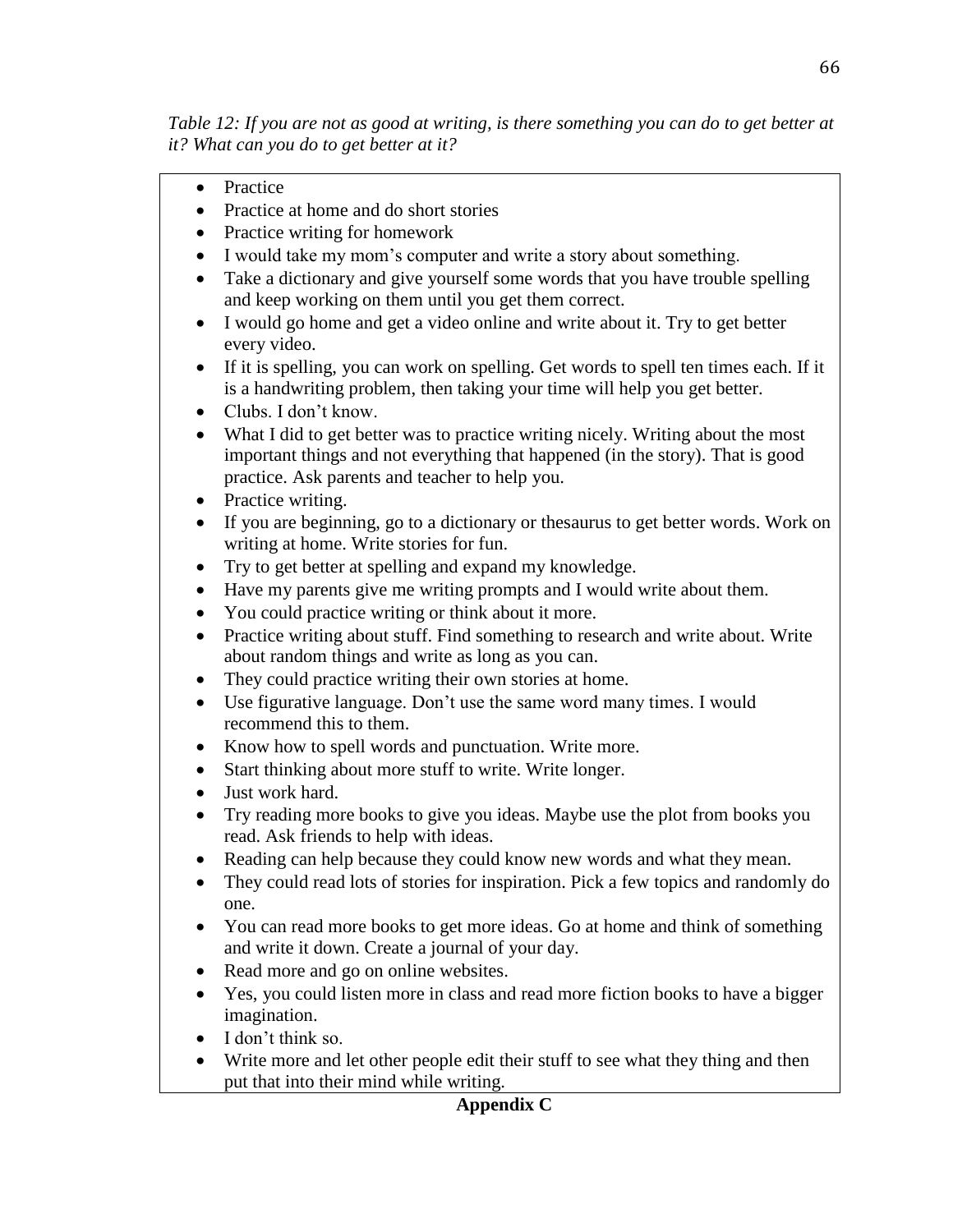# **Invitation to Participate in a Research Study**

#### **Title of Study: Exploring Students' Perceptions of Academic Strengths and Weaknesses**

# **Investigators:**

| Name: | <b>Spencer Brookbank,</b><br><b>M.A.</b> | Dept: | School<br>Psychologist<br>Intern | <b>Phone:</b> | 703-915-<br>0638                                   |
|-------|------------------------------------------|-------|----------------------------------|---------------|----------------------------------------------------|
|       | Name: Dr. Ashton Trice                   |       | JMU<br>School                    |               | <b>Dept:</b> Psychology <b>Phone:</b> 540-568-8189 |

# **Introduction**

- You are being asked to give consent for your child to participate in a research study of elementary school-aged students' perceptions of their academic strengths and weaknesses, and their level of self-awareness.
- Your child was selected as a possible participant because he/she is in the fourth or fifth grade.
- I ask that you read this form and ask any questions that you may have if you agree to allow your child to participate in the study.
- Please understand that consent is completely **optional.**

# **Purpose of Study**

- The purpose of the study is to examine the academic self-perception of general education students and special education students with a specific learning disability. The study will look at how both groups of students talk about their academic strengths and weaknesses.
- Ultimately, this research will be presented as a graduate thesis and may be published in a research journal.

# **Description of the Study Procedures**

- If you agree to be in this study, your child will be asked to meet with the researcher, a school psychologist intern, to answer 12 questions about their academic strengths and weaknesses as a student, ideas as to why some students have learning difficulties, and what they can do to get better at their academic weaknesses. The interview will take place during one class period and last approximately 20 minutes.
- The researcher will have supervised access to your child's educational records on a need-to-know basis for information including age, the identified specific learning disability (if your child has a learning disability), SOL scores, grades, and the special education services/resources provided to each student (if your child has a learning disability). No other data will be accessed.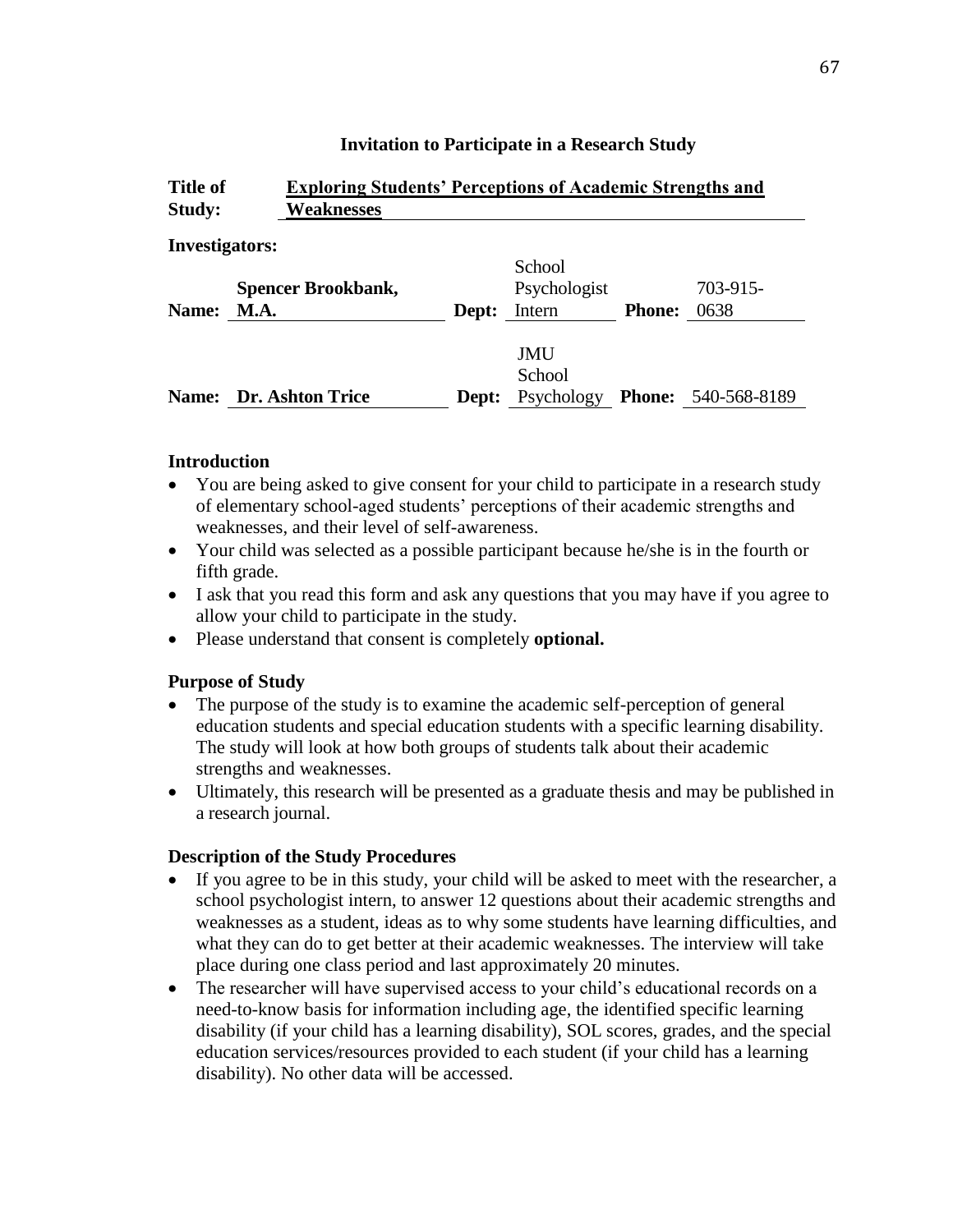#### **Benefits of Being in this Study**

• Parents will be provided a written record of how your child perceives their academic strengths and weaknesses after the study is conducted to give insight into their selfawareness as a student.

# **Risks/Discomforts of Being in this Study**

• There is potential risk of temporary psychological discomfort that your child may experience if they are uncomfortable talking about their academic strengths and weaknesses. If your child becomes upset or experiences discomfort, the researcher will discontinue the interview.

# **Confidentiality**

• The records of this study will be kept strictly confidential. Student records and interview forms with your child's answers will be kept in a file at the elementary school, and all electronic information will be secured using a password protected word file. I will not include any information in any report I may publish that would make it possible to identify your child.

# **Right to Refuse or Withdraw**

• The decision to allow your child to participate in this study is entirely up to you. You may refuse them to take part in the study *at any time* without affecting the relationship with the investigator of this study or the elementary school. Your decision will not result in any loss or benefits to which you are otherwise entitled. Your child has the right not to answer any single question, as well as to withdraw completely from the interview at any point during the process; additionally, you have the right to request that the interviewer not use any of your child's interview material.

# **Right to Ask Questions and Report Concerns**

• You have the right to ask questions about this research study and to have those questions answered by me before, during or after the research. If you have any further questions about the study, at any time feel free to contact me, Spencer Brookbank, at [sbrookba@lcps.org](mailto:sbrookba@lcps.org) or by telephone at 571-252-1013. Also, feel free to contact my supervising professor, Dr. Ashton Trice, at [tricead@jmu.edu](mailto:tricead@jmu.edu) or by telephone at 540-568-8189.

# **Questions about Your Rights as a Research Subject**

Dr. David Cockley Chair, Institutional Review Board James Madison University (540) 568-2834 cocklede@jmu.edu

# **Consent**

• Your signature below indicates that you have read the above information, and have decided to give consent for your child to participate in this study. You have been given satisfactory answers to your questions. The investigator has provided you with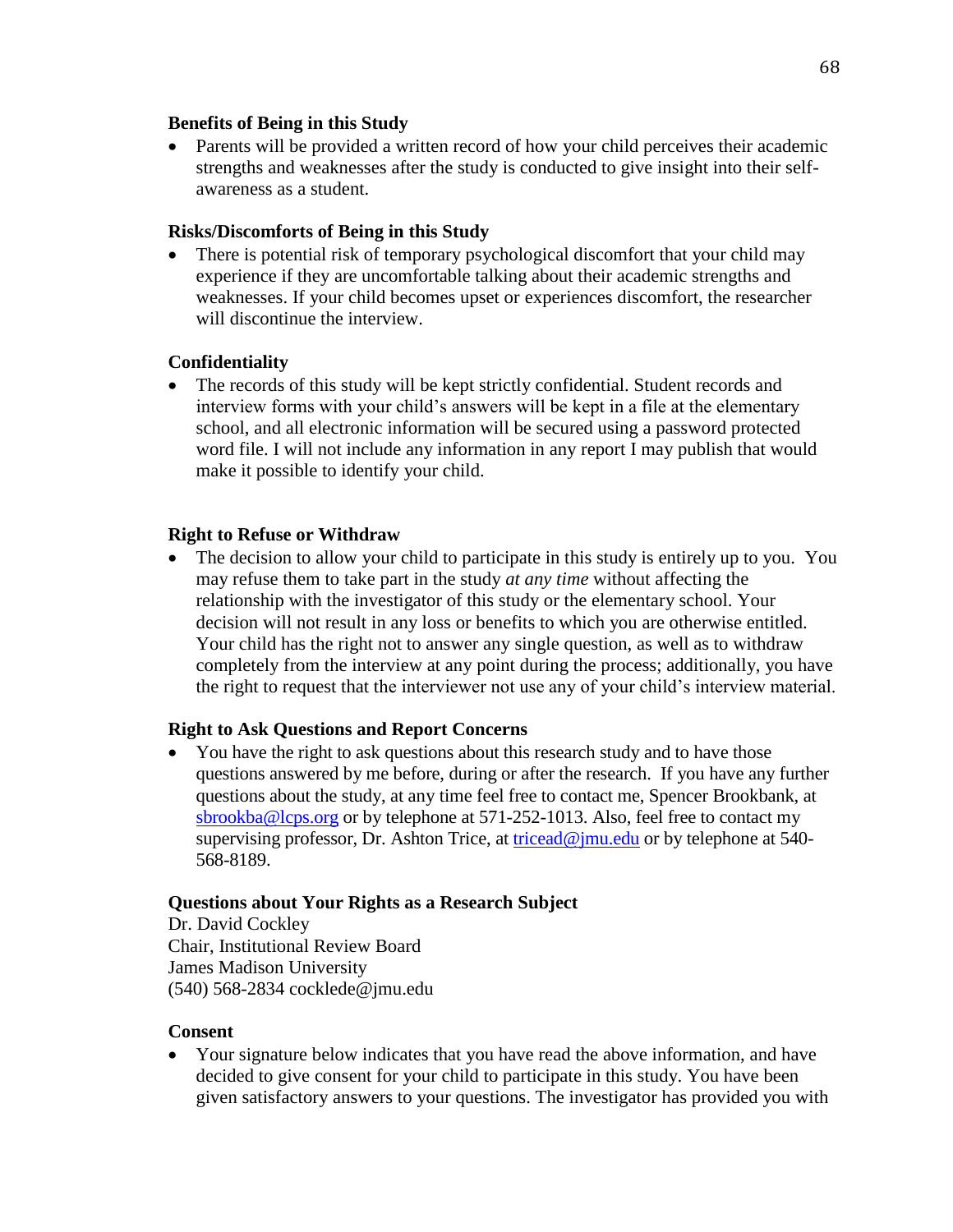a copy of this form. You are at least 18 years of age.

• **If you give consent, please return this form to your child's school.**

| Child's Name (print):     |       |       |  |
|---------------------------|-------|-------|--|
| Parent's Name (print):    |       |       |  |
| Parent's Signature:       |       | Date: |  |
| Investigator's Signature: | Date: |       |  |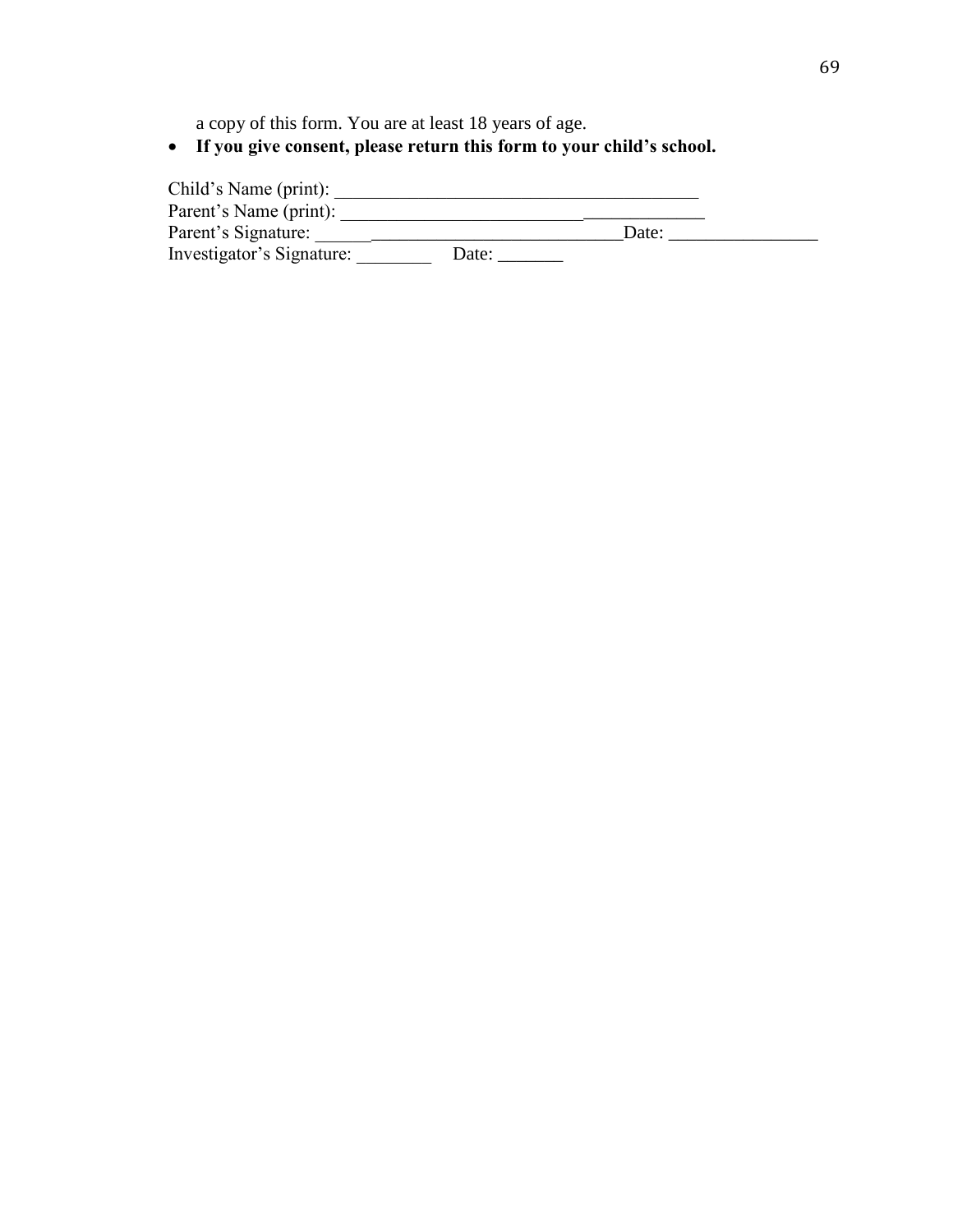#### **Appendix D**

Title of Study: Investigator:

I am doing a research study about **elementary school students and their understanding of what they are good and not so good at in school.** A research study is a way to learn more about people. If you decide that you want to be part of this study, you will be asked to **answer 12 questions in private, which should take about 20-25 minutes.** There are some things about this study you should know. These are **procedures, things that take a long time, or things that you may not want to talk about.** There is a benefit to being in this study. A benefit means that something good happens to you. You will get a positive behavior token from your school for participating. When we are finished with this study I will write a report about what was learned. This report will not include your name, and nobody will know you were in the study. You do not have to be in this study if you do not want to be. If you decide to stop after we begin, that's okay too. Your parents know about the study too. If you decide you want to be in this study, please sign your name.

I, \_\_\_\_\_\_\_\_\_\_\_\_\_\_\_\_\_\_\_\_\_\_\_\_\_\_\_\_\_\_\_\_\_\_\_, want to be in this research study.

(Sign your name here) (Date)

\_\_\_\_\_\_\_\_\_\_\_\_\_\_\_\_\_\_\_\_\_\_\_\_\_\_\_\_\_\_\_\_\_\_\_ \_\_\_\_\_\_

\_\_\_\_\_\_\_\_\_\_\_\_\_\_\_\_\_\_\_\_\_\_\_\_\_\_\_\_\_\_\_\_\_\_\_ \_\_\_\_\_\_

Signature of Investigator (Date)

Spencer Brookbank, M.A. School Psychologist Intern Spencer.brookbank@lcps.org 703-915-0638

Ashton Trice, Ed.D. Professor, JMU Graduate Psychology tricead@jmu.edu 540-568-8189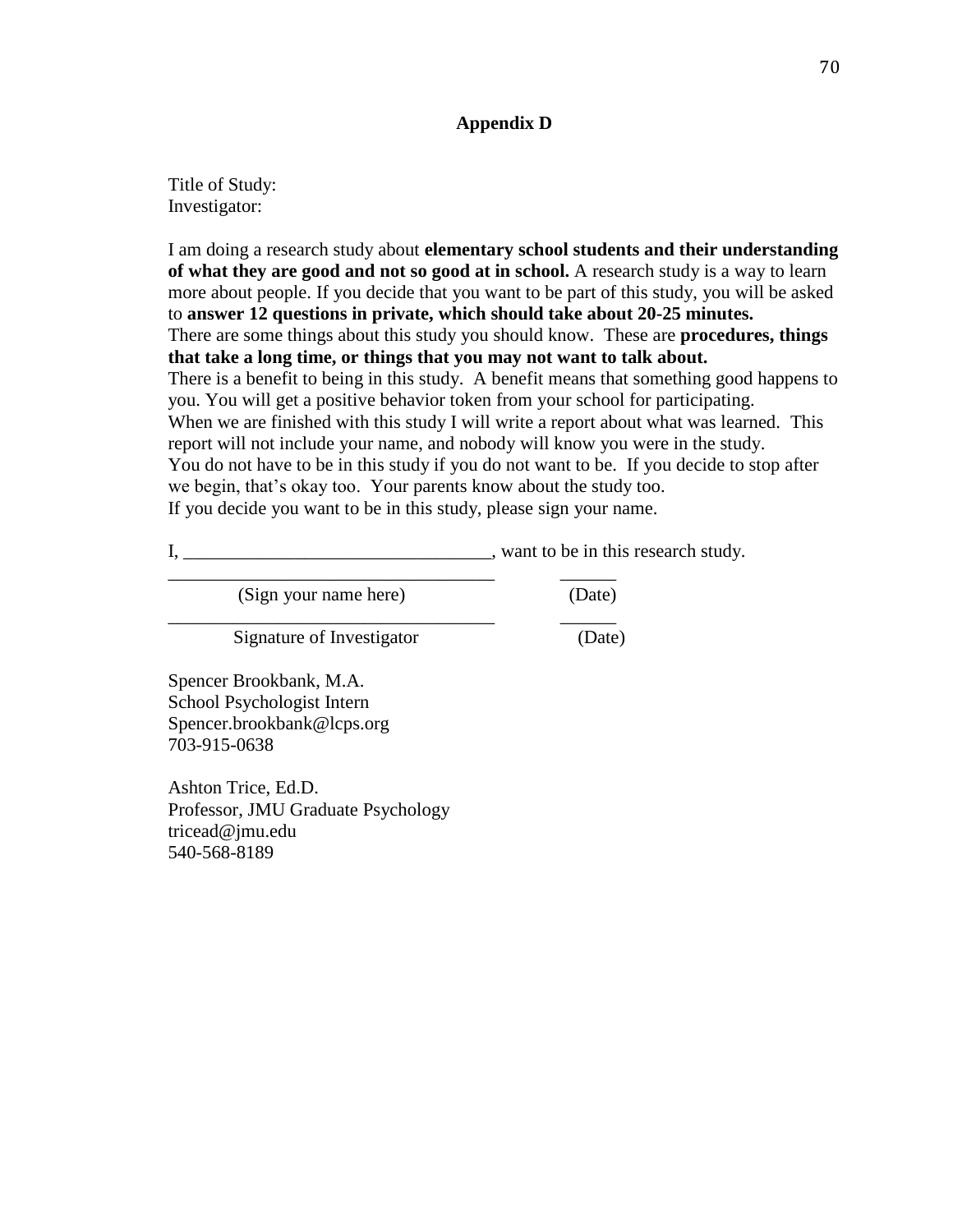#### **References**

- Ayres, R., Cooley, E., & Dunn, C. (1990). Self-concept, attribution, and persistence in learning-disabled students. *Journal of School Psychology, 28*, 153-163.
- Blackwell, L. S., Trzesniewski, K. H., & Dweck, C. S. (2007). Implicit theories of intelligence predict achievement across an adolescent transition: a longitudinal study and an intervention. *Child Development, 78*(1), 246-263.
- Cain, K. M., & Dweck, C. S. (1989). The development of children's conceptions of intelligence: a theoretical framework. In Sternberg, J. (Ed.), Advances in the psychology of human intelligence, *5,* 47-82.
- Gerber, P. J. (1998). Characteristics of adults with specific learning disabilities. *Serving Adults with Learning Disabilities: Implications for Effective Practice.* Retrieved from

http://www.ldonline.org/article/Characteristics\_of\_Adults\_with\_Specific\_Learnin g\_Disabilities?theme=print

- Individuals with Disabilities Education Improvement Act (2004). Retrieved from http://nichcy.org/wp-content/uploads/docs/PL108-446.pdf
- Izzo, M. V., Hertzfeld, J. E., & Aaron, J. H. (2001). Raising the bar: student selfdetermination + good teaching = success. *The Journal of Vocational Special Needs Education, 24*(1), 26-36.
- Kurtz-Costes, B. E., McCall, R. J., Kinlaw, C. R., Wiesen, C. A., & Joyner, M. H. (2005). What does it mean to be smart? The development of children's beliefs about intelligence in germany and the united states. *Applied Developmental Psychology, 26*, 217-233.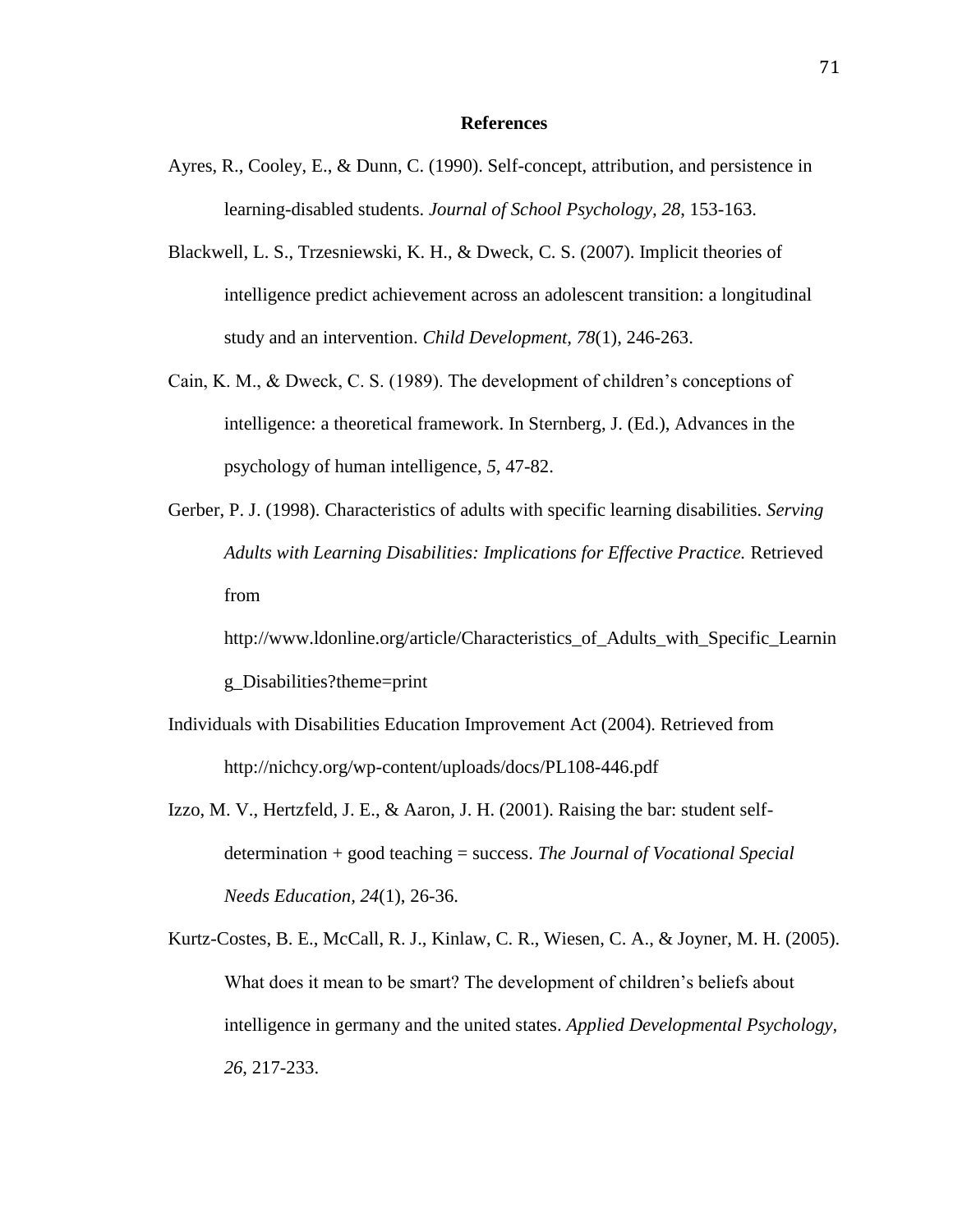- Lightner, K. L., Kipps-Vaughan, D., Schulte, T., & Trice, A. D. (2012). Reasons university students with a learning disability wait to seek disability services. *Journal of Postsecondary Education and Disabiltiy, 25*(2), 145-159.
- Moore, M., & McNaught, J. (2014). Virginia's self-determination project: assisting students with disabilities to become college and career ready. *Journal of Vocational Rehabilitation, 40,* 247-254.
- National Association of School Psychologists. (2010). *National Association of School Psychologists Principles for Professional Ethics.* Bethesda, MD: Author.
- National Center for Learning Disabilities. (2014). *The state of learning disabilities: facts, trends, and emerging issues* (3<sup>rd</sup> ed.). New York: Author.
- Nowicki, E. A. (2007). Children's beliefs about learning and physical difficulties. *International Journal of Disability, Development, and Education, 54*(4), 417-428.
- Nowicki, E. A., Brown, J., & Stepien, M. (2014). Children's structured conceptualizations of their beliefs on the causes of learning difficulties. *Journal of Mixed Methods Research, 8*(1), 69-82.
- Raskind, M. H., Goldberg, R. J., Higgins, E. L., & Herman, K. L. (1999). Patterns of change and predictors of success in individuals with learning disabilities: results from a twenty-year longitudinal study. *Learning Disabilities Research & Practice, 14*(1), 35-49.
- Reddy, C. J. (2015). *Investigating school psychologists' role in informing students about their learning disabilities* (education specialist thesis). James Madison University, Virginia, United States.